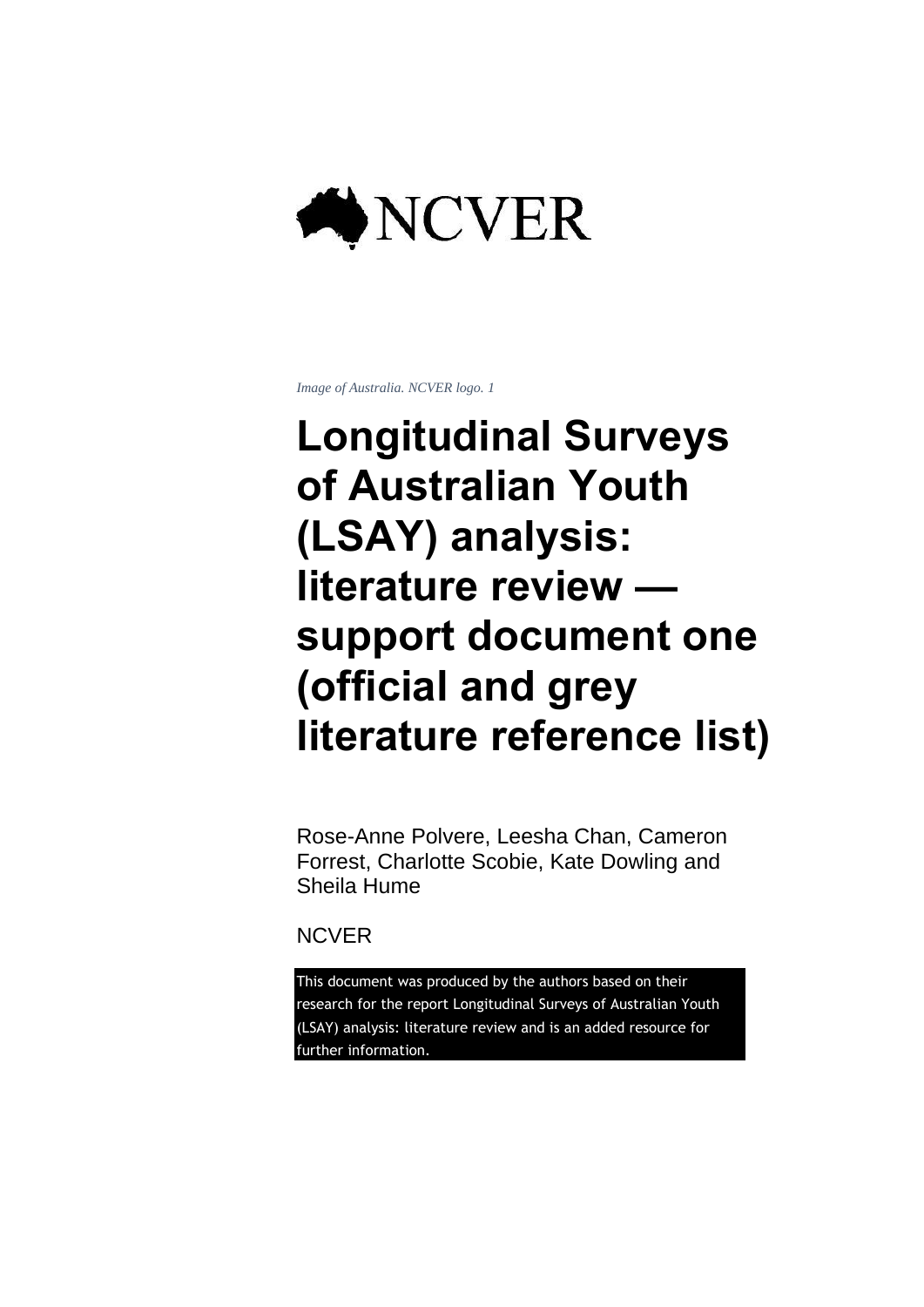Prepared by the National Centre for Vocational Education Research on behalf of the Australian Government Department of Education, Skills and Employment.

Submitted on 24 of February 2020.

NCVER provides professional research and evaluation services to Australian and international clients. NCVER consults in areas ranging from the training needs of diverse groups, analysis of industry skill requirements, program evaluations and research into a range of national training policy and practice issues.

NCVER, ABN 87 007 967 311

Level 5, 60 Light Square, Adelaide, SA 5000 PO Box 8288 Station Arcade, Adelaide SA 5000, Australia

**Phone** +61 8 8230 8400 **Email** [n](mailto:ncver@ncver.edu.au)cver@ncver.edu.au Web [<https://www.ncver.edu.au>](https://www.ncver.edu.au/) [<http://www.lsay.edu.au>](http://www.lsay.edu.au/) Follow us: shttps://twitter.com/ncver> shttps://www.linkedin.com/company/ncver>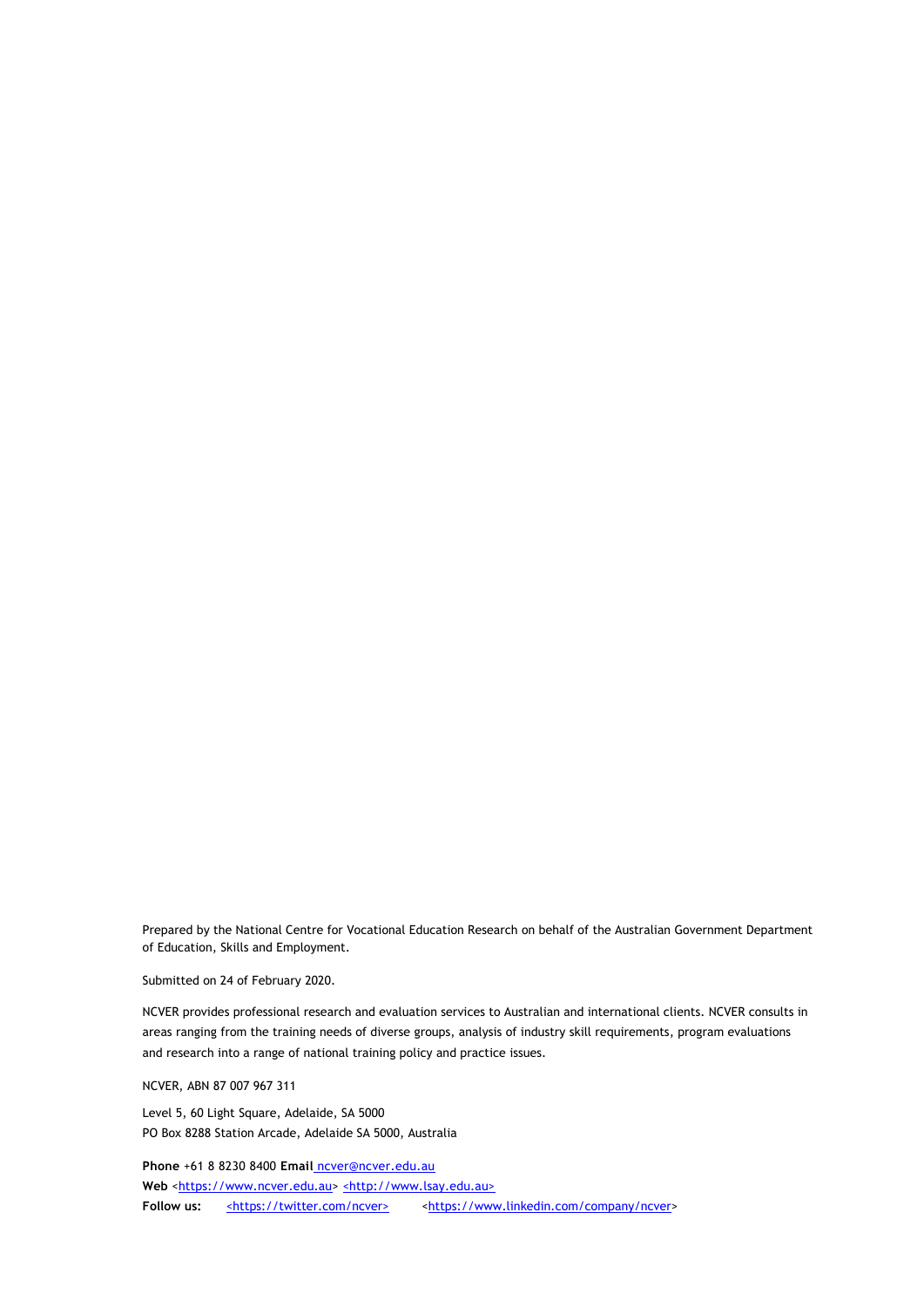### **Contents**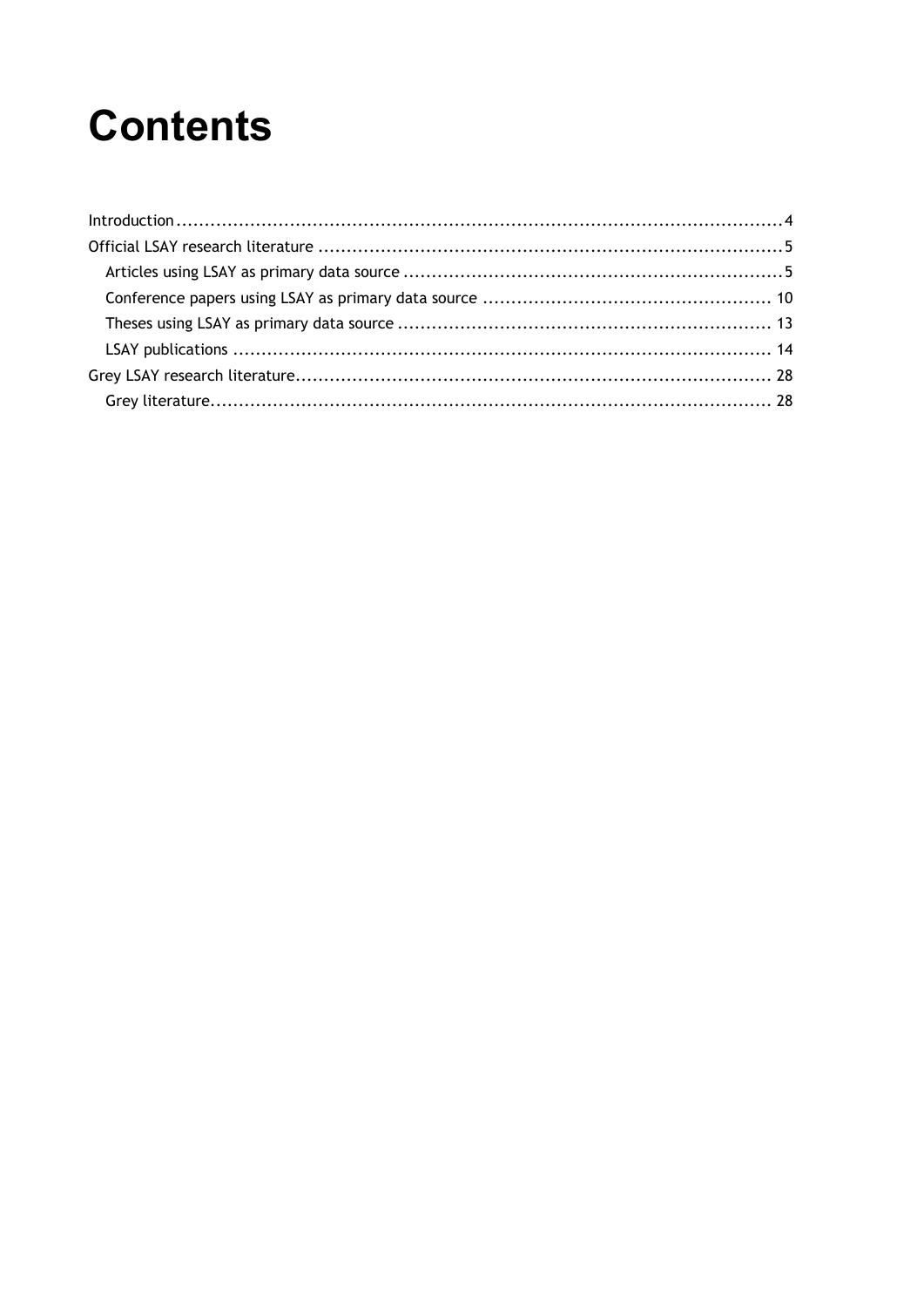# <span id="page-3-0"></span>**Introduction**

The purpose of this document is to provide a comprehensive list of the all the publications assessed as part of the LSAY literature review project conducted by NCVER on behalf of the Australian Government Department of Education, Skills and Employment1 (as a part of the COAG Education Council review of senior secondary pathways into work, further education and training).

There were close to 350 pieces of official research and more than 110 grey literature publications assessed as part of the literature review. As not all publications were suitable to be referenced in the final report, this document has been put together to provide a comprehensive list of all official and grey literature publications evaluated for the purpose of this project.

Please see the *Longitudinal Surveys of Australian Youth (LSAY) analysis: literature review* final report for detailed project findings.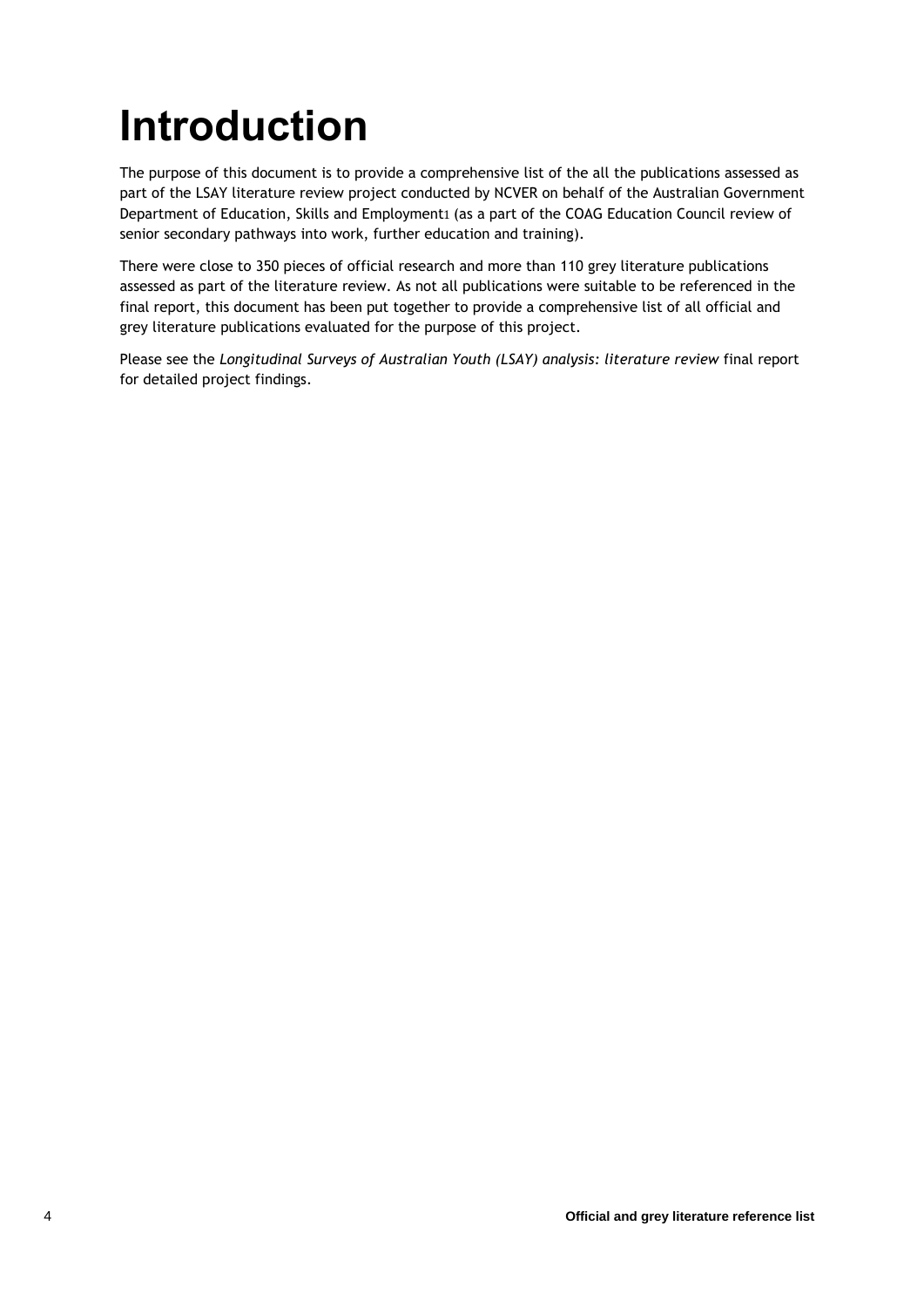# <span id="page-4-0"></span>**Official LSAY research literature**

The pieces of official LSAY research literature initially identified as potentially relevant for this project have been separated into four categories which all use LSAY as the primary data source; articles, conference papers, theses, and LSAY publications.

There are close to 350 pieces of official literature identified across the four above named categories, however, many were not deemed relevant or usable for this project, and therefore have not been reviewed or referenced in the final report. There were a variety of reasons for this, including duplication across categories (e.g. conference paper based on a pre-existing article), out of scope for the purpose of this project (e.g. data products, codebooks, methodological papers), inability to locate the full article/conference paper etc., or the literature deemed too old or outdated for the purpose of this review.

### <span id="page-4-1"></span>Articles using LSAY as primary data source

Anlezark, Alison, Tom Karmel, and Koon Ong. "Have school VET programs been successful." Journal for vocational and technical education and training 5(1): 56-65. 2005. Accessed December 9, 2019.

Athanasou, James A. "Young people in transition: factors influencing the educational-vocational pathways of Australian school-leavers". Education + training 43(3): 132-138. 2001. Accessed November 12, 2019.

--- "Vocational pathways in the early part of a career: an Australian study". Career development quarterly 51(1): 78-86. 2002. Accessed November 12, 2019.

Austen, Siobhan and Fiona McPhail. "The post-school education choices of young women in Australia and Canada." *Economic and labour relations review* 22(3): 141-157. 2011. Accessed November 12, 2019.

Ball, Katrina and Stephen Lamb. "School non-completers: outcomes in vocational education and training". Vocal: the Australian journal of vocational education and training in schools 3: 35-37. 2001. Accessed November 12, 2019.

Cardak, Buly and Chris Ryan. "Participation in higher education in Australia: equity and access". Economic record 85(271): 433-448. 2009.

Cardak, Buly and Joe Vecci. "Catholic school effectiveness in Australia: a reassessment using selection on observed and unobserved variables." Economics of education review 37: 34-45. 2013. Accessed December 10, 2019.

Chen, Xiden and Andrew Page. "Stability and instability of subjective well-being in the transition from adolescence to young adulthood: longitudinal evidence from 20991 young Australians." PLoS ONE 11(5): 15. 2016. Accessed November 12, 2019.

Chen, Xiden, Alexandre Morin, Philip Parker, and Herbert Marsh. 2015, "Developmental investigation of the domain-specific nature of the life satisfaction construct across the post-school transition." Developmental psychology 51(8): 1074-1085. 2015. Accessed November 12, 2019.

Chesters, Jenny. "Does migrant status affect educational achievement, aspirations, and attainment?". Multicultural education review 7(4): 197-212. 2015.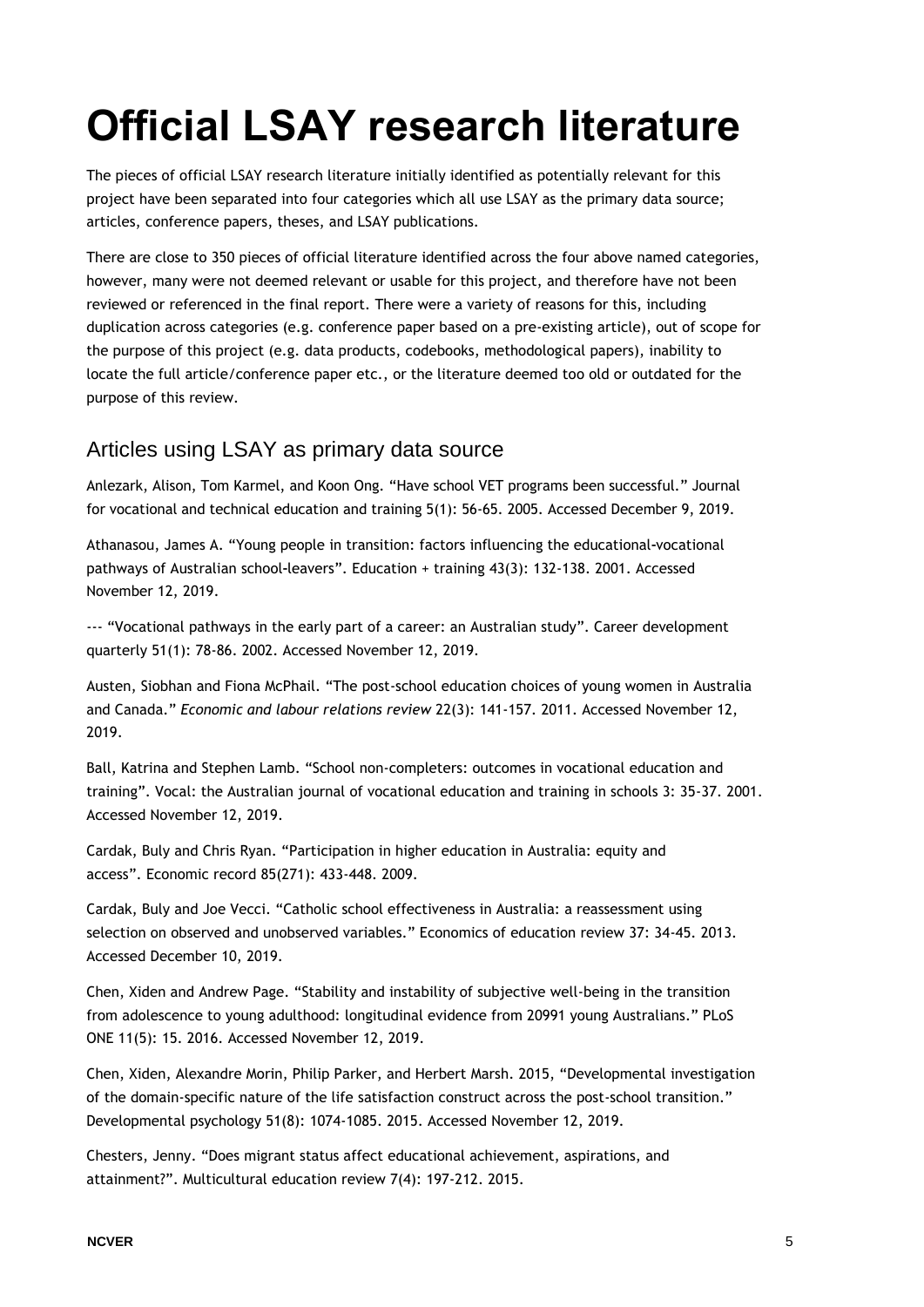--- "Alleviating or exacerbating disadvantage: Does school attended mediate the association between family background and educational attainment?". *Journal of education policy*, first published online 25 June 2018. 2018. Accessed November 19, 2019.

Childs, Alison J. 2018. "Young Australians' education and employment transitions: Comparing young immigrants' well-being to their Australian peers". Multicultural education review 10(2): 121-138 . 2018. Accessed November 19, 2019.

Cooper, Gary, Amanda Berry, and James Baglin. "Demographic predictors of students' science participation over the age of 16: an Australian case study." Research in science education: 1-13. 2018. Accessed November 19, 2019.

Cooper, Grant, Rob Strathdee and James Baglin, "Examining geography as a predictor of students' university intentions: a logistic regression analysis." *Journal of rural society* 27(2): 83- 93. 2018. Accessed November 19, 2019.

Cumming, Joy and Harvey Goldstein. "Handling attrition and non-response in longitudinal data with an application to a study of Australian youth." Longitudinal and life course studies 7(1): 53-63. 2016. Accessed November 12, 2019.

Curtis, David and Peter Boman. "X-ray your data with Rasch." International education journal 8(2): 249-259. 2007. Accessed November 12, 2019.

Curtis, David. "The 'gap year' in Australia: incidence, participant characteristics and outcomes." Australian economic review 47(1):107-114. 2014. Accessed November 12, 2019.

Czarnecki, Krzysztof. "Less inequality through universal access?: socioeconomic background of tertiary entrants in Australia after the expansion of university participation." *Higher education*, first published online 20 December 2017. 2017. Accessed November 12, 2019.

Dockery, Alfred Michael. "The happiness of young Australians: empirical evidence on the role of labour market experience." Economic record 81(255): 322-335. 2005. Accessed November 12, 2019.

Gemici, Sinan and David Curtis. "Senior secondary workplace learning and transition success in Australia." *Education + training* 54(1): 36-49. 2012. Accessed November 12, 2019.

Gemici, Sinan, Alice Bednarz and Patrick Lim. "A primer for handling missing values in the analysis of education and training data." International journal of training research 10(3): 233-250. 2012. November 12, 2019.

Gemici, Sinan, Alice Bednarz, Tom Karmel, and Patrick Lim. "Young people's aspirations and their occupational outcomes." Australian economic review 47(1): 124-136. 2014. Accessed November 14, 2019.

Gemici, Sinan, Patrick Lim, and Tom Karmel. "Can school characteristics influence university entrance scores?". Australian economic review 47(1): 86-99. 2014. Accessed November 14, 2019.

Gong, Xiaodong. "The dynamics of study-work choice and its effect on intended and actual university attainment." Education economics 25(6): 619-639. 2017. Accessed November 12, 2019.

Herault, Nicolas and Rezida Zakirova, "Returns to education: accounting for enrolment and completion effects." Education economics 23(1): 84-100. 2015. Accessed November 19, 2019.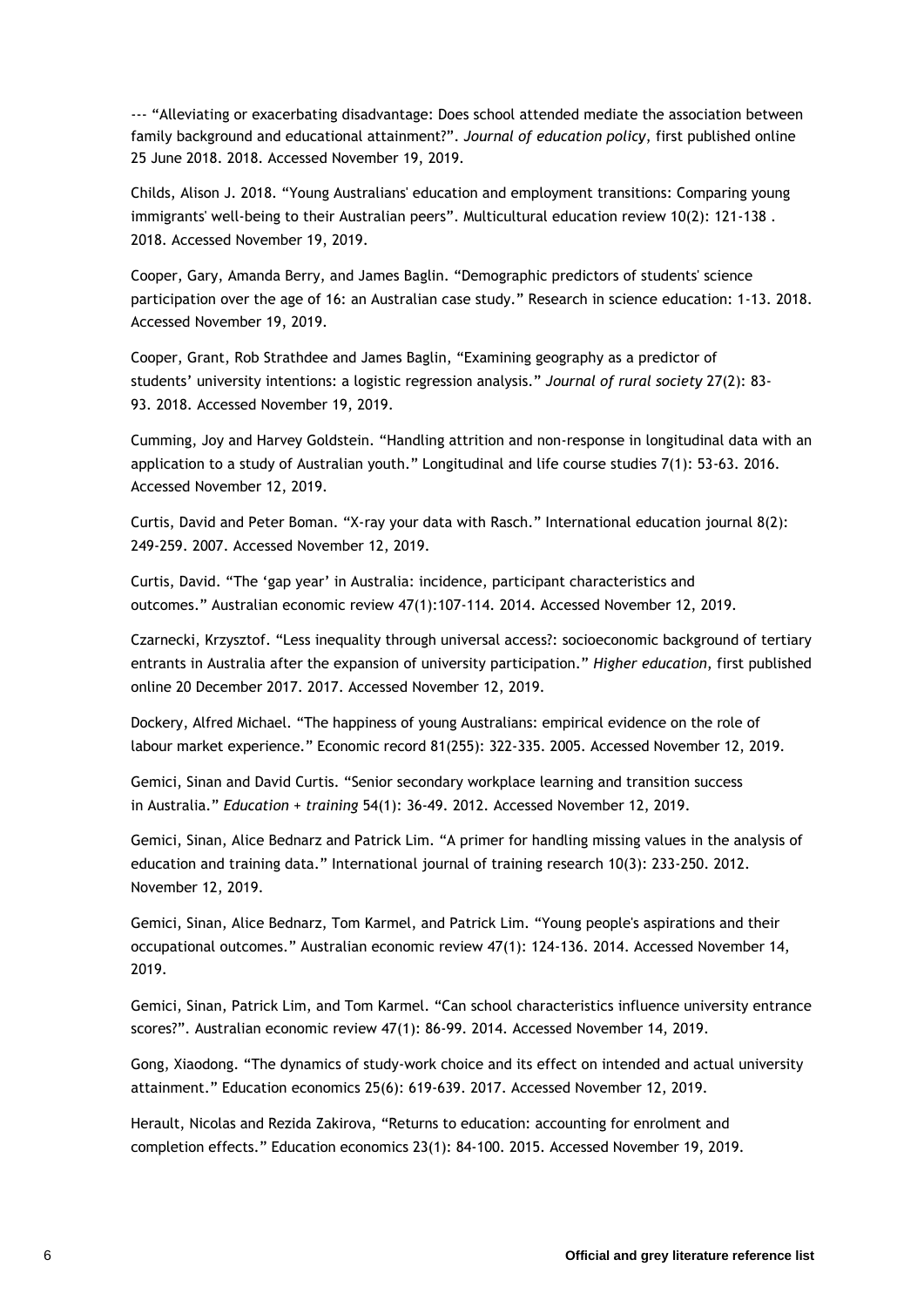Jeffries, David, David Curtis, and Lindsey Conner. "Student factors influencing STEM subject choice in Year 12: a structural equation model using PISA/LSAY data." International journal of science and mathematics education [preprint]. Accessed November 19, 2019.

Jerrim, John and Anna Vignoles. "University access for disadvantaged children: a comparison across countries". Higher education 70(6): 903-921. 2015. Accessed November 12, 2019.

Karmel, Tom. "Are we there yet?: youth transitions in Australia." Australian economic review 47(1): 78-85. 2014. Accessed November 19, 2019.

Law, Helen. "Gender and mathematics: pathways to mathematically intensive fields of study in Australia." Advances in life course research 37: 42-56. 2018. Accessed November 15, 2019.

--- "Why do adolescent boys dominate advanced mathematics subjects in the final year of secondary school in Australia?". Australian journal of education 62(2):169-191. 2018. Accessed November 12, 2019.

Le, Anh and Paul Miller. "Choice of school in Australia: determinants and consequences." Australian economic review 36(1): 55-78. 2003. Accessed November 14, 2019.

Lee, Jung-Sook. "The attainability of university degrees and their labour market benefits for young Australians." Higher education 68(3): 449-469. 2014. Accessed November 12, 2019.

Lee, Wang-Sheng and Umut Oguzoglu. "Income support and stigma effects for young Australians." Australian economic review 40(4): 369-384. 2007. Accessed November 12, 2019.

Leigh, Andrew and Chris Ryan. "How and why has teacher quality changed in Australia?". Australian economic review 41(2): 141-159. 2008. Accessed November 12, 2019.

Lim, Patrick, Sinan Gemici, and Tom Karmel. "The impact of school academic quality on low socioeconomic status students." Australian economic review 47(1): 100-106. 2014. Accessed November 12, 2019.

Lim, Patrick, Sinan Gemici, John Rice, and Tom Karmel. "Socioeconomic status and the allocation of government resources in Australia: how well do geographic measures perform?". Education + training 53(7): 570-586. 2011. Accessed November 12, 2019.

Mahoney, John, Eleanor Quested, Cecilie Thøgersen-Ntoumani, Nikos Ntoumanis, and Daniel Gucciardi. "Validating a measure of life satisfaction in older adolescents and testing invariance across time and gender." Personality and individual differences 99(supplement C): 217-224. 2016. Accessed November 12, 2019.

Mahuteau, Stephane and Kostas Mavromaras. "An analysis of the impact of socio-economic disadvantage and school quality on the probability of school dropout." Education economics 22(4): 389-411. 2014. Accessed November 15, 2019.

Marjoribanks, Kevin. "Family background, individual and environmental influences on adolescents' aspirations." Educational studies 28(1): 33-46. 2002.

--- "Family background, individual and environmental influences, aspirations and young adults' educational attainment: a follow-up study". Educational studies 29(2-3): 233-242. 2003.

--- "Family background, adolescents' educational aspirations, and Australian young adults' educational attainment." International education journal 6(1): 104-112. 2005. Accessed November 12, 2019.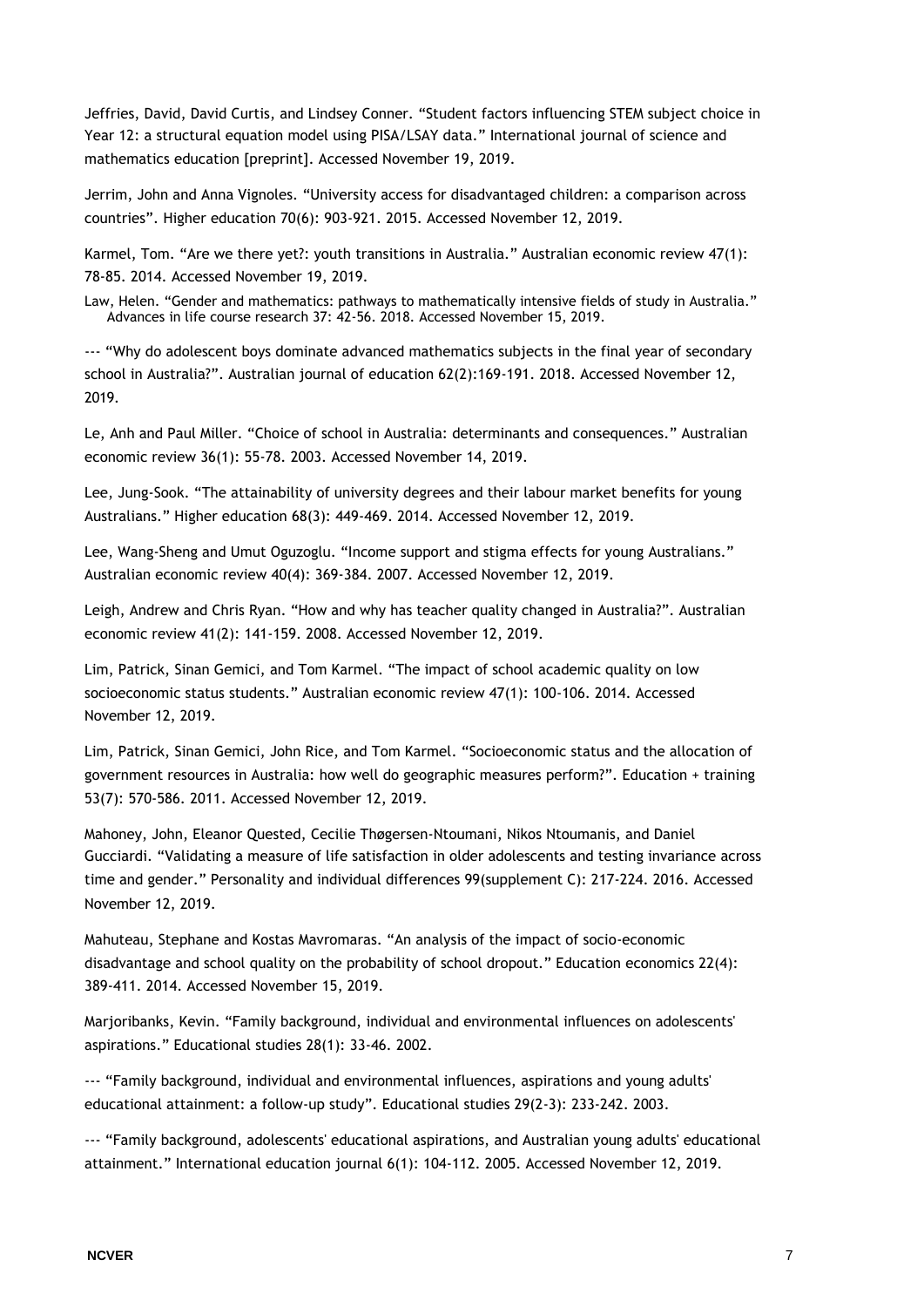Marks, Gary. "Issues in the school-to-work transition: evidence from the Longitudinal Surveys of Australian Youth." Journal of sociology 41: 363-385. 2005. Accessed November 13, 2019.

--- "Do schools matter for early school leaving? individual and school influences in Australia." School effectiveness and school improvement 18(4): 429-250. 2007. Accessed November 14, 2019.

--- "Improvements over the educational career of immigrant students." Australian journal of education 54(2): 133-154. 2010. Accessed November 19, 2019.

--- "Do Catholic and independent schools 'add-value' to students' tertiary entrance performance?: evidence from longitudinal population data." Australian journal of education 59(2): 133-157. 2015. Accessed November 19, 2019.

--- "University and vocational education, and youth labour market outcomes in Australia." Journal of education and work 30(8): 868-880. 2017. Accessed November 19, 2019.

--- "Do the labour market returns to university degrees differ between high and low achieving youth? Evidence from Australia." Journal for labour market research 52(1):14. 2018. Accessed November 19, 2019.

Marks, Gary and Julie McMillan. "Declining inequality?: the changing impact of socio-economic background and ability on education in Australia." British journal of sociology 54(4): 453-471. 2003. Accessed November 15, 2019.

Marks, Gary and Sheldon Rothman. "Longitudinal studies of Australian youth." Australian economic review 36(4): 428-434. 2003. Accessed November 15, 2019.

Marsh, Herbert, Brooke Van Zanden, Philip D Parker, Jiesi Guo, James Conigrave, and Marjorie Seaton. "Young women face disadvantage to enrolment in university STEM coursework regardless of prior achievement and attitudes." American educational research journal 56(5): 1629-1680. 2019. Accessed November 15, 2019.

Moore, John and Ronnie Semo. "An introduction to the Longitudinal Surveys of Australian Youth (LSAY)." Longitudinal and life course studies 10(1): 109-123. 2019. Accessed November 19, 2019.

Nguyen, Nhi. "The impact of VET in schools on young people's intentions and achievements." Vocal: the Australian journal of vocational education and training in schools 8: 35-37. 2011. Accessed November 15, 2019.

Oliver, Damian. "Lower level qualifications as a stepping stone for young people." Australian journal of labour economics 17(1): 15-33. 2014. Accessed November 15, 2019.

Parker, Philip D, Gawaian Bodkin-Andrews, Herbert Marsh, John Jerrim and Ingrid Schoon. "Will closing the achievement gap solve the problem?: an analysis of primary and secondary effects for Indigenous university entry." Journal of sociology 51(4): 1085-1102. 2015. Accessed November 15, 2019.

Parker, Philip D., Gawaian Bodkin-Andrews, Rhiannon Parker, and Nicholas Biddle. "Trends in Indigenous and non-Indigenous multidomain well-being: Decomposing persistent, maturation, and period effects in emerging adulthood." Emerging adulthood, first published online 27 June 2018. 2018. Accessed November 15, 2019.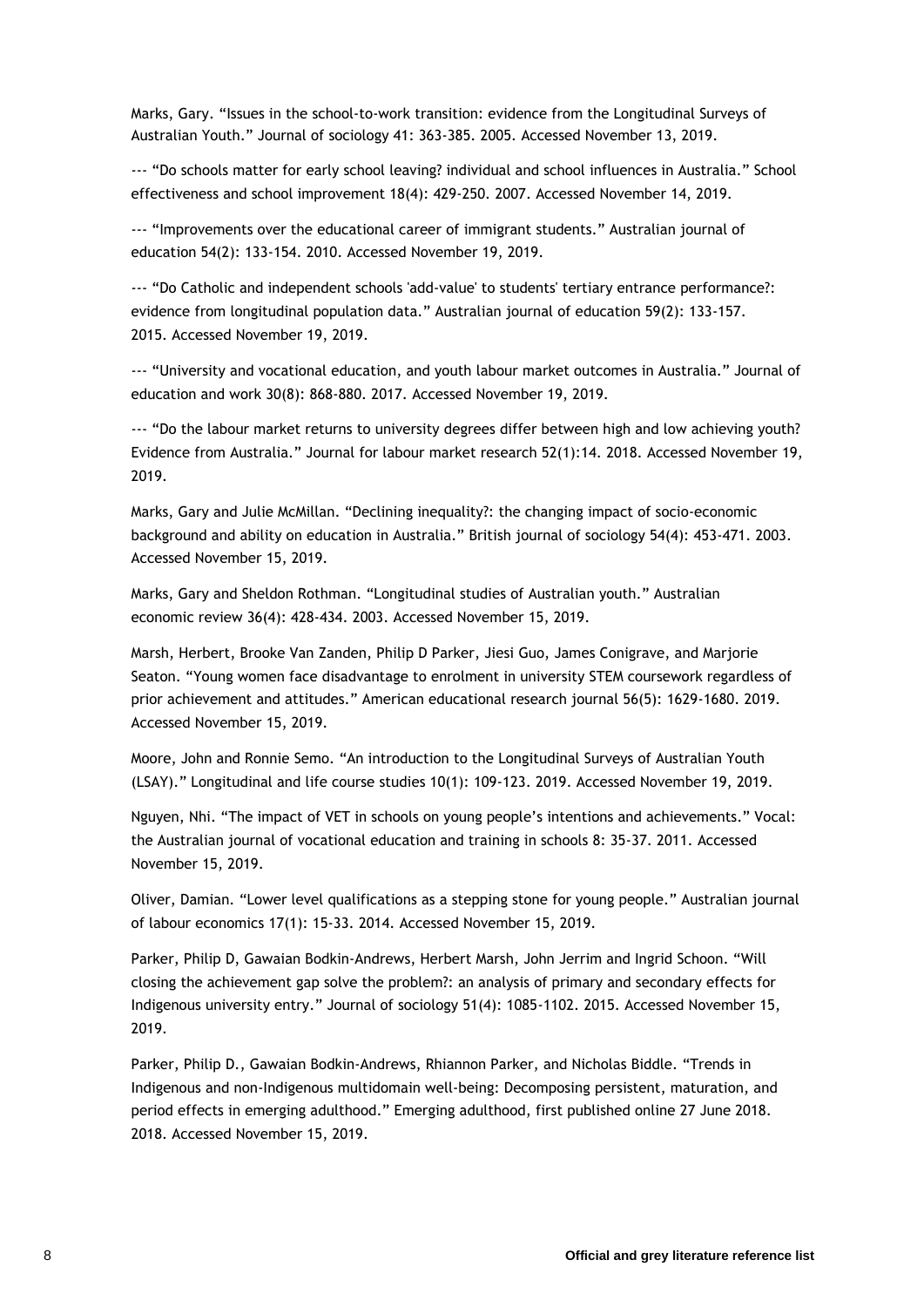Parker, Philip D., John Jerrim, and Jake Anders. "What effect did the global financial crisis have upon youth wellbeing?: evidence from four Australian cohorts." Developmental psychology 52(4): 640-651. 2016. Accessed November 15, 2019.

Parker, Philip D., John Jerrim, Jake Anders, and Thomas Astell-Burt. "Does living closer to a university increase educational attainment? a longitudinal study of aspirations, university entry, and elite university enrolment of Australian youth." Journal of youth and adolescence 45 (6): 1156-1175. 2016. Accessed November 15, 2019.

Parker, Philip D., Herbert Marsh, Joseph Ciarrochi, Sarah Marshall and Adel Salah Abduljabbar. "Juxtaposing math self-efficacy and self-concept as predictors of long-term achievement outcomes." Educational Psychology 34(1):29-48. 2014. Accessed November 15, 2019.

Parker, Philip D., Herbert Marsh, Felix Thoemmes, and Nicholas Biddle. "The negative year in school effect: Extending scope and strengthening causal claims." Journal of educational psychology 111(1): 118-130. 2019. Accessed November 15, 2019.

Parker, Philip D, Felix Thoemmes, Jasper Duineveld, and Katariina Salmela-Aro. "I wish I had (not) taken a gap-year?: the psychological and attainment outcomes of different post-school pathways." Developmental psychology 51(3): 323-333. 2015. Accessed November 15, 2019.

Parvazian, Somayeh and Ronnie Semo. "The Longitudinal Surveys of Australian Youth: 20 years and beyond." Australian economic review 51(3): 426-440. 2018. Accessed November 15, 2019.

Polidano, Cain and Domenico Tabasso. "Making it real: the benefits of workplace learning in uppersecondary vocational education and training courses." Economics of education review 42: 130-146. 2014. Accessed December 10, 2019.

Polidano, Cain, Domenico Tabasso and Yi-Ping Tseng. "A second chance at education for early school leavers." Education economics 23 (3): 358-375. 2012. Accessed December 10, 2019.

Ryan, Chris. "Youth Allowance and the financial position of young Australians." Australian economic review 47(1): 115-123. 2014. Accessed November 19, 2019.

Saha, Lawrence. "Student perceptions of the 'just world' of the school: impact on school achievement, future civic behaviour, and future occupation." Education and society 35(2): 23-40. 2017. Accessed November 15, 2019.

Sikora, Joanna. "Gender gap in school science: are single-sex schools important?". Sex roles 70(9-10): 400-415. 2014. Accessed November 15, 2019.

Sikora, Joanna. "Aimless or flexible? Does uncertainty in adolescent occupational expectations matter in young adulthood?". Australian journal of education 62(2): 154-168. 2018. Accessed November 15, 2019.

Sikora, Joanna. "Is it all about early occupational expectations? How the gender gap in two science domains reproduces itself at subsequent stages of education: evidence from longitudinal PISA in Australia." International journal of science education, [preprint]. 2019. Accessed November 15, 2019.

Sikora, Joanna and David G.W. Pitt. "Does advanced mathematics help students enter university more than basic mathematics? Gender and returns to Year 12 mathematics in Australia". Mathematics education research journal, first published online 22 September 2018. 2018. Accessed November 15, 2019.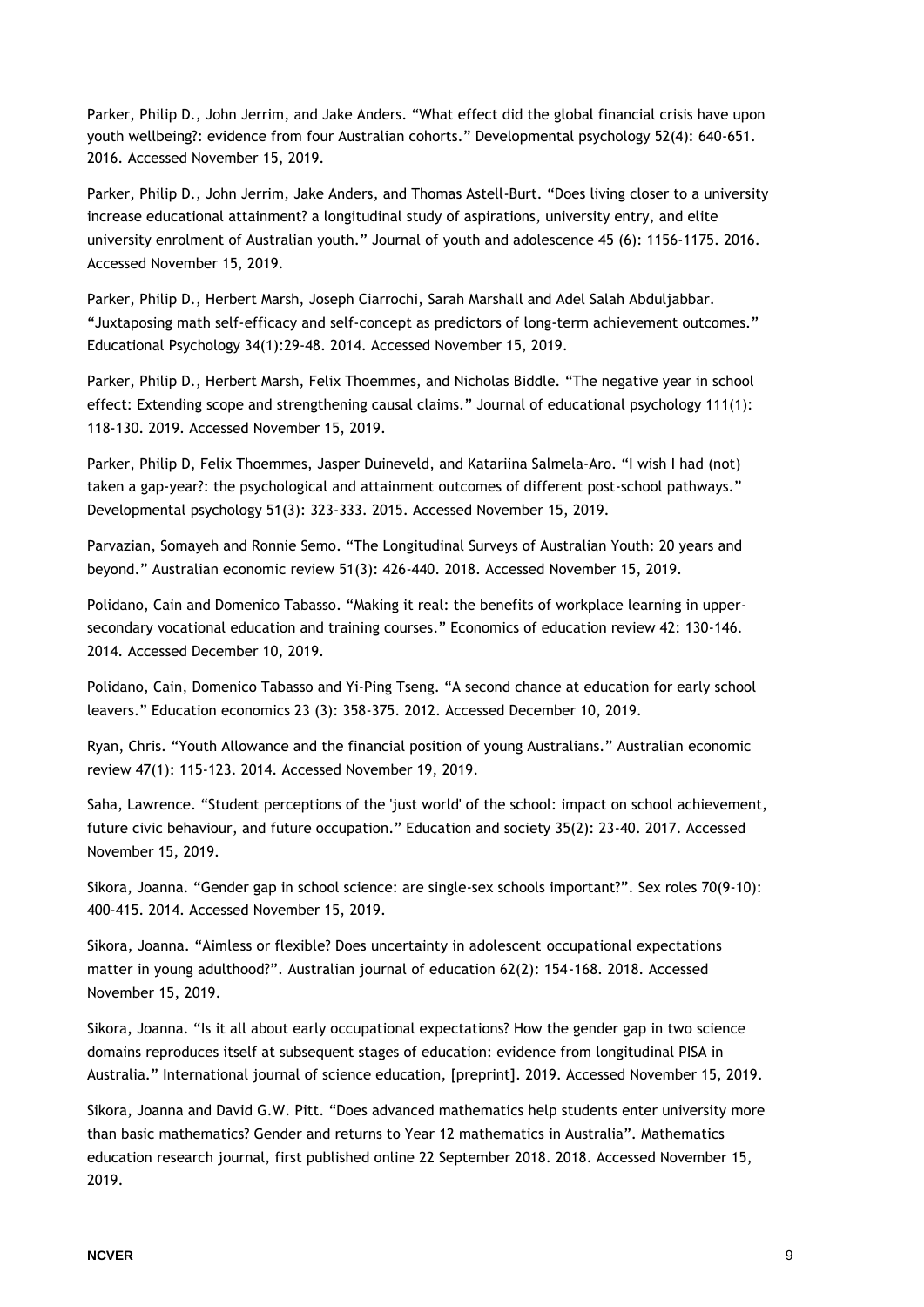Stromback, Thorsten. "Earnings, schooling and vocational education and training." Australian Journal of Labour Economics 13(3): 241-263. 2010. Accessed December 10, 2019.

Tomaszewski, Wojtek, Francisco Perales, and Ning Xiang. "Career guidance, school experiences and the university participation of young people from low socio-economic backgrounds." International journal of educational research 85(supplement C): 11-23. 2017. Accessed December 10, 2019.

Vickers, Margaret and Stephen Lamb. "Why state policies matter: the influence of curriculum policy on participation in post-compulsory education and training." Australian journal of education 46(2): 172-188. 2002. Accessed November 19, 2019.

Wilson, Sara. "A fine balance: combining study and part-time work." VOCAL: the Australian journal of vocational education and training in school 9: 20-22. 2011. Accessed November 15, 2019.

#### <span id="page-9-0"></span>Conference papers using LSAY as primary data source

Ainley, John and Phillip McKenzie. "Schooling and youth participation in education and society." Paper presented at the CEET National Conference. 2007. Accessed November 15, 2019. [http://monash.edu/education/non](http://monash.edu/education/non-cms/centres/ceet/docs/conferencepapers/2007ainleymckenzieceet1novfinal.pdf.)[cms/centres/ceet/docs/conferencepapers/2007ainleymckenzieceet1novfinal.pdf.](http://monash.edu/education/non-cms/centres/ceet/docs/conferencepapers/2007ainleymckenzieceet1novfinal.pdf.)

Ainley, John and Mary Ainley. "Using longitudinal data to investigate the influence of interest in science on the uptake of science studies." Paper presented at the American Educational Research Association (AERA) Annual Meeting. 2011. Accessed December 11, 2019. [http://www.aera.net/Publications/Online-Paper-Repository/AERA-Online-Paper-](http://www.aera.net/Publications/Online-Paper-Repository/AERA-Online-Paper-Repository/Owner/26013.)[Repository/Owner/26013.](http://www.aera.net/Publications/Online-Paper-Repository/AERA-Online-Paper-Repository/Owner/26013.)

Ainley, John, David Curtis, Sheldon Rothman, and Phillip McKenzie. "VET experiences: what the Longitudinal Surveys of Australian Youth tell us." Paper presented at the Monash University, ACER Centre for the Economics of Education and Training Conference. 2006. Accessed November 18, 2019. <http://www.education.monash.edu/centres/ceet/docs/conferencepapers/2006confmckenzie.doc.>

Ball, Katrina and Stephen Lamb. "School non-completers: outcomes in vocational education and training." Paper presented at the 4th Australian Vocational Education and Training Research Association Conference. 2001. Accessed November 18, 2019.

[https://www.avetra.org.au/data/Conference\\_Archive\\_2001/11\\_Katrina\\_Ball\\_\\_Stephen\\_Lamb\\_paper.pdf.](https://www.avetra.org.au/data/Conference_Archive_2001/11_Katrina_Ball__Stephen_Lamb_paper.pdf)

Bednarz, Alice. "Shooting for the stars: what drives the aspirations of young Australians?". Paper presented at the Realising Our Potential: Widening Participation Through Education and Training Research Forum. 2014. Accessed November 18, 2019.<http://hdl.voced.edu.au/10707/317045.>

Biddle, Nicholas. "Indigenous education intentions: evidence from the 2006 LSAY." Paper presented at the 21st National Vocational Education and Training Research Conference 'No Frills'. 2013. Accessed November 18, 2019.<http://www.ncver.edu.au/publications/2595.html.>

Black, David, Cain Polidano, and Domenico Tabasso. "Outcomes from workplace learning in schoolbased vocational education." Paper presented at the Econometric Society Australasian Meeting. 2012. Accessed November 15, 2019. [https://editorialexpress.com/cgi](https://editorialexpress.com/cgi-bin/conference/download.cgi?db_name=ESAM2012&paper_id=406.)[bin/conference/download.cgi?db\\_name=ESAM2012&paper\\_id=406.](https://editorialexpress.com/cgi-bin/conference/download.cgi?db_name=ESAM2012&paper_id=406.)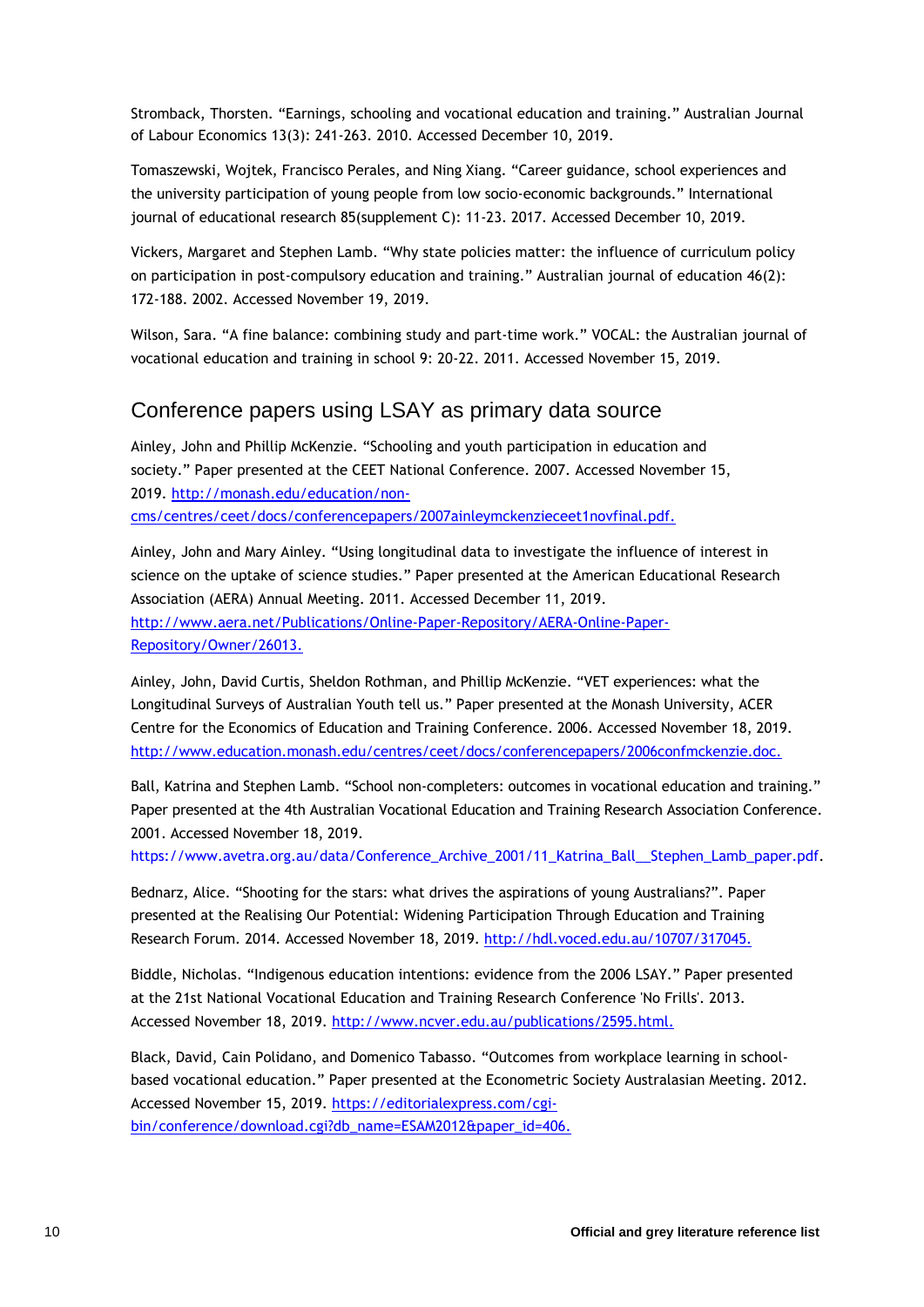Childs, Alison. "Young Australians' education and employment transitions: Comparing young immigrants' wellbeing to their native Australian peers." Paper presented at the 3rd ISA Forum of Sociology. 2016.<https://isaconf.confex.com/isaconf/forum2016/webprogram/Paper75863.html.>

--- "Multiculturalism: do education and employment outcomes match the Australian rhetoric?". Paper presented at the Australian Association for Research in Education Annual Conference, Canberra. 2017. Accessed November 18, 2019. [https://www.aare.edu.au/publications/aare-conference](https://www.aare.edu.au/publications/aare-conference-papers/show/12166/multiculturalism)[papers/show/12166/multiculturalism](https://www.aare.edu.au/publications/aare-conference-papers/show/12166/multiculturalism) -do-education-and-employment-outcomes-match-theaustralian-rhetoric.

--- "Young Australians' education and employment transitions: Comparing immigrants from refugee source countries to their Australian peers." Paper presented at the North American Refugee Health Conference. 2017. Accessed November 15, 2019.

[http://distribute.cmetoronto.ca.s3.amazonaws.com/NARHC2017/NARHC%202017%20Program%20for%2](http://distribute.cmetoronto.ca.s3.amazonaws.com/NARHC2017/NARHC%202017%20Program%20for%252) 0Website.pdf.

Childs, Alison and Jenny Chesters. "Negotiating pathways through secondary school: Do humanitarian entrants and refuges risk disengagement." Paper presented at the *24th National Vocational Education and Training Research Conference 'No Frills'*. 2015. Accessed November 10, 2019. [http://hdl.voced.edu.au/10707/368880.](http://hdl.voced.edu.au/10707/368880)

Childs, Alison and Louise Watson. "Over-achieving or disengaged? Understanding the immigrant educational experience in Australian secondary schools." Paper presented at the Australian Association for Research in Education Annual Conference. 2015. Accessed November 15, 2019. [https://www.researchgate.net/profile/Alison\\_Childs/publication/294428378\\_OVER-](https://www.researchgate.net/profile/Alison_Childs/publication/294428378_OVER-ACHIEVING_OR_DISENGAGED_UNDERSTANDING_THE_IMMIGRANT_EDUCATIONAL_EXPERIENCE_IN_AUSTR)[ACHIEVING\\_OR\\_DISENGAGED\\_UNDERSTANDING\\_THE\\_IMMIGRANT\\_EDUCATIONAL\\_EXPERIENCE\\_IN\\_AUSTR](https://www.researchgate.net/profile/Alison_Childs/publication/294428378_OVER-ACHIEVING_OR_DISENGAGED_UNDERSTANDING_THE_IMMIGRANT_EDUCATIONAL_EXPERIENCE_IN_AUSTR) ALIAN\_SECONDARY\_SCHOOLS/links/56c1075e08aeedba0564978e.pdf.

Cooper, Gary and Amanda Berry. "Predictors of senior secondary participation in biology, physics, chemistry and earth/space sciences: evidence from Australia." Paper presented at the Australasian Science Education Research Association (ASERA) 2019 Conference. 2019. <https://www.asera.org.au/sites/default/files/2019-07/2019%20ASERA%20Abstracts.pdf.>

Curtis, David. "Inter-sectoral transfers: sense, status, prevalence and purpose." Paper presented at the 15th National Vocational Education and Training Research Conference 'No Frills'. 2006. Accessed November 18, 2019.<http://hdl.voced.edu.au/10707/38114.>

--- "Post-compulsory VET sector participation: who benefits?'. Paper presented at the AARE National Conference. 2006. Accessed November 15, 2019.

<http://www.aare.edu.au/data/publications/2006/cur06195.pdf.>

--- "Lower certificates: participant profiles and outcomes." Paper presented at the 16th National Vocational Education and Training Research Conference 'No Frills'. 2007. Accessed November 18, 2019.<http://hdl.voced.edu.au/10707/155646.>

--- "Pathways through vocational education and training for school leavers." Paper presented at the 10th Australian Vocational Education and Training Research Association Conference. 2007. Accessed November 18, 2019.<http://avetra.org.au/documents/30-Curtis.pdf.>

--- "Assessing institutional effectiveness: current practices and prospects for VET." Paper presented at the 17th National Vocational Education and Training Research Conference 'No Frills'. 2008. Accessed November 18, 2019.<http://hdl.voced.edu.au/10707/15271.>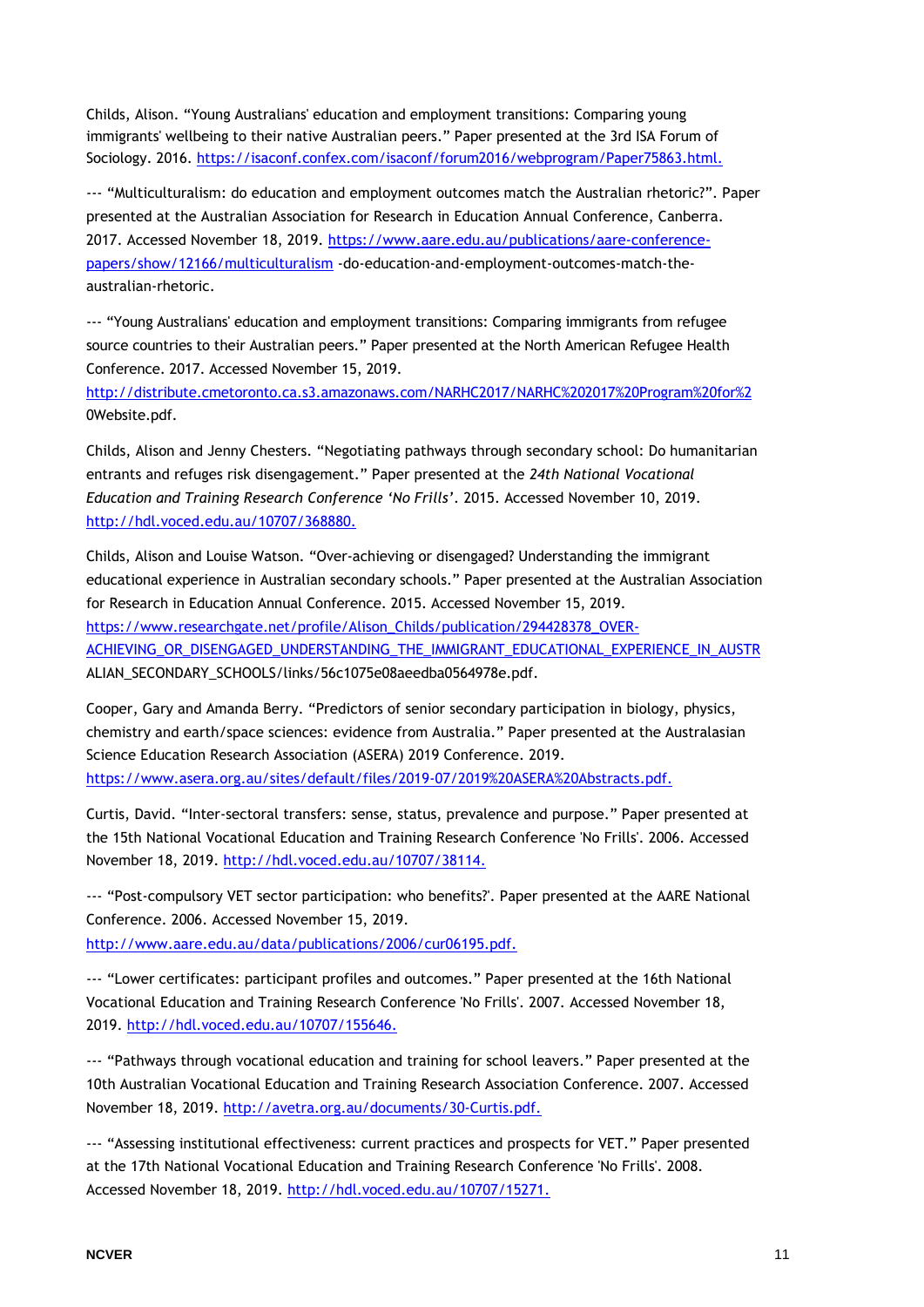Fullarton, Sue. "Does VET in schools make a difference to post-school pathways?". Paper presented at the Understanding Youth Pathways: Research Conference. 2001. Accessed November 19, 2019. [http://www.acer.edu.au/documents/RC2001\\_Proceedings.pdf.](http://www.acer.edu.au/documents/RC2001_Proceedings.pdf.)

Law, Helen. "Gender and mathematics: pathways to degree completion in the mathematically intensive sciences in Australia". Paper presented at the 24th National Vocational Education and Training Research Conference 'No Frills'. 2015. Accessed November 19, 2019. <http://hdl.voced.edu.au/10707/369018.>

Lim, Patrick, Alison Anlezark, Ronnie Semo, and Nhi Nguyen. "VET pathways into science, technology, engineering and maths occupations." Paper presented at the 12th Australian Vocational Education and Training Research Association Conference. 2009. Accessed November 19, 2019. <http://www.avetra.org.au/papers-2009/papers/40.00.pdf.>

Lim, Patrick and Sinan Gemici. "Measuring the socioeconomic status of young people." AVETRA, Melbourne, paper presented at the 14th Australian Vocational Education and Training Research Association Conference. 2011. Accessed November 19, 2019. <https://www.avetra.org.au/pages/conference-archives-2011.html> .

Marks, Gary and Julie McMillan. "Early school leavers: who are they, why do they leave, and what are the consequences?". Paper presented at the Understanding Youth Pathways: Research Conference. 2001. Accessed November 19, 2019. [http://www.acer.edu.au/documents/RC2001\\_Proceedings.pdf.](http://www.acer.edu.au/documents/RC2001_Proceedings.pdf.)

McKenzie, Phillip. "Using longitudinal data for research on VET." Paper presented at the 3rd Australian Vocational Education and Training Research Association conference. 2000. Accessed November 19, 2019.<https://www.avetra.org.au/pages/conference-archives-2000.html.>

--- "The Longitudinal Surveys of Australian Youth program." Paper presented at the Understanding Youth Pathways: Research Conference. 2001.

[http://www.acer.edu.au/documents/RC2001\\_Proceedings.pdf.](http://www.acer.edu.au/documents/RC2001_Proceedings.pdf.)

McMillan, Julie and David Curtis. "Participation in senior schooling: the vocational alternative and the role of VET." Paper presented at the 11th Australian Vocational Education and Training Research Association Conference. 2008.

[https://www.avetra.org.au/data/Conference\\_Archive\\_2008/46.\\_David\\_Curtis\\_Julie\\_McMillan.pdf.](https://www.avetra.org.au/data/Conference_Archive_2008/46._David_Curtis_Julie_McMillan.pdf.)

McMillan, Julie and Frank Jones. "A new scale for measuring socioeconomic status in educational research: development and validation of the Australian Socioeconomic Index 2006 (AUSEI06)." Paper presented at the 2009 AARE International Education Research Conference. 2010. <http://www.aare.edu.au/data/publications/2009/mcm091513.pdf.>

Nguyen, Nhi. "Early post-school outcomes of Indigenous young people: the role of literacy and numeracy." Paper presented at the 13th Australian Vocational Education and Training Research Association Conference. 2010. [http://avetra.org.au/wp-content/uploads/2010/04/40.00-Nhi-](http://avetra.org.au/wp-content/uploads/2010/04/40.00-Nhi-Nguyen.pdf.)[Nguyen.pdf.](http://avetra.org.au/wp-content/uploads/2010/04/40.00-Nhi-Nguyen.pdf.)

Redmond, Gerry, Melissa Wong, Bruce Bradbury, and Ilan Katz. "Intergenerational mobility: new evidence from LSAY data." Paper presented at the 22nd National Vocational Education and Training Research Conference 'No Frills'. 2014.<http://www.ncver.edu.au/publications/2728.html.>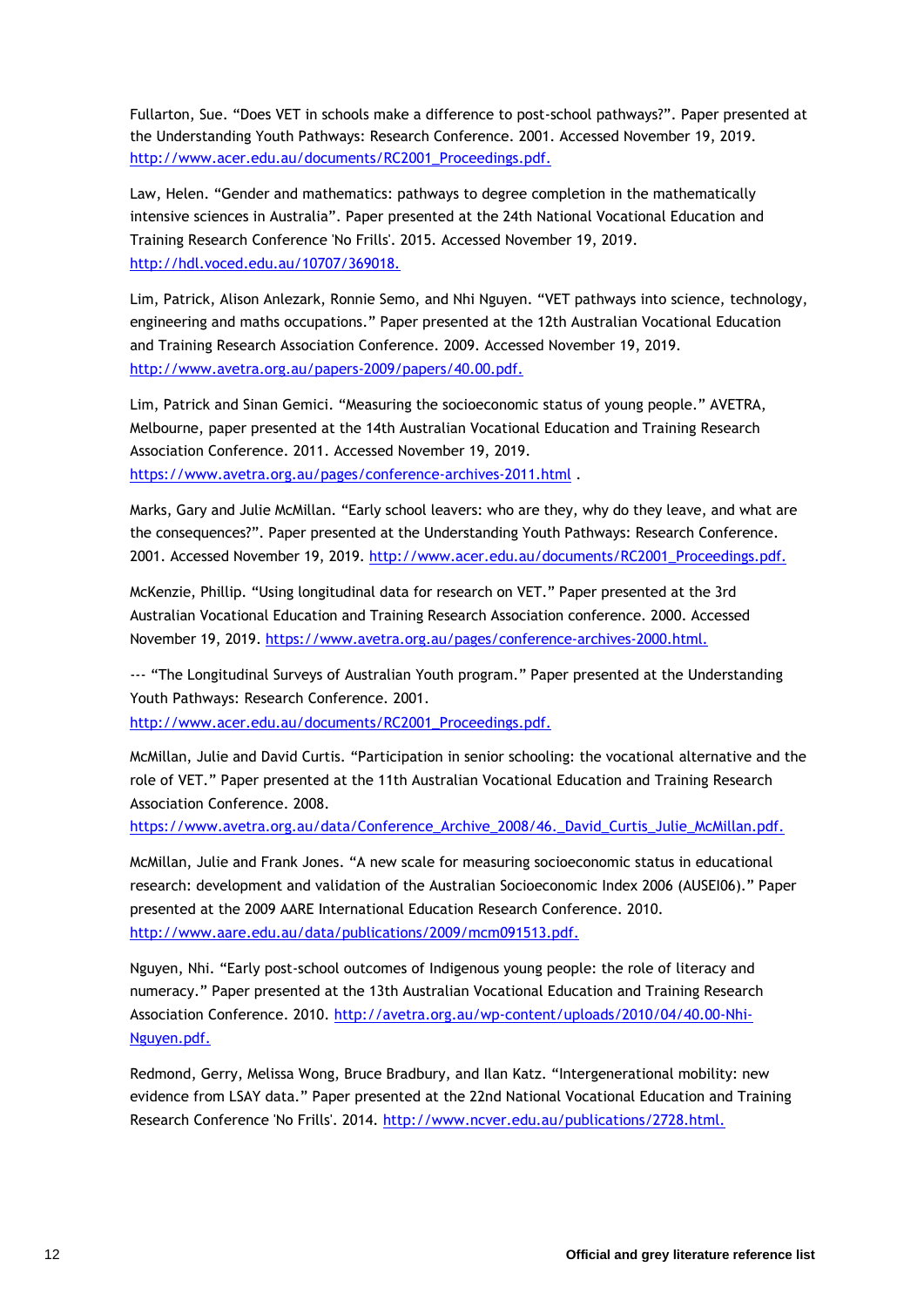Rothman, Sheldon. "The changing influence of socioeconomic status on student achievement: recent evidence from Australia." AERA, Washington, paper presented at the American Educational Research Association (AERA) Annual Meeting. 2003. [http://research.acer.edu.au/lsay\\_conference/3 /.](http://research.acer.edu.au/lsay_conference/3/)

---- "Young Australians' participation in vocational education to age 24." Paper presented at the 14th European Research Network on Transitions in Youth Workshop. 2006. Accessed November 19, 2019. <http://hdl.voced.edu.au/10707/69097.>

Rothman, Sheldon and Kylie Hillman. "X, Y and Z: three decades of education, employment and social outcomes of Australian youth". Paper presented at the 13th ACER Research Conference. 2008. Accessed November 19, 2019.

[https://research.acer.edu.au/cgi/viewcontent.cgi?article=1005&context=research\\_conference\\_2008.](https://research.acer.edu.au/cgi/viewcontent.cgi?article=1005&context=research_conference_2008.)

Rothman, Sheldon, Kylie Hillman, David Curtis, and Julie McMillan. "Career advice and career plans: sources, satisfaction and realisation." Paper presented at the 11th Australian Vocational Education and Training Research Association Conference. 2008.

https://www.avetra.org.au/data/Conference\_Archive\_2008/8. David\_Curtis\_Sheldon\_Rothman\_Kylie Hillman Julie McMillan.pdf.

Rothman, Sheldon and Julie McMillan. "Pathways through TAFE: entry, progress and outcomes." Paper presented at the 14th National Vocational Education and Training Research Conference 'No Frills'. 2005. Accessed November 19, 2019.<http://hdl.voced.edu.au/10707/159622.>

Ryan, Chris and Louise Watson. "The impact of school choice on students' university entrance rank scores in Australia." Paper presented at the 2009 School Choice and School Improvement Conference. 2009. Accessed November 15, 2019. [https://editorialexpress.com/cgi](https://editorialexpress.com/cgi-bin/conference/download.cgi?db_name=ACE09&paper_id=133.)[bin/conference/download.cgi?db\\_name=ACE09&paper\\_id=133.](https://editorialexpress.com/cgi-bin/conference/download.cgi?db_name=ACE09&paper_id=133.)

Sikora, Joanna. "Returns to ambition: the role of early career plans in the transition from education to work". Paper presented at the Australian Sociological Association Conference. 2010. Accessed November 19, 2019.<http://www.tasa.org.au/uploads/2011/01/Sikora-Joanna.pdf.>

--- "The more things change, the more they stay the same': young Australians and their gendered pathways into science careers." Paper presented at the Annual Conference of The Australian Sociological Association. 2011. [https://tasa.org.au/wp-content/uploads/2011/11/Sikora-R0057-](https://tasa.org.au/wp-content/uploads/2011/11/Sikora-R0057-Final.pdf.) [Final.pdf.](https://tasa.org.au/wp-content/uploads/2011/11/Sikora-R0057-Final.pdf.)

Skujins, Peta. "Disengagement in young people: how persistent is it?". Paper presented at the 25th National Vocational Education and Training Research Conference 'No Frills'. 2016. Accessed November 19, 2019.<http://hdl.voced.edu.au/10707/408472.>

#### <span id="page-12-0"></span>Theses using LSAY as primary data source

Adejoro, Oluwatomi Esther. "Does location also matter?: a spatial analysis of social achievements of young South Australians". MSc thesis, Lund University: Lund, Sweden. 2016. Accessed November 15, 2019. [http://lup.lub.lu.se/student-papers/record/8871839.](http://lup.lub.lu.se/student-papers/record/8871839)

Jeffries, David. "STEM subject choice: factors that influence the decisions of Australian students entering Year 12." PhD thesis, Flinders University: Adelaide. 2019.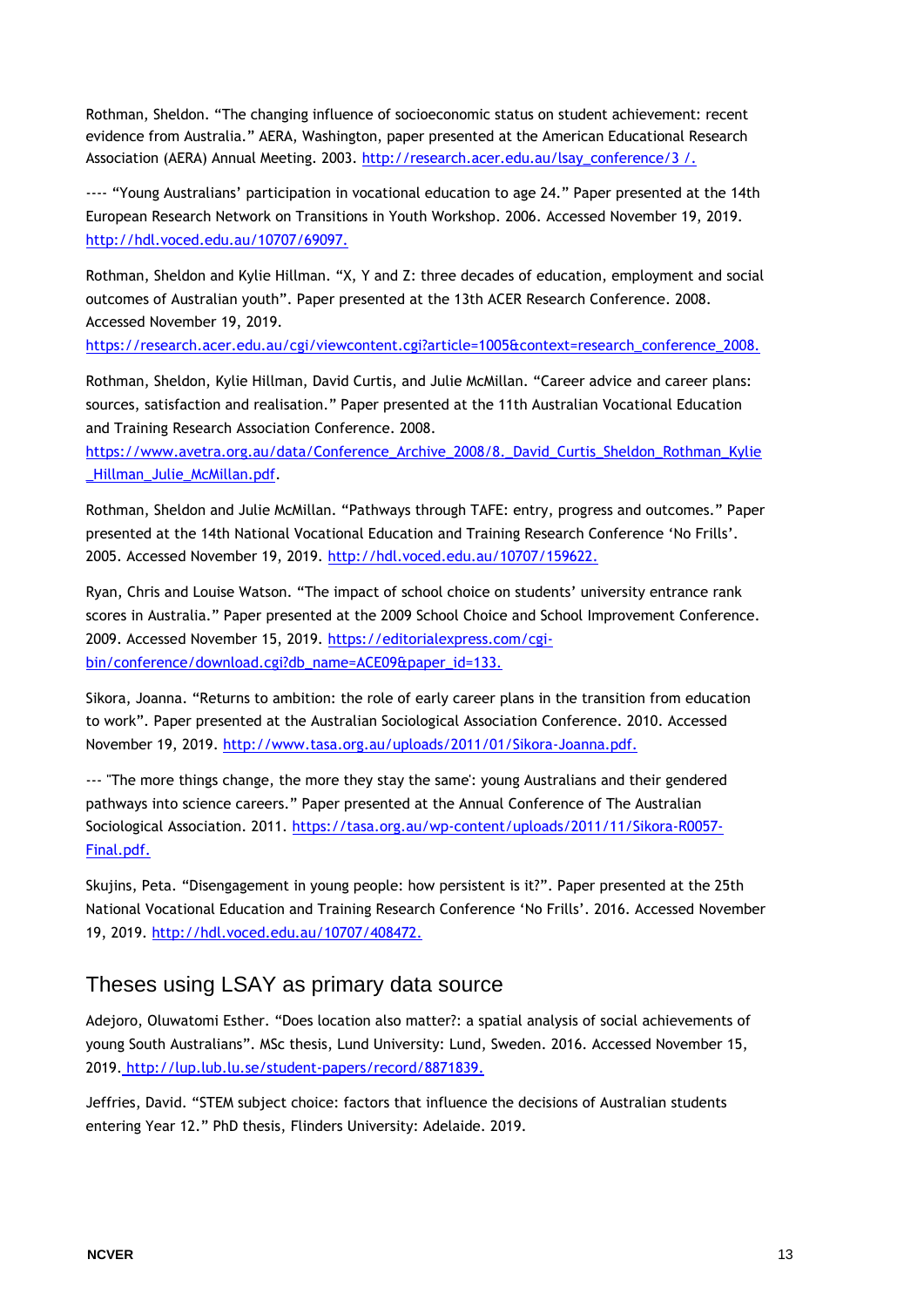Law, Helen. "Gender and mathematics: pathways to mathematically intensive fields of study in Australia." PhD thesis, Australian National university: Canberra. 2017. Accessed November 15, 2019. [http://hdl.handle.net/1885/125139.](http://hdl.handle.net/1885/125139)

Paulsen, Irene Kmudu. "Negotiating pathways: rethinking collaborative partnerships to improve the educational outcomes of Pacific Islander young people in Melbourne's Western region." PhD thesis, Victoria University: Melbourne. 2016. Accessed November 15, 2019. [http://vuir.vu.edu.au/32298/.](http://vuir.vu.edu.au/32298/)

Ramia, Ioana. "The paradox of subjective well-being and tertiary education." PhD thesis, University of New South Wales: Sydney. 2011. Accessed November 15, 2019.

[http://melbourneinstitute.unimelb.edu.au/assets/documents/hilda-bibliography/student-essays](http://melbourneinstitute.unimelb.edu.au/assets/documents/hilda-bibliography/student-essays-dissertations/IRamia.pdf)[dissertations/IRamia.pdf.](http://melbourneinstitute.unimelb.edu.au/assets/documents/hilda-bibliography/student-essays-dissertations/IRamia.pdf)

Robinson, Lyn. "Just a phase in life?: school students and part-time work." PhD thesis, University of Melbourne: Melbourne. 2001. Accessed November 15, 2019. [https://minerva](https://minerva-access.unimelb.edu.au/bitstream/handle/11343/38777/65878_00000236_01_Robinson.pdf?sequence=)[access.unimelb.edu.au/bitstream/handle/11343/38777/65878\\_00000236\\_01\\_Robinson.pdf?sequence=1](https://minerva-access.unimelb.edu.au/bitstream/handle/11343/38777/65878_00000236_01_Robinson.pdf?sequence=).

Thomas, Joseph. "Neoliberal performance and resistance in Australia's flexible learning sector." PhD thesis, James Cook University: Brisbane. 2019.<https://researchonline.jcu.edu.au/60895.>

Van Zanden, Brooke. "Understanding the psychological and social origins of gender disparities in selfbeliefs, motivation, and educational attainment." PhD thesis, Australian Catholic University: Sydney. 2018. Accessed November 15, 2019.<https://doi.org/10.26199/5b85dca699796.>

#### <span id="page-13-0"></span>LSAY publications

Ainley, John. *Year 12 subjects and further study.* ACER: Melbourne. 2005. Accessed November 13, 2019. [http://www.lsay.edu.au/publications/1900.html.](http://www.lsay.edu.au/publications/1900.html)

Ainley, John and Matthew Corrigan. Participation in and progress through New Apprenticeships. ACER: Melbourne. 2005. Accessed November 13, 2019. [h](http://www.lsay.edu.au/publications/1842.html)ttp://www.lsay.edu.au/publications/1842.html.

Ainley, John, Steve Holden and Sheldon Rothman. Apprenticeships and traineeships: participation, progress and completion. ACER: Melbourne. 2010. Accessed November 13, 2019. [http://www.ncver.edu.au/publications/2317.html.](http://www.ncver.edu.au/publications/2317.html)

Andrews, Dan, Colin Green, and John Mangan. *Neighbourhood effects and community spillovers in the Australian youth labour market.* ACER: Melbourne. 2002. Accessed November 13, 2019. <http://www.lsay.edu.au/publications/1867.html.>

Anlezark, Alison. *At risk youth: a transitory state*?. NCVER: Adelaide. 2011. Accessed November 13, 2019.<http://www.ncver.edu.au/publications/2342.html.>

--- 2011. *Young people in an economic downturn*. NCVER: Adelaide. 2011. Accessed November 13, 2019. [http://www.ncver.edu.au/publications/2350.html>](http://www.ncver.edu.au/publications/2350.html).

Anlezark, Alison and Patrick Lim. *Does combining school and work affect school and post-school outcomes?,* NCVER: Adelaide. 2011. Accessed November 13, 2019. [http://www.ncver.edu.au/publications/2398.html.](http://www.ncver.edu.au/publications/2398.html)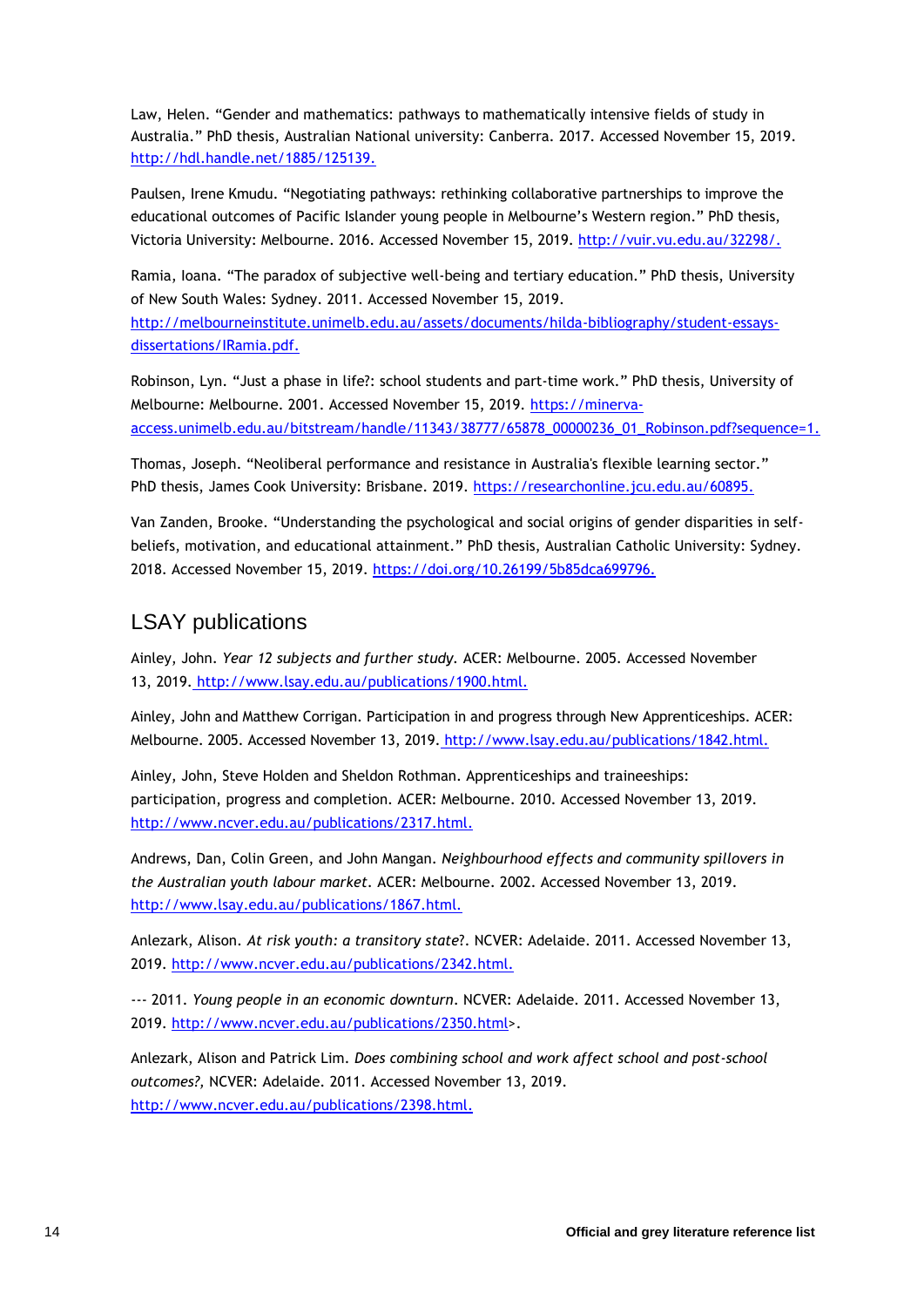Austen, Siobhan and Fiona McPhail. *Post-school education and labour force participation in Canada and Australia.* NCVER: Adelaide. 2010. Accessed November 14, 2019. <http://ncver.edu.au/publications/2286.html.>

Australian Council for Educational Research. *The Australian youth survey: description*. ACER: Melbourne. 1997. Accessed November 14, 2019.<http://www.lsay.edu.au/publications/1933.html.>

--- *Codebook: the LSAY 1995 year 9 sample: wave 1 (1995*). ACER: Melbourne. 1997. Accessed November 14, 2019. [<http://www.ncver.edu.au/publications/2024.html>](http://www.ncver.edu.au/publications/2024.html).

--- *Overview of the Longitudinal Surveys of Australian Youth program*. ACER: Melbourne. 1997. Accessed November 14, 2019.<http://www.lsay.edu.au/publications/1934.html.>

--- *The youth in transition 1961 cohort questionnaires: 1975, 1978-1994*. ACER: Melbourne. 1997. Accessed November 14, 2019.<http://www.lsay.edu.au/publications/1980.html.>

--- *The youth in transition 1965 cohort questionnaires: 1975, 1981-1995*. ACER: Melbourne. 1997. Accessed November 14, 2019.<http://www.lsay.edu.au/publications/1981.html.>

--- *The youth in transition 1970 cohort questionnaires: 1980, 1985-1994*. ACER: Melbourne. 1997. Accessed November 14, 2019.<http://www.lsay.edu.au/publications/1982.html.>

--- *The youth in transition 1975 cohort questionnaires: 1989-1996*. ACER: Melbourne. 1997. Accessed November 14, 2019.<http://www.lsay.edu.au/publications/1983.html.>

--- *Labour market experiences of Australian youth*. ACER: Melbourne. 2000. Accessed November 14, 2019.<http://www.lsay.edu.au/publications/1910.html.>

--- *Entering higher education in Australia*. ACER: Melbourne. 2003. Accessed November 14, 2019.<http://www.lsay.edu.au/publications/1905.html.>

--- *Longitudinal Surveys of Australian Youth Y03 cohort 2007 questionnaire: main survey: final*. ACER: Melbourne. 2008. Accessed November 14, 2019.<http://www.lsay.edu.au/publications/1975.html.>

Ball, Katrina and Stephen Lamb. *Participation and achievement in VET of non-completers of school*. ACER: Melbourne. 2001. Accessed November 14, 2019. <http://www.lsay.edu.au/publications/1871.html.>

Brown, Kevin, Carla Lipsig-Mumme, and Grazyna Zajdow. *Active citizenship and the secondary school experience: community participation rates of Australian youth*. ACER: Melbourne. 2003. Accessed November 14, 2019.<http://www.lsay.edu.au/publications/1858.html.>

Coates, Hamish and Sheldon Rothman. *Participation in VET in schools.* ACER: Melbourne. [http://www.lsay.edu.au/publications/2120.html.](http://www.lsay.edu.au/publications/2120.html) 2009. Accessed November 14, 2019.

Curtis, David. *VET pathways taken by school leavers*. ACER: Melbourne. 2008. Accessed November 14, 2019.<http://www.lsay.edu.au/publications/2076.html.>

Curtis, David and Julie McMillan. *School non-completers: profiles and initial destinations.* ACER: Melbourne. 2008. Accessed November 14, 2019[.](http://www.lsay.edu.au/publications/2088.html) http://www.lsay.edu.au/publications/2088.html.

Curtis, David, Peter Mlotkowski, and Marilyn Lumsden. *Bridging the gap: who takes a gap year and why?.* NCVER: Adelaide. 2012. Accessed November 14, 2019. <http://www.lsay.edu.au/publications/2494.html>.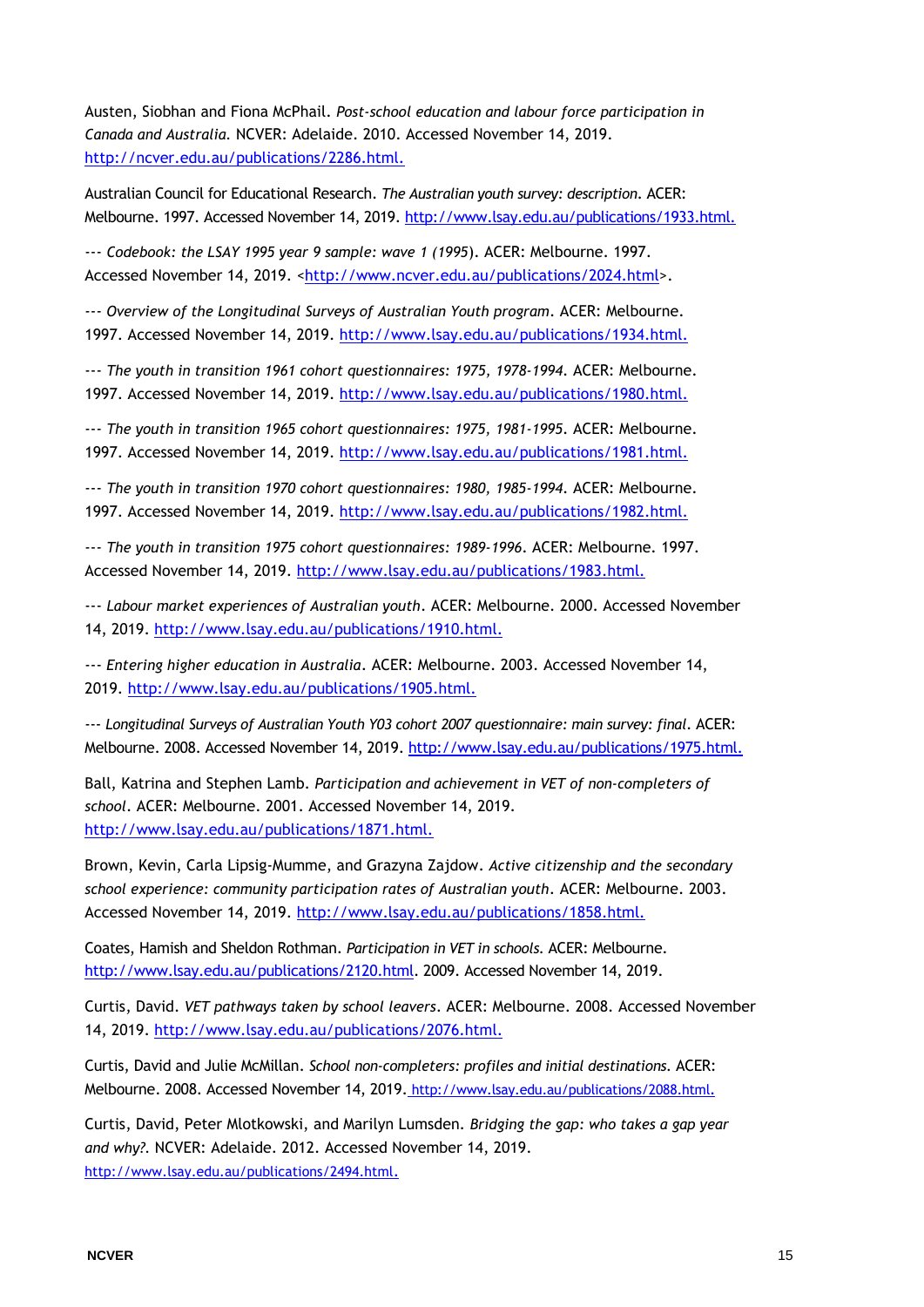Department of Education. *A review of the Longitudinal Surveys of Australian Youth*. Department of Education and Training: Canberra. 2016. Accessed November 14, 2019. <http://www.lsay.edu.au/publications/2844.html.>

Dockery, Alfred Michael. *Assessing the value of additional years of schooling for the nonacademically inclined*. ACER: Melbourne. 2005. Accessed November 14, 2019. <http://www.lsay.edu.au/publications/1850.html.>

--- *Education and happiness in the school-to-work transition.* NCVER: Adelaide. 2010. Accessed November 14, 2019[.](http://www.ncver.edu.au/publications/2239.html) http://www.ncver.edu.au/publications/2239.html.

Dockery, Alfred Michael and Steve Davis. Interview with Michael Dockery on 'Education and happiness in the school-to-work transition'. NCVER: Adelaide. 2010. <http://www.ncver.edu.au/publications/2276.html.>

Dockery, Alfred Michael and Rob Strathdee. *The job finding methods of young people in Australia: an analysis of the Longitudinal Surveys of Australian Youth, Year 9 (1995) sample*. ACER: Melbourne. 2004. Accessed November 14, 2019.<http://www.lsay.edu.au/publications/1852.html.>

Fitzpatrick, Darcy, Laurence Lester, Kostas Mavromaras, Sue Richardson, and Yan Sun. *From education to employment: how long does it take?.* NCVER: Adelaide. 2011. Accessed November 14, 2019.<http://www.lsay.edu.au/publications/2373.html.>

Fleming, Nicole*. Codebook: the LSAY 1995 year 9 sample: wave 3 (1997).* ACER: Melbourne. 1999. Accessed<http://www.ncver.edu.au/publications/2070.html.>

--- *Codebook: the LSAY 1995 year 9 sample: wave 4 (199*8). ACER: Melbourne. 1999.<http://www.lsay.edu.au/publications/2060.html.>

--- *Codebook: the LSAY 1995 year 9 sample: wave 5 (1999)*. ACER: Melbourne. 2000. Accessed November 14, 2019.<http://www.ncver.edu.au/publications/2058.html.>

--- *Codebook: the LSAY 1998 year 9 sample: wave 1 (199*8). ACER: Melbourne. 2000. Accessed November 14, 2019.<http://www.ncver.edu.au/publications/1979.html.>

--- Codebook: the LSAY 1998 year 9 sample: wave 2 (1999). ACER: Melbourne. 2000. Accessed November 14, 2019.<http://www.ncver.edu.au/publications/2057.html.>

Fleming, Nicole and Gary Marks. *Well-being among young Australians: effects of work and home life for four youth in transition cohorts.* ACER: Melbourne. 1998. Accessed November 14, 2019. <http://www.lsay.edu.au/publications/1885.html.>

Fullarton, Sue. *Work experience and work placements in secondary school education*. ACER: Melbourne. 1999. Accessed November 14, 2019[. http://www.lsay.edu.au/publications/1881.html.](http://www.lsay.edu.au/publications/1881.html.)

--- *Codebook: the LSAY 1999 school survey for the Y98 cohort.* ACER: Melbourne. 2000. Accessed November 14, 2019.<http://www.ncver.edu.au/publications/2031.html.>

--- *Codebook: the LSAY 1999 teacher survey for the Y98 cohort*. ACER: Melbourne. 2000. Accessed November 14, 2019.<http://www.ncver.edu.au/publications/2059.html.>

--- *VET in schools: participation and pathways*. ACER: Melbourne. 2001. Accessed November 14, 2019.<http://www.lsay.edu.au/publications/1870.html.>

--- *The Year 9 class of 1998 in 1999: activities and aspirations*. ACER: Melbourne. 2001. Accessed November 14, 2019.<http://www.lsay.edu.au/publications/1897.html.>

--- *Student engagement with school: individual and school-level influences*. ACER: Melbourne. 2002. Accessed November 14, 2019.<http://www.lsay.edu.au/publications/1864.html.>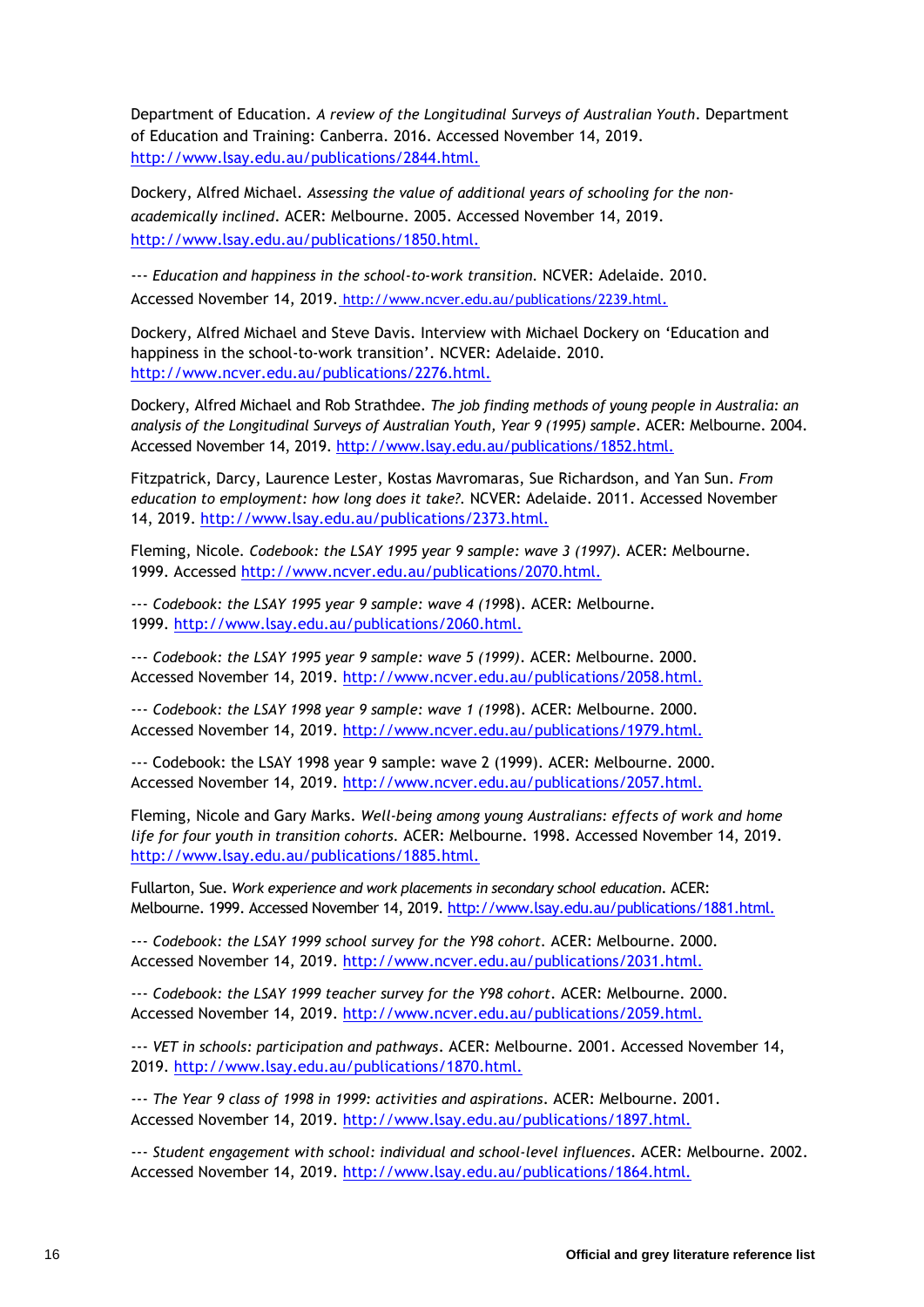--- *Vocational education and training: participation, achievement and pathways*. ACER: Melbourne. 2002. Accessed November 14, 2019.<http://www.lsay.edu.au/publications/1904.html.>

Fullarton, Sue and John Ainley. *Subject choice by students in year 12 in Australian secondary schools*. ACER: Melbourne. 2000. Accessed November 14, 2019. <http://www.lsay.edu.au/publications/1876.html.>

Fullarton, Sue, Maurice Walker, John Ainley and Kylie Hillman. *Patterns of participation in Year 12.* ACER: Melbourne. 2003.<http://www.lsay.edu.au/publications/1857.html.>

Gemici, Sinan, Alice Bednarz, Tom Karmel and Patrick Lim. The factors affecting the educational and occupational aspirations of young Australians. NCVER: Adelaide. 2014. Accessed November 14, 2019. [http://www.lsay.edu.au/publications/2711.html.](http://www.lsay.edu.au/publications/2711.html)

Gemici, Sinan, Patrick Lim, and Tom Karmel. The impact of schools on young people's transition to university. NCVER: Adelaide. 2013. Accessed November 14, 2019. [http://www.ncver.edu.au/publications/2541.html.](http://www.ncver.edu.au/publications/2541.html)

Gemici, Sinan and Tham Lu. Do schools influence student engagement in the high school years?, NCVER: Adelaide. 2014. Accessed November 14, 2019. [http://www.ncver.edu.au/publications/2745.html.](http://www.ncver.edu.au/publications/2745.html)

Gemici, Sinan and Nhi Nguyen. *Data linkage and statistical matching: options for the Longitudinal Surveys of Australian Youth*. NCVER: Adelaide. 2013. Accessed November 14, 2019.<http://www.ncver.edu.au/publications/2637.html.>

Halliday-Wynes, Sian and Nhi Nguyen. *Does financial stress impact on young people in tertiary study?.* NCVER: Adelaide. 2014. Accessed November 14, 2019. <http://www.ncver.edu.au/publications/2732.html.>

Hargreaves, Jo. *Assessing the impact of research: a case study of the LSAY Research Innovation and Expansion Fund*. NCVER: Adelaide. 2012. Accessed November 14, 2019. <http://www.lsay.edu.au/publications/2513.html.>

Hillman, Kylie. *Codebook: the LSAY 1995 year 9 sample: wave 6(200).* ACER: Melbourne. 2001. Accessed November 14, 2019.<http://www.lsay.edu.au/publications/2036.html.>

--- *Codebook: the LSAY 1998 year 9 sample: wave 3 (2000)*. ACER: Melbourne. 2001. Accessed November 14, 2019.<http://www.lsay.edu.au/publications/2034.html.>

--- *Work experience, work placements and part-time work among Australian secondary school students*. ACER: Melbourne. 2001. Accessed November 14, 2019. <http://www.lsay.edu.au/publications/1908.html.>

--- *Codebook: the LSAY 1998 year 9 sample: wave 4 (2001).* ACER: Melbourne. 2002. Accessed November 14, 2019.<http://www.lsay.edu.au/publications/2035.html.>

--- *Codebook: the LSAY 1995 year 9 sample: wave 8 (2002)*. ACER: Melbourne. 2003. Accessed November 14, 2019.<http://www.lsay.edu.au/publications/2038.html.>

--- *Codebook: the LSAY 1998 year 9 sample: wave 5 (2002).* ACER: Melbourne. 2003. Accessed November 14, 2019.<http://www.lsay.edu.au/publications/2033.html.>

--- *The Year 9 class of 1995 in 2002*. ACER: Melbourne. 2003. Accessed November 14, 2019.<http://www.lsay.edu.au/publications/1892.html.>

--- *Codebook: the LSAY 1995 year 9 sample: wave 9 (2003).* ACER: Melbourne. 2004. Accessed November 14, 2019.<http://www.lsay.edu.au/publications/2052.html.>

--- *Codebook: the LSAY 1998 year 9 sample: wave 6 (2003).* ACER: Melbourne. 2004. Accessed November 14, 2019.<http://www.lsay.edu.au/publications/2051.html.>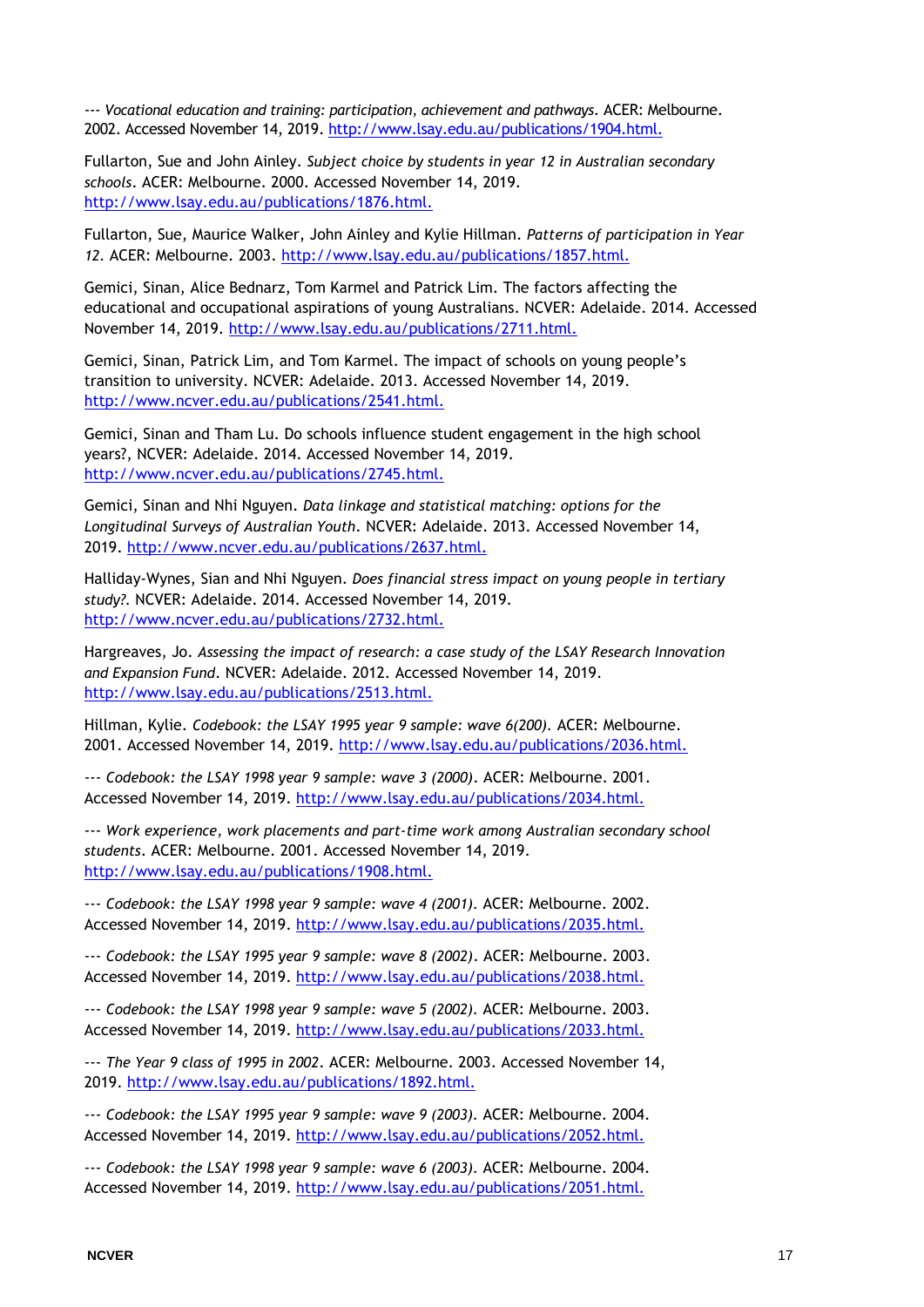--- *Codebook: the LSAY 1995 year 9 sample: wave 10 (2004)*. ACER: Melbourne. 2005. Accessed November 14, 2019.<http://www.lsay.edu.au/publications/2054.html.>

--- *Codebook: the LSAY 1998 year 9 sample: wave 7 (2004).* ACER: Melbourne. 2005. Accessed Number 14, 2019.<http://www.lsay.edu.au/publications/2053.html.>

--- *The first year experience: the transition from secondary school to university and TAFE in Australia*. ACER: Melbourne. 2005. Accessed November 14, 2019. <http://www.lsay.edu.au/publications/1848.html.>

--- *Young people outside the labour force and full-time education: activities and profiles*. ACER: Melbourne. 2005. Accessed November 14, 2019.<http://www.lsay.edu.au/publications/1841.html.>

--- *Initial educational experiences of tertiary students*. ACER: Melbourne. 2008. Accessed November 14, 2019.<http://www.lsay.edu.au/publications/2121.html.>

--- *Attitudes, intentions and participation in education: Year 12 and beyond*. ACER: Melbourne. 2010. Accessed November 14, 2019.<http://www.ncver.edu.au/publications/2316.html.>

Hillman, Kylie and Gary Marks. *Becoming an adult: leaving home, relationships and home ownership among Australian youth*. ACER: Melbourne. 2002. Accessed November 14, 2019. <http://www.lsay.edu.au/publications/1863.html.>

Hillman, Kylie, Gary Marks, and Phil McKenzie. *Rural and urban differences in Australian education.* ACER: Melbourne. 2002. Accessed November 14, 2019. <http://www.lsay.edu.au/publications/1906.html.>

Hillman, Kylie and Julie McMillan. *Codebook: the LSAY 1995 year 9 sample: wave 7 (2001)*. ACER: Melbourne. 2003. Accessed November 14, 2019.<http://www.lsay.edu.au/publications/2037.html.>

--- *Life satisfaction of young Australians: relationships between further education, training and employment and general and career satisfaction*. ACER: Melbourne. 2005. <http://www.lsay.edu.au/publications/1845.html.>

Hillman, Kylie and Sheldon Rothman. *Gender differences in educational and labour market outcomes*. ACER: Melbourne. 2003.<http://www.lsay.edu.au/publications/1903.html.>

--- *The Year 9 class of 1998 in 2002*. ACER: Melbourne. 2003. <http://www.lsay.edu.au/publications/1893.html.>

--- *Movement of non-metropolitan youth towards the cities*. ACER: Melbourne. 2007. Accessed November 14, 2019.<http://www.lsay.edu.au/publications/1836.html.>

--- *Career advice in Australian secondary schools: use and usefulness.* ACER: Melbourne. 2008. Accessed November 14, 2019.<http://www.lsay.edu.au/publications/2080.html.>

Homel, Jacqueline, Astghik Mavisakalyan, Ha Trong Nguyen, and Chris Ryan. *School completion: what we learn from different measures of family background.* NCVER: Adelaide. 2012. Accessed November 14, 2019. [h](http://www.lsay.edu.au/publications/2503.html)ttp://www.lsay.edu.au/publications/2503.html.

Homel, Jacqueline and Chris Ryan. *Educational outcomes: the impact of aspirations and the role of student background characteristics.* NCVER: Adelaide. 2014. Accessed November 14, 2019. <http://www.lsay.edu.au/publications/2669.html>.

Jones, Roger. *Education participation and outcomes by geographic location*. ACER: Melbourne. 2002. Accessed November 14, 2019.<http://www.lsay.edu.au/publications/1865.html.>

Karmel, Tom. *Are we there yet?: overview of the Longitudinal Surveys of Australian Youth*. NCVER: Adelaide. 2013. Accessed November 14, 2019[. http://www.lsay.edu.au/publications/2619.html.](http://www.lsay.edu.au/publications/2619.html.)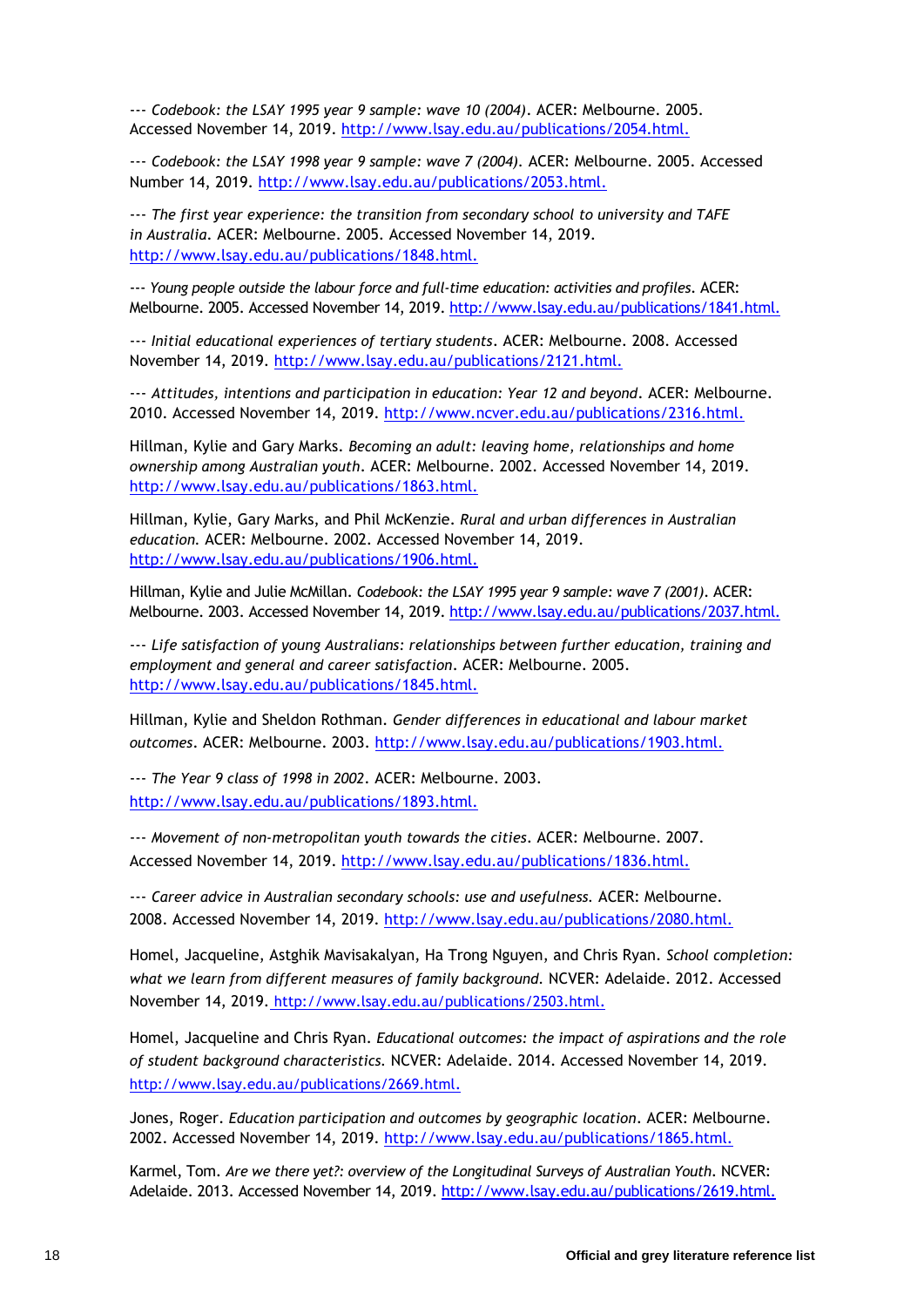--- *Student income support and education and training participation in Australia: research overview*. NCVER: Adelaide. 2013. Accessed November 14, 2019. <http://www.ncver.edu.au/publications/2618.html.>

Karmel, Tom and Steve Davis. Interview with Tom Karmel on 'The impact of schools on young people's transition to university'. NCVER: Adelaide. 2013. <http://www.lsay.edu.au/publications/2617.html.>

Karmel, Tom, Tham Lu, Damian Oliver. *Starting out in low-skill jobs*. NCVER: Adelaide. 2013. Accessed November 14, 2019. [h](http://www.lsay.edu.au/publications/24649.html)ttp://www.lsay.edu.au/publications/24649.html.

Karmel, Tom and Shu-Hui Liu 2011, *Which paths work for which young people?.* NCVER: Adelaide. 2011. Accessed November 14, 2019.<http://www.ncver.edu.au/publications/2397.html.>

Karmel, Tom, David Roberts, and Patrick Lim. *The impact of increasing university participation on the pool of apprentices*. NCVER: Adelaide. 2014. Accessed November 14, 2019. <http://www.lsay.edu.au/publications/2720.html.>

Khoo, Siek Toon and John Ainley. *Attitudes, intentions and participation*. ACER: Melbourne. 2005. Accessed November 14, 2019.<http://www.lsay.edu.au/publications/1847.html.>

Lamb, Stephen. *Completing school in Australia: trends in the 1990s*. ACER: Melbourne. 1996. Accessed November 14, 2019.<http://www.lsay.edu.au/publications/1890.html.>

--- *School achievement and initial education and labour market outcomes*. ACER: Melbourne. 1997. Accessed November 14, 2019.<http://www.lsay.edu.au/publications/1887.html.>

--- *Codebook: the LSAY 1996 school survey*. ACER: Melbourne. 2001. Accessed November 14, 2019.<http://www.ncver.edu.au/publications/2071.html.>

--- *Codebook: the LSAY 1996 teacher survey.* ACER: Melbourne. 2001. Accessed November 14, 2019.<http://www.ncver.edu.au/publications/2063.html.>

--- *The pathways from school to further study and work for Australian graduates*. ACER: Melbourne. 2001. Accessed November 14, 2019.<http://www.lsay.edu.au/publications/1872.html.>

Lamb, Stephen and Katrina Ball. *Curriculum and careers: the education and labour market consequences of Year 12 subject choice*. ACER: Melbourne. 1999. <http://www.lsay.edu.au/publications/1879.html.>

Lamb, Stephen, Peter Dwyer, and Johanna Wyn. *Non-completion of school in Australia: the changing patterns of participation and outcomes*. ACER, Melbourne. 2000. Accessed November 14, 2019.<http://www.lsay.edu.au/publications/1875.html.>

Lamb, Stephen and Phillip McKenzie. *Patterns of success and failure in the transition from school to work in Australia*. ACER: Melbourne. 2001. Accessed November 14, 2019. <http://www.lsay.edu.au/publications/1873.html.>

Lamb, Stephen and Russell Rumberger. *The initial work and education experiences of early school leavers: a comparative study of Australia and the United States*. ACER: Melbourne. 1999. Accessed November 14, 2019.<http://www.lsay.edu.au/publications/1877.html.>

Lamb, Stephen and Margaret Vickers. *Variations in VET provision across Australian schools and their effects on student outcomes*. ACER: Melbourne. 2006. Accessed November 14, 2019. <http://www.lsay.edu.au/publications/1838.html.>

Le, Anh and Paul Miller. *Educational attainment in Australia: a cohort analysis*. ACER: Melbourne. 2001. Accessed November 14, 2019.<http://www.lsay.edu.au/publications/1866.html.>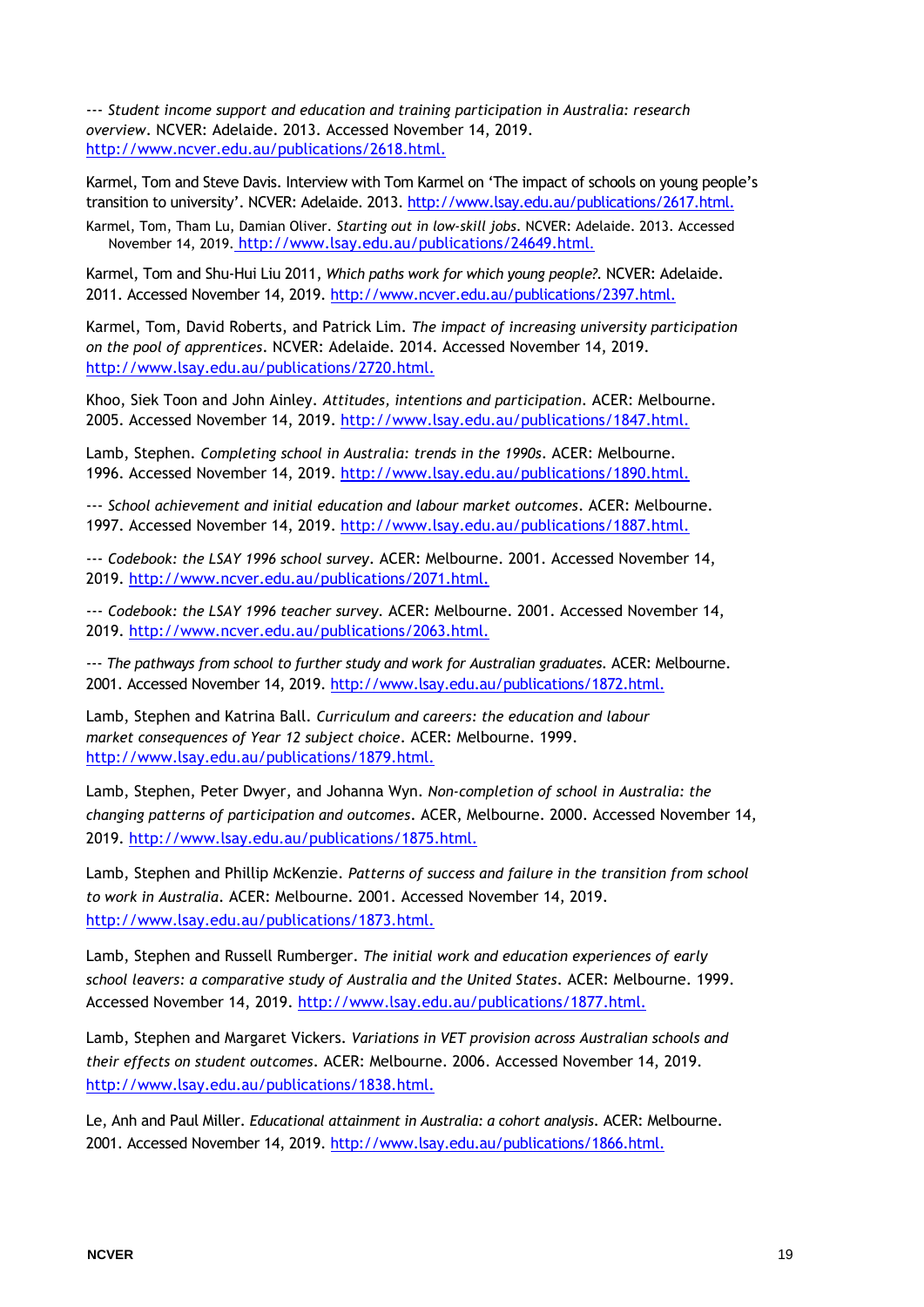Lee, Jung-Sook. *Returns from education: an occupational status approach*. NCVER: Adelaide. 2010. Accessed November 14, 2019.<http://www.ncver.edu.au/publications/2314.html.>

Lim, Patrick. *Weighting the LSAY Programme of International Student Assessment cohorts*. NCVER: Adelaide. 2011. Accessed November 14, 2019.<http://www.ncver.edu.au/publications/2429.html.>

Lim, Patrick, Sinan Gemici, and Tom Karmel. "The impact of school academic quality on low socioeconomic status students." Australian economic review 47(1): 100-106. 2014. Accessed November 12, 2019.

Lim, Patrick and Tom Karmel. The vocational equivalent to Year 12. NCVER: Adelaide. 2011. Accessed November 14, 2019[.](http://www.lsayy.edu.au/publications/2416.html) http://www.lsayy.edu.au/publications/2416.html.

Liu, Shu-Hui and Nhi Nguyen. *Successful youth transitions*. NCVER: Adelaide. 2011. Accessed November 14, 2019[.](http://www.lsay.edu.au/publications/2414.html) http://www.lsay.edu.au/publications/2414.html.

Long, Mike. *Samples and sampling for the Y95 LSAY cohort*. ACER: Melbourne. 1996. Accessed November 14, 2019.<http://www.lsay.edu.au/publications/1932.html.>

Long, Mike, Peter Carpenter, and Martin Hayden. *Participation in education and training: 1980- 1994*. ACER: Melbourne. 1999. Accessed November 14, 2019. <http://www.lsay.edu.au/publications/1878.html.>

Long, Mike and Nicole Fleming. *The designed and achieved sample of the 1998 LSAY sample*. ACER: Melbourne. 2002. Accessed November 14, 2019.<http://www.lsay.edu.au/publications/1929.html.>

Long, Mike and Stephen Lamb. *Firm-based training for young Australians: changes from the 1980s to the 1990s*. ACER. Melbourne. 2002. Accessed November 14, 2019. <http://www.lsay.edu.au/publications/1868.html.>

Lumsden, Marilyn, Ronnie Semo, Davinia Blomberg, and Patrick Lim. *Linking NAPLAN scores to the Longitudinal Surveys of Australian Youth*. NCVER: Adelaide. 2015. Accessed November 14, 2019.<http://www.lsay.edu.au/publications/2829.html.>

Lumsden, Marilyn and John Stanwick. *Who takes a gap year and why*?. NCVER: Adelaide. 2012. Accessed November 14, 2019.<http://www.lsay.edu.au/publications/2496.html.>

Marks, Gary. *Attitudes to school life: their influences and their effects on achievement and leaving school.* ACER: Melbourne. 1998. Accessed November 14, 2019. <http://www.lsay.edu.au/publications/1886.html.>

--- *The measurement of socioeconomic status and social class in the LSAY project*. ACER: Melbourne. 1999. Accessed November 14, 2019.<http://www.lsay.edu.au/publications/1931.html.>

--- *Unmet demand?: characteristics and activities of university applicants not offered a place*. ACER: Melbourne. 2005. Accessed November 14, 2019.<http://www.lsay.edu.au/publications/1840.html.>

--- *The transition to full-time work of young people who do not go to university*. ACER: Melbourne. 2006. Accessed November 14, 2019.<http://www.lsay.edu.au/publications/1837.html.>

--- Completing university: characteristics and outcomes of completing and non-completing students. ACER: Melbourne. 2007 Accessed November 14, 2019. <http://www.lsay.edu.au/publications/1835.html.>

--- *The occupations and earnings of young Australians: the role of education and training*. ACER: Melbourne. 2008. Accessed November 14, 2019.<http://www.lsay.edu.au/publications/2106.html.>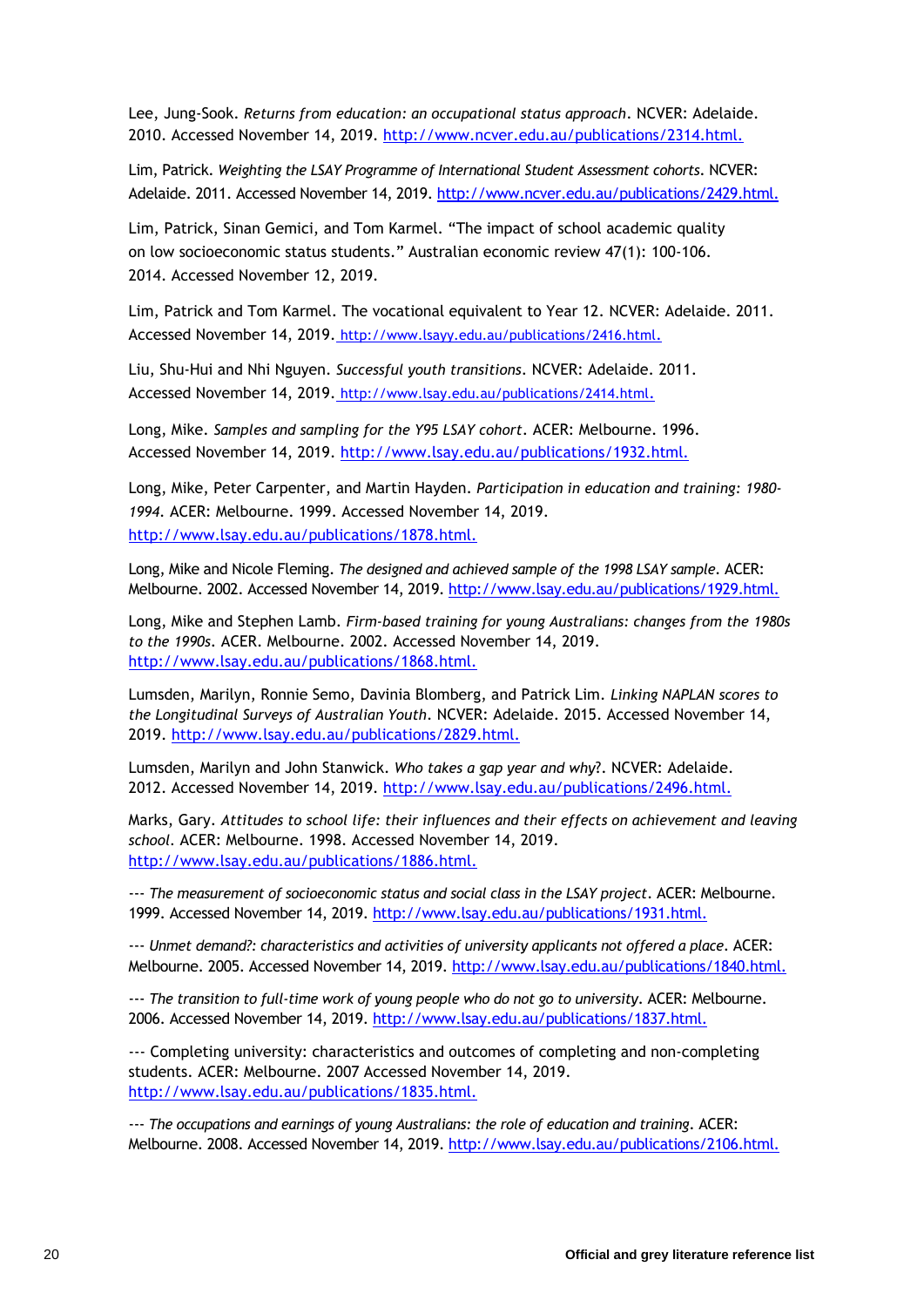Marks, Gary and John Ainley. *Reading comprehension and numeracy among junior secondary school students in Australia*. ACER: Melbourne. 1997. Accessed November 14, 2019. <http://www.lsay.edu.au/publications/1888.html.>

Marks, Gary and Nicole Fleming. *Factors influencing youth unemployment in Australia: 1980- 1994*. ACER, Melbourne. 1998. Accessed November 14, 2019. <http://www.lsay.edu.au/publications/1884.html.>

--- Youth earnings in Australia 1980-1994: a comparison of three youth cohorts. ACER: Melbourne. 1998. Accessed November 14, 2019[. http://www.lsay.edu.au/publications/1883.html.](http://www.lsay.edu.au/publications/1883.html.)

--- *Early school leaving in Australia: findings from the 1995 Year 9 LSAY cohort.* ACER: Melbourne. 1999. Accessed November 14, 2019[. http://www.lsay.edu.au/publications/1880.html.](http://www.lsay.edu.au/publications/1880.html.)

Marks, Gary, Nicole Fleming, Michael Long, Julie McMillan. *Patterns of participation in year 12 and higher education in Australia: trends and issues*. ACER: Melbourne. 2001. Accessed November 14, 2019.<http://www.lsay.edu.au/publications/1874.html.>

Marks, Gary, Kylie Hillman, and Adrian Beavis*. Dynamics of the Australian youth labour market: the 1975 cohort, 1996-2000*. ACER: Melbourne. 2003. Accessed November 14, 2019. <http://www.lsay.edu.au/publications/1856.html.>

Marks, Gary and Michael Long. *Weighting the 1995 year 9 cohort sample for differential response rates and sample attrition*. ACER: Melbourne. 2000. Accessed November 14, 2019. <http://www.lsay.edu.au/publications/1930.html.>

Marks, Gary and Phillip McKenzie. *Early school leaving and 'non-completion' in Australia*. ACER: Melbourne. 2000. Accessed November 14, 2019[. http://www.lsay.edu.au/publications/1909.html.](http://www.lsay.edu.au/publications/1909.html.)

Marks, Gary, Julie McMillan, and Kylie Hillman. *Tertiary entrance performance: the role of student background and school factors*. ACER: Melbourne. 2001. Accessed November 14, 2019. <http://www.lsay.edu.au/publications/1869.html.>

McKenzie, Phillip. *The Year 9 class of 1995 in 1999: activities and experiences*. ACER: Melbourne. 2002. Accessed November 14, 2019[. http://www.lsay.edu.au/publications/1895.html.](http://www.lsay.edu.au/publications/1895.html.)

McKenzie, Phillip and Kylie Hillman. *Pathways from school to work*. ACER: Melbourne. 2001. Accessed November 14, 2019.<http://www.lsay.edu.au/publications/1907.html.>

McMillan, Julie. *Course change and attrition from higher education*. ACER: Melbourne. 2005. Accessed November 14, 2019.<http://www.lsay.edu.au/publications/1849.html.>

--- *University study in Australia: persistence, completion and beyond*. ACER: Melbourne. 2008. Accessed November 14, 2019.<http://www.lsay.edu.au/publications/2112.html.>

McMillan, Julie and Gary Marks. School leavers in Australia: profiles and pathways. ACER: Melbourne. 2003. Accessed November 14, 2019.<http://www.lsay.edu.au/publications/1859.html.>

McMillan, Julie and Sheldon Rothman. *Leaving school in Australia: early career and labour market outcomes*. ACER: Melbourne. 2005. Accessed November 14, 2019. <http://www.lsay.edu.au/publications/1902.html.>

McMillan, Julie, Sheldon Rothman, and Nicole Wernert. *Non-apprenticeship VET courses: participation, persistence and subsequent pathways*. ACER: Melbourne. 2005. Accessed November 14, 2019.<http://www.lsay.edu.au/publications/1839.html.>

National Centre for Vocational Education Research. *LSAY newsletter*. NCVER: Adelaide. 2007.<http://www.lsay.edu.au/newsevents/newsletters.html.>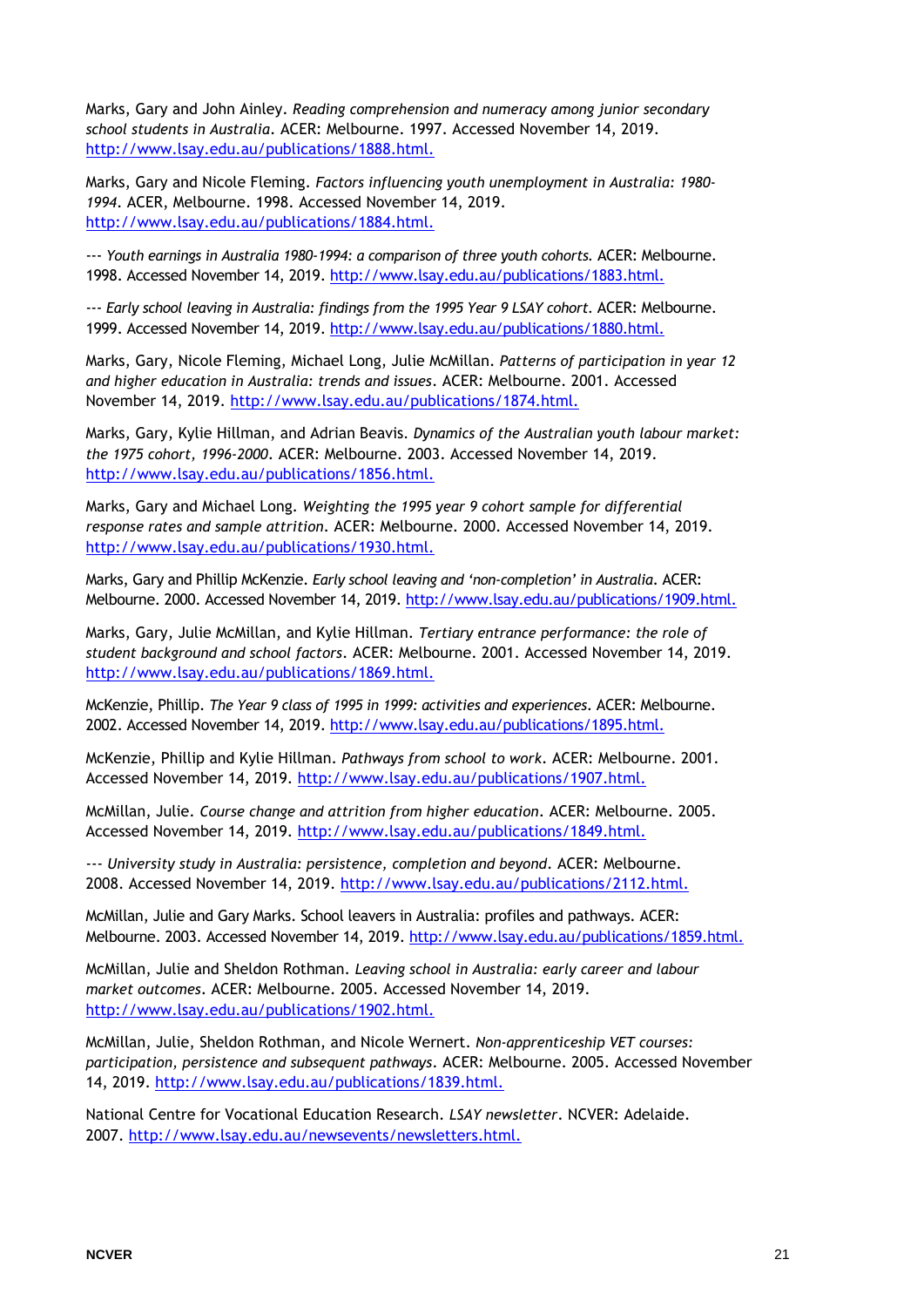--- *Longitudinal Surveys of Australian Youth (LSAY) 1998 cohort: wave 10 (2007): questionnaire, frequency tables and codebook*. NCVER: Adelaide. 2008. <http://www.ncver.edu.au/publications/2042.html.>

--- *Longitudinal Surveys of Australian Youth (LSAY) 2003 cohort: wave 5 (2007)*. NCVER: Adelaide. 2008.<http://www.lsay.edu.au/publications/2094.html.>

--- *LSAY calendar*. NCVER: Adelaide. 2008.<http://www.lsay.edu.au/newsevents/newsletters.html.>

--- *Longitudinal Surveys of Australian Youth (LSAY) 1998 cohort: wave 11 (2008): questionnaire, frequency tables and codebook*. NCVER: Adelaide. 2009. <http://www.lsay.edu.au/publications/2168.html.>

--- *Longitudinal Surveys of Australian Youth (LSAY) 2003 cohort: wave 6 (2008): questionnaire, frequency tables and codebook*. NCVER: Adelaide. 2009. <http://www.lsay.edu.au/publications/2165.html.>

--- *Longitudinal Surveys of Australian Youth (LSAY) 2006 cohort: wave 1 (2006) questionnaire, frequency tables and codebook*. NCVER: Adelaide. 2009. <http://www.lsay.edu.au/publications/2102.html.>

--- *Longitudinal Surveys of Australian Youth (LSAY) 2006 cohort: wave 2 (2007) questionnaire, frequency tables and codebook.* NCVER: Adelaide. 2009. <http://www.lsay.edu.au/publications/2103.html.>

--- *Longitudinal Surveys of Australian Youth (LSAY) 2006 cohort: wave 3 (2008) questionnaire, frequency tables and codebook.* NCVER: Adelaide. 2009. <http://www.lsay.edu.au/publications/2175.html.>

--- *Longitudinal Surveys of Australian Youth (LSAY) 2006 cohort: wave 4 (2009) questionnaire and frequency tables*. NCVER: Adelaide. 2009.<http://www.lsay.edu.au/publications/2296.html.>

--- *Longitudinal Surveys of Australian Youth: 1995 cohort: user guide.* NCVER: Adelaide. 2009.<http://www.lsay.edu.au/publications/2122.html.>

--- *Longitudinal Surveys of Australian Youth: 1998 cohort: user guide*. NCVER: Adelaide. 2009.<http://www.lsay.edu.au/publications/2199.html.>

--- *Longitudinal Surveys of Australian Youth (LSAY) 1998 cohort: wave 12 (2009): questionnaire and frequency tables*. NCVER: Adelaide. 2010.<http://www.lsay.edu.au/publications/2298.html.>

--- *Longitudinal Surveys of Australian Youth (LSAY) 2003 cohort: wave 7 (2009): questionnaire and frequency tables*. NCVER: Adelaide. 2010.<http://www.ncver.edu.au/publications/2297.html.>

--- *Longitudinal Surveys of Australian Youth (LSAY) 2006 cohort user guide*. NCVER: Adelaide. 2010.<http://www.lsay.edu.au/publications/2258.html.>

--- *Longitudinal Surveys of Australian Youth: 2003 cohort: user guide.* NCVER: Adelaide. 2010.<http://www.lsay.edu.au/publications/2225.html.>

--- *Are we there yet?: making the successful transition to adulthood*. NCVER: Adelaide. 2011.<http://www.lsay.edu.au/publications/2391.html.>

*--- Longitudinal Surveys of Australian Youth (LSAY) 2003 cohort: wave 8 (2010) questionnaire and frequency tables*. NCVER: Adelaide. 2011.<http://www.lsay.edu.au/publications/2447.html.>

--- *Longitudinal Surveys of Australian Youth (LSAY) 2006 cohort: wave 5 (2010) questionnaire and frequency tables*. NCVER: Adelaide. 2011.<http://www.lsay.edu.au/publications/2448.html.>

--- *Longitudinal Surveys of Australian Youth (LSAY) 1995 cohort derived variables*. NCVER: Adelaide. 2012.<http://www.lsay.edu.au/publications/2531.html.>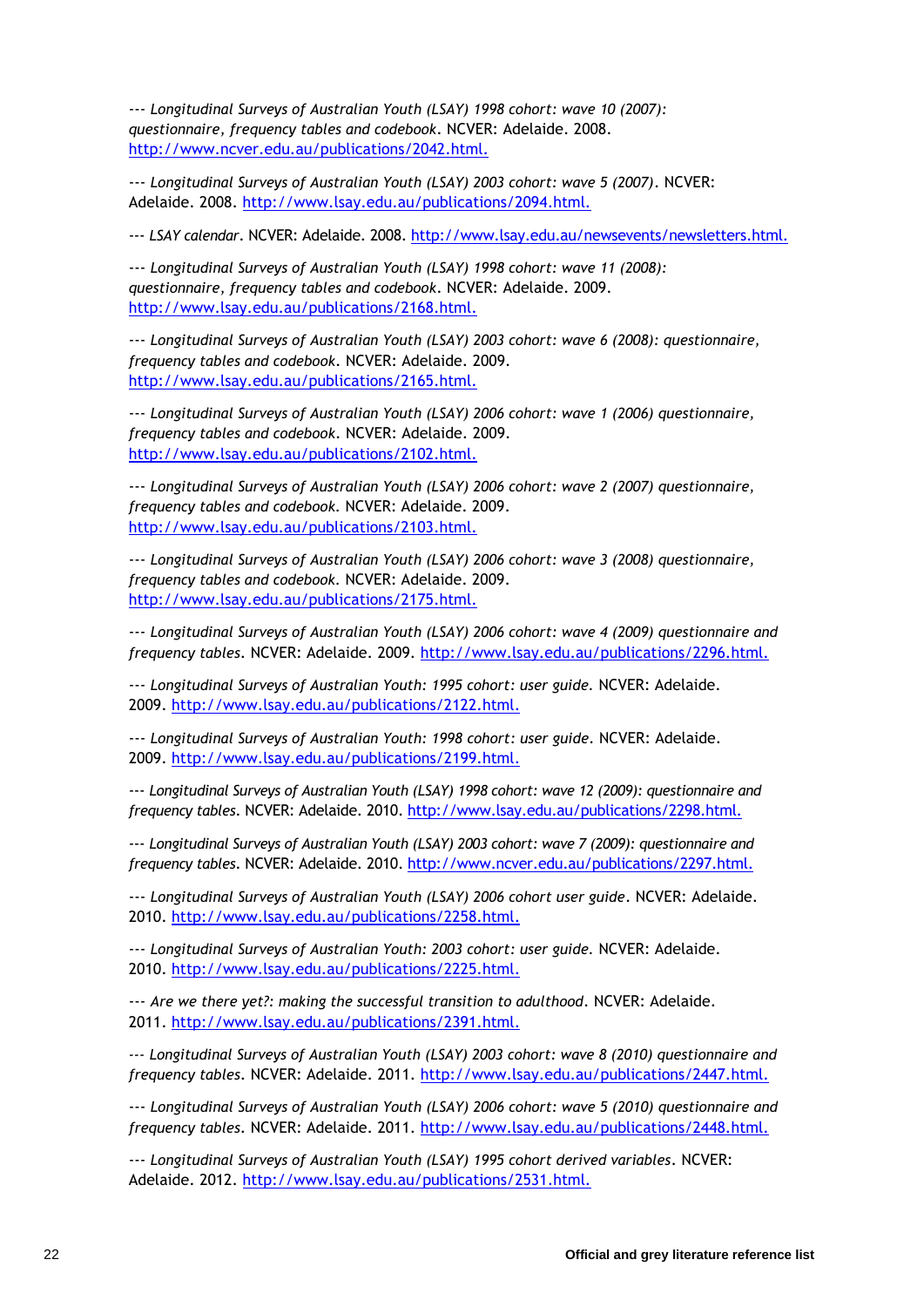--- *Longitudinal Surveys of Australian Youth (LSAY) 1998 cohort derived variables*. NCVER: Adelaide. 2012.<http://www.lsay.edu.au/publications/2527.html.>

--- *Longitudinal Surveys of Australian Youth (LSAY) 2003 cohort derived variables*. NCVER: Adelaide. 2012.<http://www.lsay.edu.au/publications/2487.html.>

--- *Longitudinal Surveys of Australian Youth (LSAY) 2003 cohort: wave 9 (2011): questionnaire and frequency tables*. NCVER: Adelaide. 2012.<http://www.ncver.edu.au/publications/2565.html.>

*--- Longitudinal Surveys of Australian Youth (LSAY) 2006 cohort derived variables*. NCVER: Adelaide. 2012.<http://www.lsay.edu.au/publications/2505.html.>

*--- Longitudinal Surveys of Australian Youth (LSAY) 2006 cohort: wave 6 (2011): questionnaire and frequency tables*. NCVER: Adelaide. 2012.<http://www.ncver.edu.au/publications/2566.html.>

*--- Longitudinal Surveys of Australian Youth (LSAY) 2009 cohort derived variables*. NCVER: Adelaide. 2012.<http://www.lsay.edu.au/publications/2551.html.>

--- *Longitudinal Surveys of Australian Youth (LSAY) 2009 cohort user guide*. NCVER: Adelaide. 2012.<http://www.lsay.edu.au/publications/2547.html.>

--- *Longitudinal Surveys of Australian Youth (LSAY) 2009 cohort: wave 1 (2009): questionnaire and frequency tables*. NCVER: Adelaide. 2012.<http://www.ncver.edu.au/publications/2532.html.>

--- *Longitudinal Surveys of Australian Youth (LSAY) 2009 cohort: wave 2 (2010): questionnaire and frequency tables*. NCVER: Adelaide. 2012.<http://www.ncver.edu.au/publications/2533.html.>

--- *Longitudinal Surveys of Australian Youth (LSAY) 2009 cohort: wave 3 (2011): questionnaire and frequency tables.* NCVER: Adelaide. 2012.<http://www.ncver.edu.au/publications/2534.html.>

--- *Longitudinal Surveys of Australian Youth (LSAY) derived variables*. NCVER: Adelaide. 2012.<http://www.lsay.edu.au/publications/2485.html.>

--- *Longitudinal Surveys of Australian Youth (LSAY) 2003 cohort: wave 10 (2012): questionnaire and frequency tables*. NCVER: Adelaide. 2013.<http://www.lsay.edu.au/publications/2656.html.>

--- *Longitudinal Surveys of Australian Youth (LSAY) 2006 cohort: wave 7 (2012): questionnaire and frequency tables*. NCVER: Adelaide. 2013. [Http://www.lsay.edu.au/publications/2657.html.](http://www.lsay.edu.au/publications/2657.html.)

--- *Longitudinal Surveys of Australian Youth (LSAY) 2009 cohort: wave 4 (2012): questionnaire and frequency tables*. NCVER: Adelaide. 2013.<http://www.lsay.edu.au/publications/2658.html.>

--- *Longitudinal Surveys of Australian Youth (LSAY) variable listing and metadata*. NCVER: Adelaide. 2013.<http://www.lsay.edu.au/publications/2621.html.>

--- *Longitudinal Surveys of Australian Youth (LSAY) 2003 cohort: wave 11 (2013): questionnaire and frequency tables*. NCVER: Adelaide. 2014.<http://www.lsay.edu.au/publications/2739.html.>

--- *Longitudinal Surveys of Australian Youth (LSAY) 2006 cohort: wave 8 (2013): questionnaire and frequency tables*. NCVER: Adelaide. 2014.<http://www.lsay.edu.au/publications/2738.html.>

--- *Longitudinal Surveys of Australian Youth (LSAY) 2009 cohort: wave 5 (2013): questionnaire and frequency tables*. NCVER: Adelaide. 2014.<http://www.lsay.edu.au/publications/2737.html.>

--- *Longitudinal Surveys of Australian Youth annual report 2013*. NCVER: Adelaide. 2014.<http://www.lsay.edu.au/publications/2761.html.>

--- *Y03 cohort: pivot tables*. NCVER: Adelaide. 2014.<http://www.lsay.edu.au/data/pivot/2003.html.>

--- *Youth transitions in Australia: a moving picture*. NCVER: Adelaide. 2014. <http://www.ncver.edu.au/publications/2772.html.>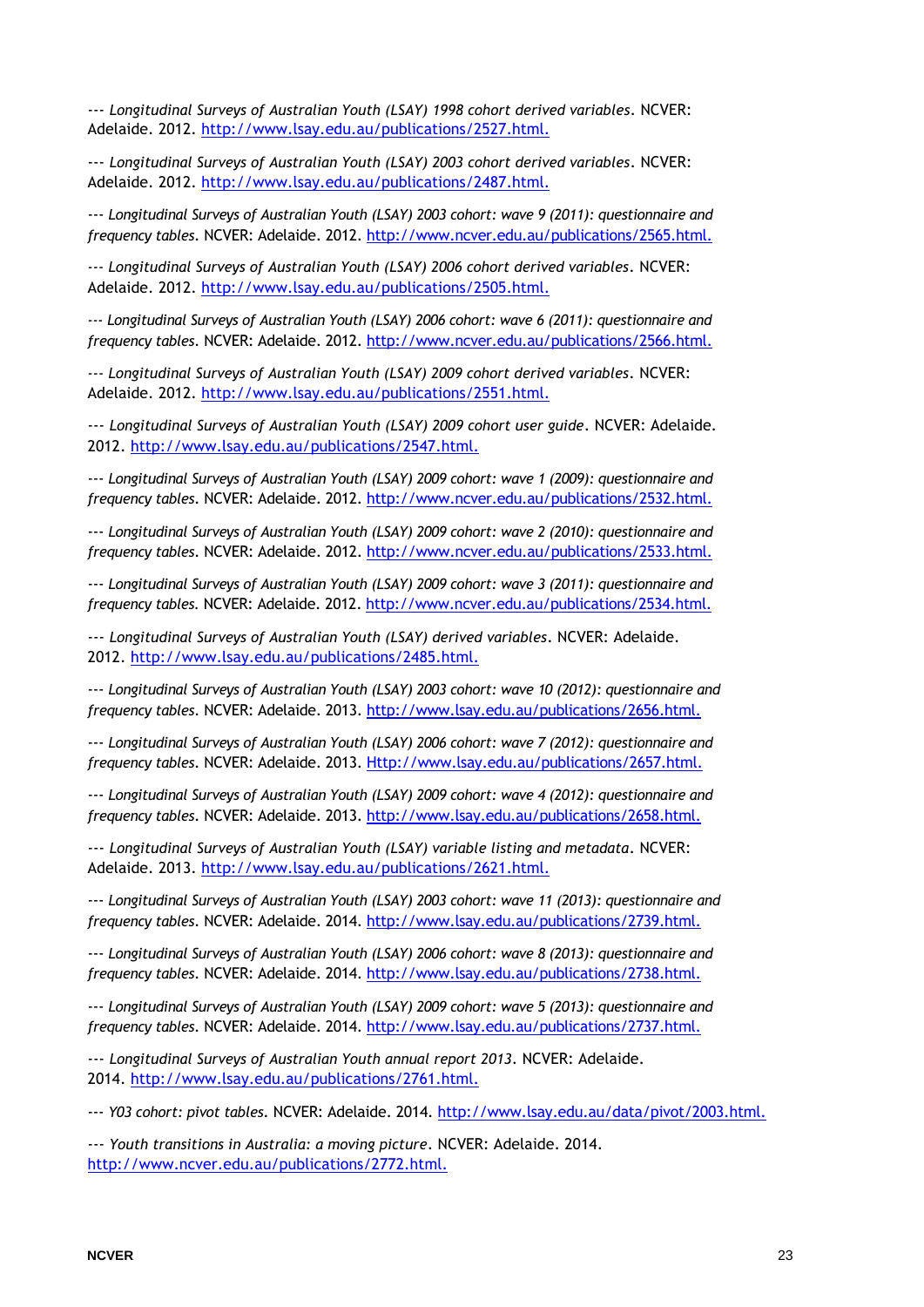--- *Future topic areas for the Longitudinal Surveys of Australian Youth: Y15 cohort*. NCVER: Adelaide. 2015.<http://www.lsay.edu.au/publications/2814.html.>

--- *Longitudinal Surveys of Australian Youth (LSAY) 2006 cohort: wave 9 (2014): questionnaire and frequency tables*. NCVER: Adelaide. 2015.<http://www.lsay.edu.au/publications/2798.html.>

--- *Longitudinal Surveys of Australian Youth (LSAY) 2009 cohort: wave 6 (2014): questionnaire and frequency tables*. NCVER: Adelaide. 2015.<http://www.lsay.edu.au/publications/2799.html.>

--- *Y06 cohort: pivot tables*. NCVER: Adelaide. 2015[. http://www.lsay.edu.au/data/pivot/2006.html.](http://www.lsay.edu.au/data/pivot/2006.html)

--- *Y09 cohort: pivot tables*. NCVER: Adelaide. 2015[. http://www.lsay.edu.au/data/pivot/2009.html.](http://www.lsay.edu.au/data/pivot/2009.html.)

--- *Enhancements to the Longitudinal Surveys of Australian Youth*. NCVER: Adelaide. 2016.<http://www.lsay.edu.au/publications/2843.html.>

--- *Longitudinal Surveys of Australian Youth (LSAY) 2006 cohort: wave 10 (2015): questionnaire and frequency tables*. NCVER: Adelaide. 2016.<http://www.lsay.edu.au/publications/2870.html.>

--- *Longitudinal Surveys of Australian Youth (LSAY) 2009 cohort: wave 7 (2015): questionnaire and frequency tables*. NCVER: Adelaide. 2016.<http://www.lsay.edu.au/publications/2869.html.>

--- *Longitudinal Surveys of Australian Youth (LSAY) 2006 cohort: wave 11 (2016): questionnaire and frequency tables*. NCVER: Adelaide. 2017. [https://www.lsay.edu.au/publications/search-for](https://www.lsay.edu.au/publications/search-for-lsay-publications/lsay-2006-cohort-wave-11-2016-questionnaire-and-frequency-tables.)[lsay-publications/lsay-2006-cohort-wave-11-2016-questionnaire-and-frequency-tables.](https://www.lsay.edu.au/publications/search-for-lsay-publications/lsay-2006-cohort-wave-11-2016-questionnaire-and-frequency-tables.)

--- *Longitudinal Surveys of Australian Youth (LSAY) 2009 cohort: wave 8 (2016): questionnaire and frequency tables*. NCVER: Adelaide. 2017. [https://www.lsay.edu.au/publications/search-for](https://www.lsay.edu.au/publications/search-for-lsay-publications/lsay-2009-cohort-wave-8-2016-questionnaire-and-frequency-tables.)[lsay-publications/lsay-2009-cohort-wave-8-2016-questionnaire-and-frequency-tables.](https://www.lsay.edu.au/publications/search-for-lsay-publications/lsay-2009-cohort-wave-8-2016-questionnaire-and-frequency-tables.)

Nguyen, Nhi. *Early post-school outcomes of Indigenous youth: the role of literacy and numeracy*. NCVER: Adelaide[.](http://www.lsay.edu.au/publications/2308.html) 2010. Accessed November 19, 2019. http://www.lsay.edu.au/publications/2308.html.

---. The impact of VET in Schools on the intentions and achievements of young people. NCVER: Adelaide. 2010b. Accessed November 15, 2019.<http://www.lsay.edu.au/publications/2294.html.>

--- *Trends in young people's wellbeing and the effects of the school-to-work transition*. NCVER: Adelaide. 2011.<http://www.lsay.edu.au/publications/2435.html.>

Nguyen, Nhi and Davinia Blomberg. The role of aspirations in the educational and occupational choices of young people. NCVER: Adelaide. 2014. Accessed November 15, 2019. [http://www.lsay.edu.au/publications/2710.html.](http://www.lsay.edu.au/publications/2710.html)

Nguyen, Nhi, Mark Cully, Alison Anlezark, and Alfred Michael Dockery. *A stocktake of the Longitudinal Surveys of Australian Youth*. NCVER: Adelaide. 2010. Accessed November 15, 2019. <http://www.lsay.edu.au/publications/2293.html.>

Penman, Robyn. *What do we know about the experiences of Australian youth?: an easy reference guide to Longitudinal Surveys of Australian Youth research reports, 1996-2003.* ACER: Melbourne. 2004. Accessed November 15, 2019.<http://www.lsay.edu.au/publications/1913.html.>

Robinson, Lyn. *School students and part-time work*. ACER: Melbourne. 1996. Accessed November 15, 2019.<http://www.lsay.edu.au/publications/1889.html.>

--- *Codebook: the LSAY 1995 year 9 sample: wave 2 (1996)*. ACER: Melbourne. 1997.<http://www.lsay.edu.au/publications/1978.html.>

--- *The effects of part-time work on school students*. ACER: Melbourne. 1999. <http://www.lsay.edu.au/publications/1882.html.>

Rothman, Sheldon. *The Year 9 class of 1995 in 2000: experiences in education and employment*. ACER: Melbourne. 2001. Accessed November 15, 2019. <http://www.lsay.edu.au/publications/1896.html.>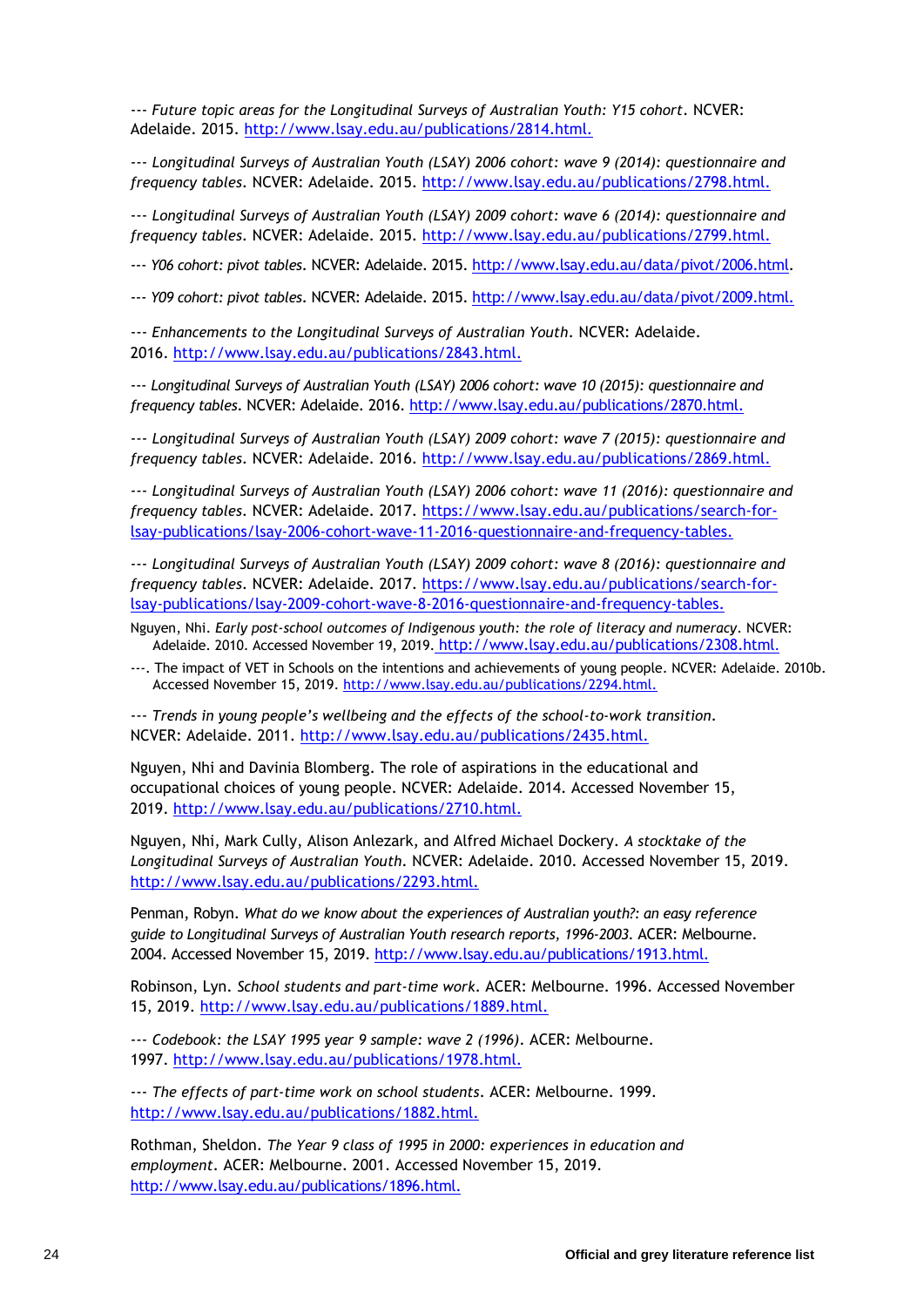--- *The Year 9 class of 1998 in 2000: school and non-school experiences*. ACER: Melbourne. 2001.<http://www.lsay.edu.au/publications/1898.html.>

--- *Achievement in literacy and numeracy by Australian 14 year-olds, 1975-1998.* ACER: Melbourne. 2002.<http://www.lsay.edu.au/publications/1862.html.>

--- *The Year 9 class of 1998 in 2001: education, employment and interests*. ACER: Melbourne. 2002[<http://www.lsay.edu.au/publications/1894.html>](http://www.lsay.edu.au/publications/1894.html).

--- *Post-school education and training pathways to age 20*. ACER: Melbourne. 2005.<http://www.lsay.edu.au/publications/1899.html.>

--- *Preliminary codebook: the LSAY 2006 sample of 15 year olds: wave 1 (2006)*. ACER: Melbourne. 2007.<http://www.lsay.edu.au/publications/1954.html.>

--- *Sampling and weighting of the 2003 LSAY cohort*. ACER: Melbourne. 2007.<http://www.lsay.edu.au/publications/1962.html.>

--- 2009, Estimating attrition bias in the Year 9 cohorts of the Longitudinal Surveys of Australian Youth, ACER, Melbourne, viewed 23 Nov 2017 [<http://www.lsay.edu.au/publications/2149.html>](http://www.lsay.edu.au/publications/2149.html).

--- *Participation in vocational education and training to age 24.* ACER: Melbourne. 2009. Accessed November 14, 2019.<http://www.lsay.edu.au/publications/2118.html.>

Rothman, Sheldon, Tracey Frigo and John Ainley. *Education and labour market outcomes for Indigenous young people*. ACER: Melbourne. 2005. Accessed November 15, 2019. <http://www.lsay.edu.au/publications/1901.html.>

Rothman, Sheldon and Kylie Hillman. *The Year 9 class of 1995 in 2001: education, employment and experiences*. ACER: Melbourne. 2003. Accessed November 15, 2019. <http://www.lsay.edu.au/publications/1891.html.>

Rothman, Sheldon and Julie McMillan. *Influences on achievement in literacy and numeracy*. ACER: Melbourne. 2003.<http://www.lsay.edu.au/publications/1853.html.>

Rothman, Sheldon and Catherine Underwood. *The LSAY 2003 sample of 15 year-olds: wave 1 (2003).* ACER: Melbourne. 2005. Accessed November 15, 2019. <http://www.lsay.edu.au/publications/1927.html.>

--- *The LSAY 2003 sample of 15 year-olds: wave 2 (2004)*. ACER: Melbourne. 2005.<http://www.lsay.edu.au/publications/1924.html.>

--- *The Year 9 class of 1995 in 2003*. ACER: Melbourne. 2005. <http://www.lsay.edu.au/publications/1912.html.>

--- *The Year 9 class of 1998 in 2003*. ACER: Melbourne. 2005. <http://www.ncver.edu.au/publications/1844.html.>

--- *The LSAY 2003 sample of 15 year-olds: wave 3 (2005).* ACER: Melbourne. 2006.<http://www.lsay.edu.au/publications/1919.html.>

Ryan, Chris. *A 'causal' estimate of the effect of schooling on full-time employment among young Australians*. ACER: Melbourne. 2003.<http://www.lsay.edu.au/publications/1855.html.>

--- *Year 12 completion and youth transitions*. NCVER: Adelaide. 2011. <http://www.ncver.edu.au/publications/2370.html.>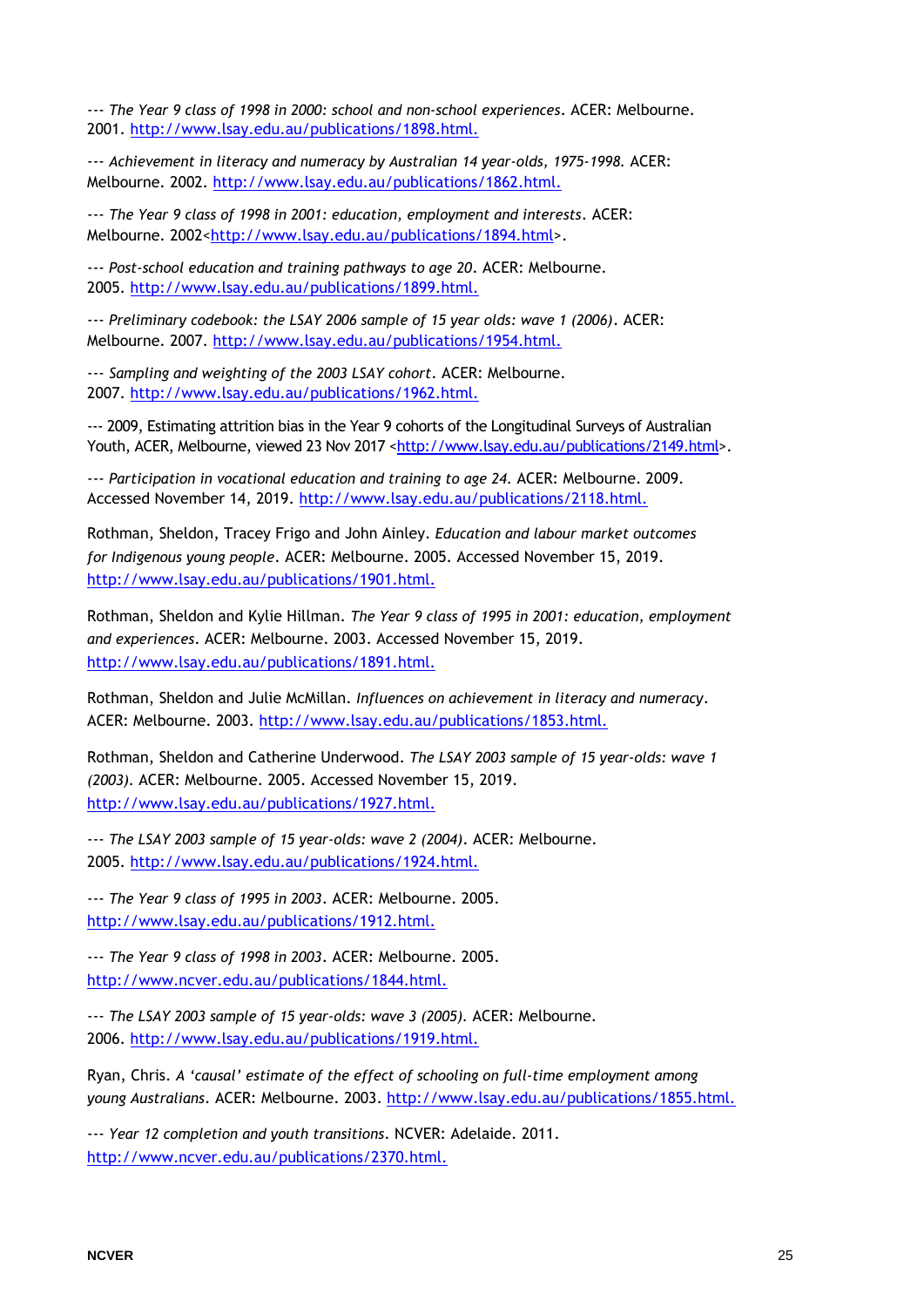--- Student income support and education and training participation in Australia. NCVER: Adelaide. 2013.<http://www.ncver.edu.au/publications/2611.html.>

Semo, Ronnie. *Social capital and young people*. NCVER: Adelaide. 2011. Accessed November 15, 2019.<http://www.lsay.edu.au/publications/2400.html.>

Sikora, Joanna and Lawrence Saha*. Lost talent?: the occupational ambitions and attainments of young Australians*. NCVER: Adelaide. 2011. Accessed November 15, 2019. <http://www.ncver.edu.au/publications/2313.html.>

Stanwick, John and Shu-Liu. *An investigation of wellbeing questions in the Longitudinal Surveys of Australian Youth*. NCVER: Adelaide. 2012. Accessed November 15, 2019. <http://www.lsay.edu.au/publications/2518.html.>

Thomson, Sue. *Pathways from school to further education or work: examining the consequences of Year 12 course choices*. ACER: Melbourne. 2005. Accessed November 15, 2019. <http://www.lsay.edu.au/publications/1846.html.>

Thomson, Sue and Kylie Hillman. Against the odds: influences on the post-school success of 'low performers'. NCVER: Adelaide. 2010. Accessed November 15, 2019. <http://www.lsay.edu.au.publications/2285.html>

Underwood, Catherine. The Year 9 class of 1995 in 2004. ACER: Melbourne. 2005.<http://www.lsay.edu.au/publications/1861.html.>

--- *The Year 9 class of 1998 in 2004*. ACER: Melbourne. 2005. <http://www.ncver.edu.au/publications/1843.html.>

--- *Codebook: the LSAY 1995 year 9 sample: wave 11 (2005*). ACER: Melbourne. 2006.<http://www.lsay.edu.au/publications/1921.html.>

--- *Codebook: the LSAY 1998 year 9 sample: wave 8 (2005*). ACER: Melbourne. 2006.<http://www.lsay.edu.au/publications/1920.html.>

--- *Codebook: the LSAY 1995 year 9 sample: wave 12 (2006).* ACER: Melbourne. 2007.<http://www.lsay.edu.au/publications/1915.html.>

--- *Codebook: the LSAY 1998 year 9 sample: wave 9 (2006).* ACER: Melbourne. 2007.<http://www.lsay.edu.au/publications/1916.html.>

--- *Codebook: the LSAY 2003 sample of 15 year olds: wave 4 (2006).* ACER: Melbourne. 2007.<http://www.lsay.edu.au/publications/1914.html.>

--- *Hoops, hurdles and high jumps: physical activity and bodyweight among 17 year-olds*. ACER: Melbourne. 2007.<http://www.lsay.edu.au/publications/1957.html.>

Underwood, C, Hillman, K & Rothman, S 2007, The 1995 LSAY Year 9 cohort: 24 year-olds in 2005, ACER, Melbourne, viewed 23 Nov 2017 [<http://www.lsay.edu.au/publications/1851.html>](http://www.lsay.edu.au/publications/1851.html).

--- *The 1998 LSAY Year 9 cohort: 21 year-olds in 2005*. ACER: Melbourne. 2007.<http://www.lsay.edu.au/publications/1961.html.>

--- *The 2003 LSAY cohort of 15 year-olds: 17 year-olds in 2005*. ACER: Melbourne. 2007.<http://www.lsay.edu.au/publications/1960.html.>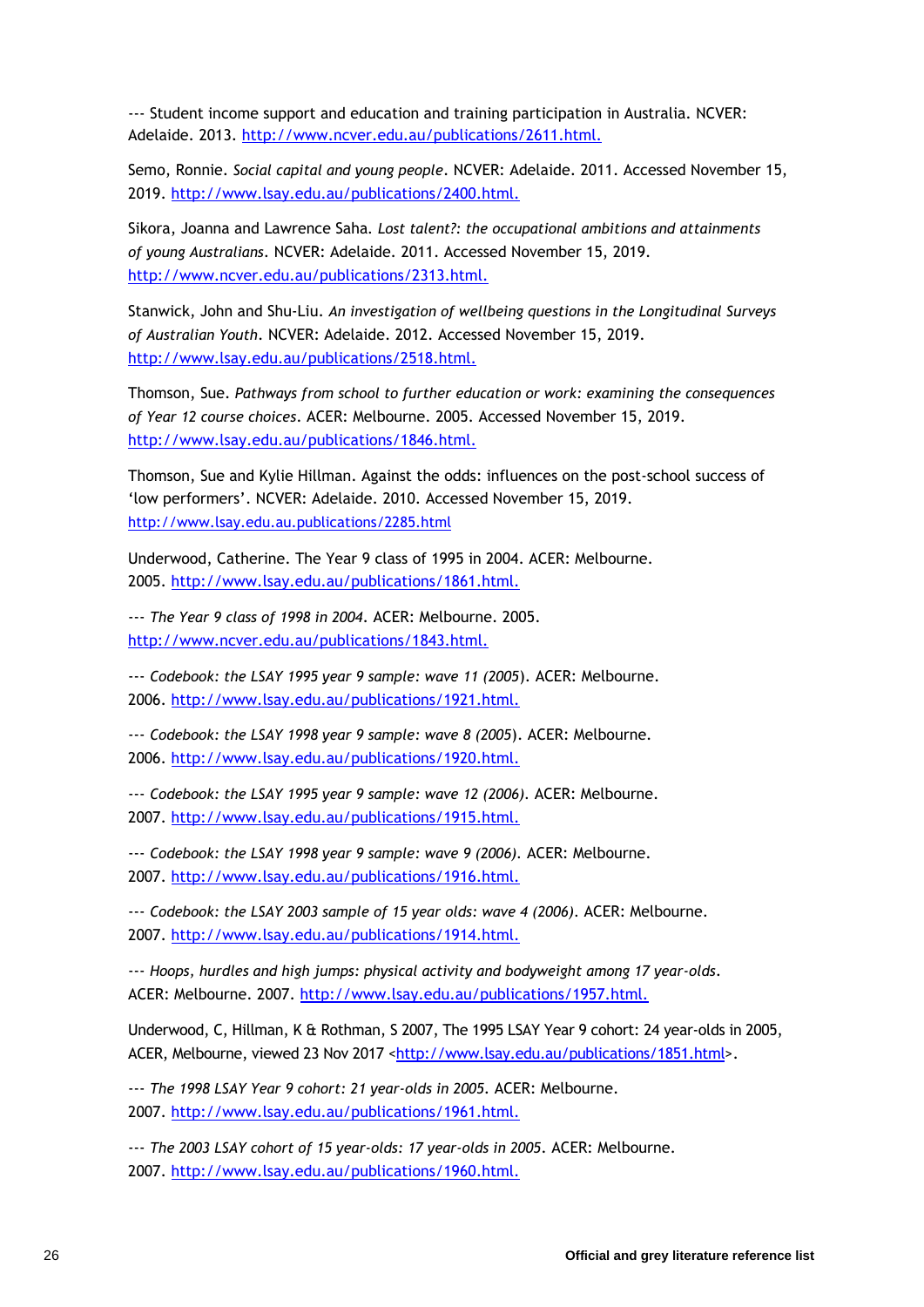Underwood, Catherine and Sheldon Rothman. *The 2003 LSAY cohort of 15 year-olds: 15 year-olds in 2003*. ACER: Melbourne. 2007.<http://www.lsay.edu.au/publications/1958.html.>

--- *The 2003 LSAY cohort of 15 year-olds: 16 year-olds in 2004*. ACER: Melbourne. 2007.<http://www.lsay.edu.au/publications/1959.html.>

--- *School experiences of 15 and 16 year-olds*. ACER, Melbourne. 2008. <http://www.lsay.edu.au/publications/2119.html.>

Vickers, Margaret, Stephen Lamb, and John Hinkley. *Student workers in high school and beyond: the effects of part-time employment on participation in education, training and work*. ACER: Melbourne. 2003.<http://www.lsay.edu.au/publications/1860.html.>

Vu, Ha, Tue Gorgens, and J Rob Bray. How did young people fare in the 1990s economic downturn?. NCVER: Adelaide. 2012. Accessed November 15, 2019. <http://www.lsay.edu.au/publications/2512.html.>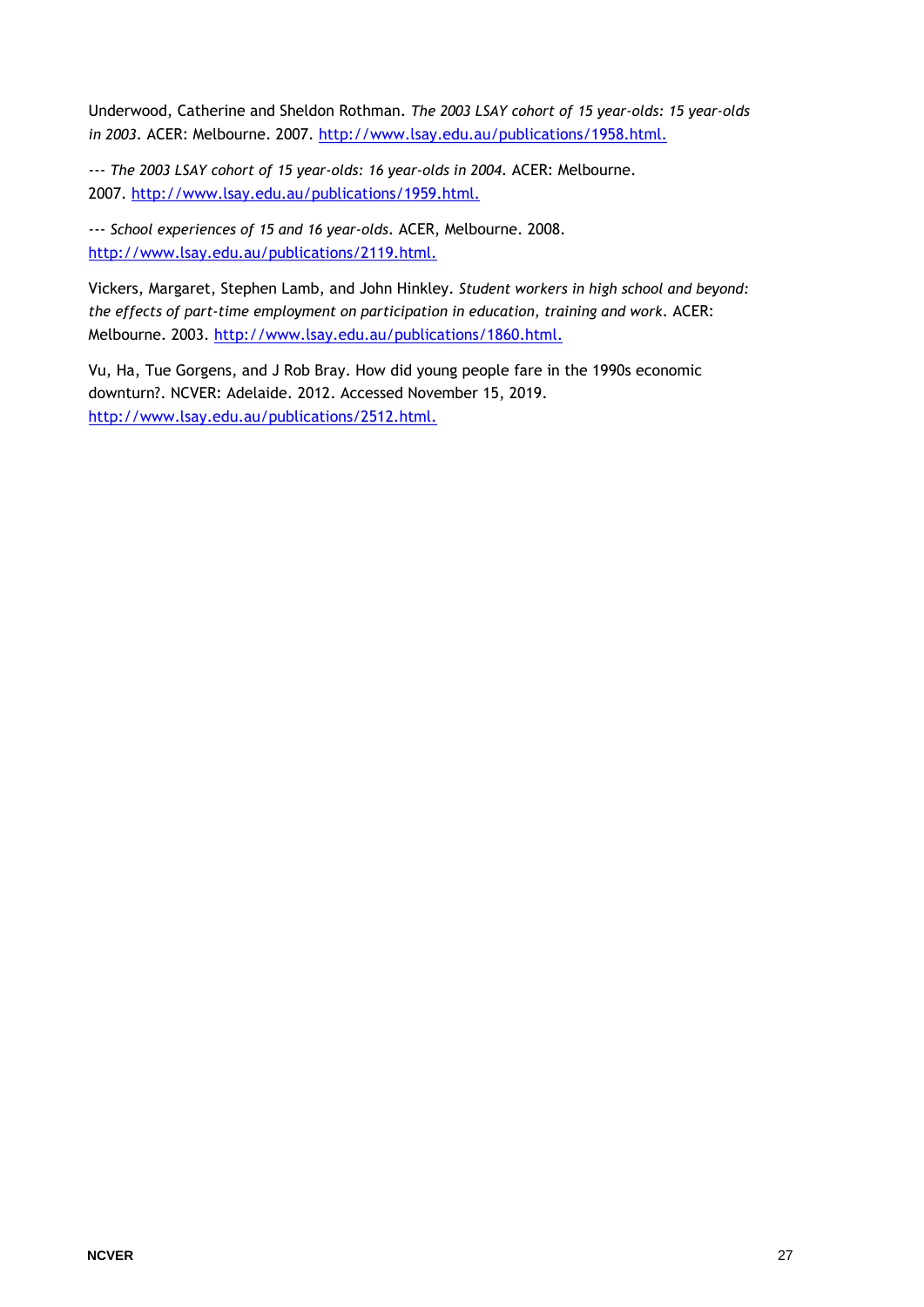# <span id="page-27-0"></span>**Grey LSAY research literature**

More than 110 pieces of LSAY grey literature were initially identified as potentially relevant for this project, however, overlap with some of the official literature reviewed meant not all pieces listed below were referenced in the final report or formed a part of the review.

#### <span id="page-27-1"></span>Grey literature

Abhayaratna, Joanna, Les Andrews, Hudan Nuch, and Troy Podbury. *Part time employment: the Australian experience.* Productivity Commission staff research paper. Productivity Commission: Canberra. 2008. Accessed December 9, 2019.

Ainley, John, Sarah Buckley, Adrian Beavis, Sheldon Rothman, and Alice Tovey. *Analysis of Year 12 or Certificate II attainment of Indigenous young people - stage 1: a report prepared for the Council of Australian Governments Reform Council.* COAG Reform Council: Sydney. 2011. Accessed December 10, 2019.

Ainley, John, Julie Kos, and Marina Nicholas*. Participation in science, mathematics and technology in Australian education*. ACER research monograph no. 63. Australian Council for Educational Research: Camberwell. 2008. Accessed December 9, 2019.

Anlezark, Alison, Tom Karmel, and Koon Ong. "Have school VET programs been successful." Journal for vocational and technical education and training 5(1): 56-65. 2005. Accessed December 9, 2019.

Anlezark, Alison, Patrick Lim, Ronnie Semo, and Nhi Nguyen. *From STEM to leaf: where are Australia's science, mathematics, engineering and technology (STEM) students heading*?. NCVER: Adelaide. 2008. Accessed December 12, 2019. h[ttp://hdl.voced.edu.au/10707/155212.](http://hdl.voced.edu.au/10707/155212)

Australia Department of Education, Employment and Workplace Relations & Roy Morgan Research. *Year 12 student choices: a survey on factors influencing Year 12 decision-making on post-school destination, choice of university and preferred subject.* Department of Education, Employment and Workplace Relations: Canberra. 2009.

Beavis, Adrian, Martin Murphy, Jennifer Bryce, and Matthew Corrigan. *Post-school plans: aspirations, expectations and implementation: a report prepared for The Smith Family*. The Smith Family: Camperdown. 2004. Accessed December 9, 2019.

Biddle, Nicholas. Developing a behavioural model of school attendance: policy implications for Indigenous children and youth. Working paper (Australian National University. Centre for Aboriginal Economic Policy Research) no. 94/2014. CAEPR: Canberra. 2014. Accessed December 10, 2019.

Biddle, Nicholas and Timothy Cameron. Potential factors influencing Indigenous education participation and achievement. NCVER: Adelaide. 2012.

Biddle, Nicholas and Anneke Meehl. The gendered nature of Indigenous education participation and attainment. Working paper, Australian National University, Centre for Aboriginal Economic Policy Research no. 106/2016. CAEPR: Canberra. 2016. Accessed December 10, 2019.

Black, David, Cain Polidano, and Domenico Tabasso. The role of VET-in-schools in school completion and post-school outcomes. Melbourne Institute of Applied Economic and Social Research: Melbourne. 2011. Accessed December 10, 2019.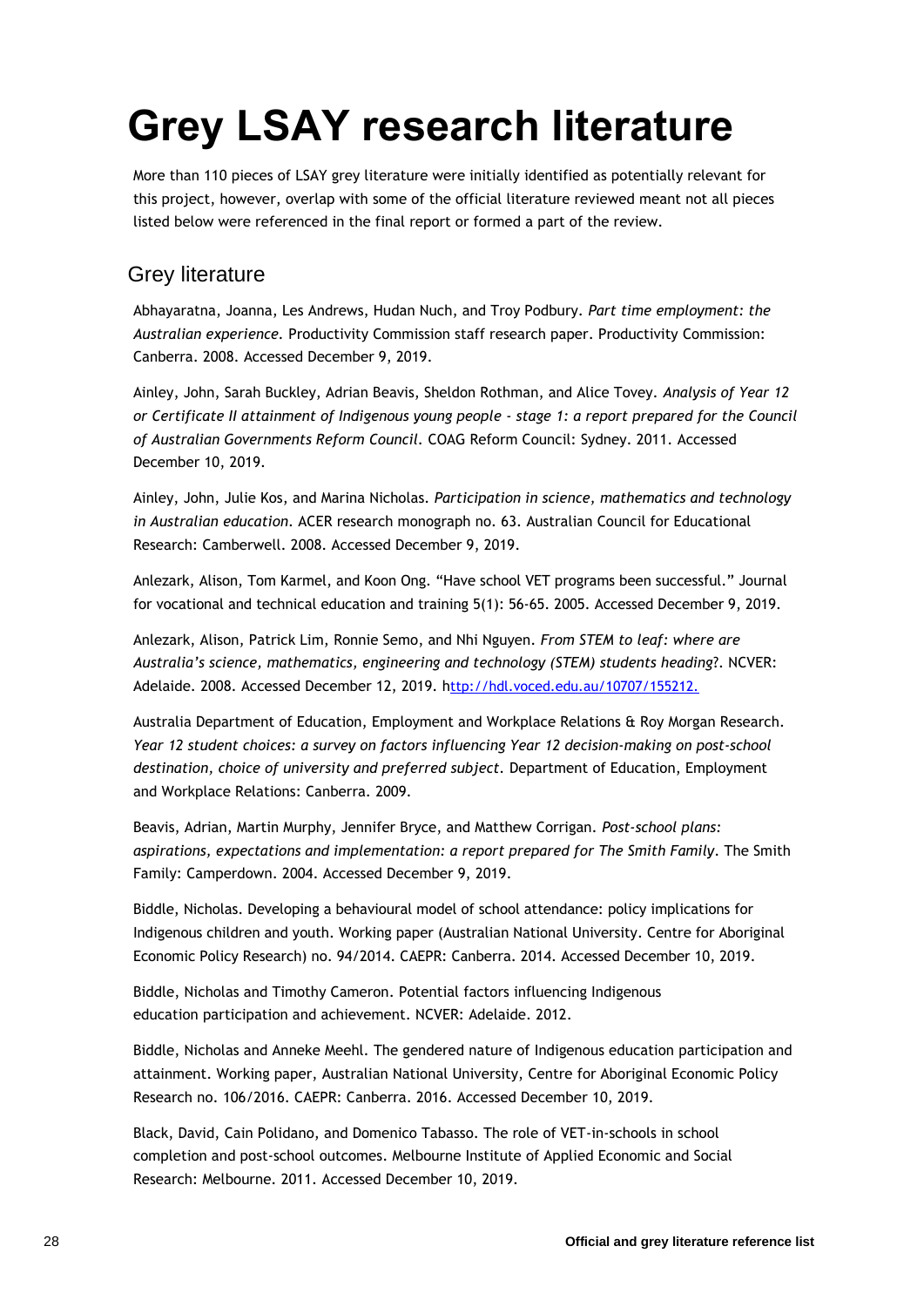Black, David, Cain Polidano, Domenico Tabasso and Yi-Ping Tseng. *Second chance education: reengagement in education of early school leavers*. MIAESR: Melbourne. 2011. Accessed December 10, 2019.

Buddelmeyer, Hielke and Gary Marks. *Annual transitions between labour market states for young Australians*. NCVER: Adelaide. 2010. Accessed December 10, 2019.

Buddelmeyer, Hielke and Gary Marks. *Annual transitions between labour market states for young Australians*. NCVER: Adelaide. 2010. Accessed December 10, 2019.

Buddelmeyer, Hielke and Nicolas Herault. *The role of VET in preventing the scarring effect of youth joblessness.* NCVER: Adelaide. 2010. Accessed December 10, 2019.

Buddelmeyer, Hielke, Barbara Hanel, and Cain Polidano. *The effect of schools in retaining disadvantaged youth in education*. The University of Melbourne: Melbourne. 2011. Accessed December 10, 2019.

Cardak, Buly, et al. *Regional student participation and migration: analysis of factors influencing regional student participation and internal migration in Australian higher education*. National Centre for Student Equity in Higher Education, Curtin University: Perth. 2017. Accessed December 10, 2019.

Cardak, Buly and Chris Ryan. Evidence on credit constraints, university attendance and income contingent loans, Melbourne Institute working paper no. 24/14. Melbourne Institute of Applied Economic and Social Research: Melbourne. 2014.

Cardak, Buly and Joe Vecci. Catholic school effectiveness in Australia: a reassessment using selection on observed and unobserved variables. Working paper (La Trobe University, School of Economics 5. School of Economics, La Trobe University: Melbourne. 2013.

Cardak, Buly and Chris Ryan. *Why are high-ability individuals from poor backgrounds underrepresented at university?.* La Trobe University: Melbourne. 2006.

Chapman, Bruce and Chris Ryan. *The access implications of income-contingent charges for higher education: Lessons from Australia.* CEPR: Canberra. 2003.Accessed December 9, 2019.

Cherastidtham, Ittima and Andrew Norton*. Effects of university prestige and courses on graduates' earnings*. Grattan Institute: Melbourne. 2014. December 10, 2019.

Circelli, Michelle and Damian Oliver. *Youth transitions: what the research tells us.* NCVER consultancy report. NCVER: Adelaide. 2012. December 10, 2019.

Considine, Gillian and Ian Watson. Learning experience of students from low-income families. ACIRRT working paper 83. ACIRRT: Sydney. 2003. December 9, 2019.

Cooper, Grant, James Baglin, and Rob Strathdee. Access to higher education: does distance impact students' intentions to attend university?. National Centre for Student Equity in Higher Education. Curtin University: Perth. 2017. December 10, 2019.

Curtis, David, Aaron Drummond, John Halsey, and Michael Lawson. *Peer mentoring of students in rural and low SES schools: increasing aspiration for higher education.* NCVER: Adelaide. 2012. Accessed December 10, 2019.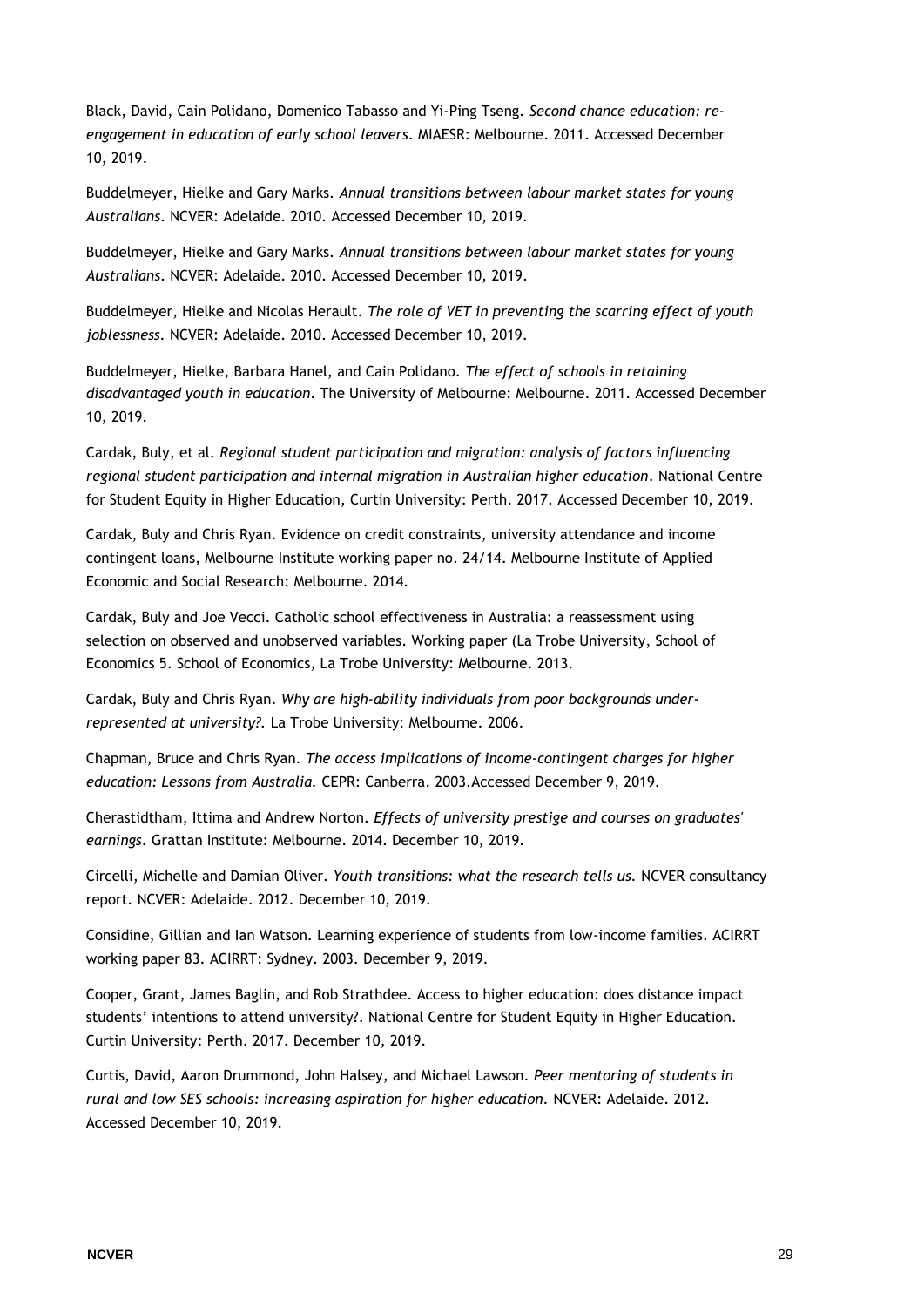Dandolopartners. *Second interim evaluation of the National Partnership on Youth Attainment and Transitions*. National Partnership on Youth Attainment and Transitions. DEEWR: Canberra. 2012. December 10, 2019.

Davie, Ann. Engaging young people in regional, rural and remote Australia. Australian Clearinghouse for Youth Studies: Sandy Bay. 2015. December 10, 2019.

Deloitte Access Economics. *Youth transitions evidence base: 2012 update.* Department of Education and Training: Canberra. 2012. Accessed December 10, 2019.

Department of Education, Science and Training. *National report to Parliament on Indigenous education and training*. DEST: Canberra. 2002.<http://hdl.voced.edu.au/10707/124896.>

Department of Family and Community Services. *Youth Allowance evaluation: summaries of survey findings*. Department of Family and Community Services: Canberra. 2001. Accessed December 9, 2019.

Department of Family and Community Services. *Youth Allowance evaluation: final report*. Department of Family and Community Services: Canberra. 2002.

Deutscher, Nathan. What drives second generation success? The role of education, culture and social context. LCC working paper series. St Lucia: Queensland. 2018. Accessed December 10, 2019.

Dockery, Alfred Michael. *Happiness, life satisfaction and the role of work: evidence from two Australian surveys.* Department of Economics, Curtin University of Technology: Perth. 2003.

Education Council*. The review of senior secondary pathways into work, further education and training: background paper*. Education Council: Carlton. 2019. Accessed December 10, 2019.

Fok, Yin King and Yi-Ping Tseng. *Wage transitions of apprentices*. MIAESR: Melbourne. 2009. Accessed December 10, 2019.

Foundation for Young Australians & AlphaBeta. *The new work reality, FYA new work order report series*. Foundation for Young Australians: Melbourne. 2018. Accessed December 10, 2019.

Freeman, Brigid. Science, mathematics, engineering and technology (STEM) in Australia: practice, policy and programs. Consultant report: securing Australia's future: STEM: country comparisons. Australian Council of Learned Academies: Melbourne. 2013. Accessed December 10, 2019.

Gemici, Sinan, Alice Bednarz, and Patrick Lim. *Getting tough on missing data: a boot camp for social science researchers*. NCVER: Adelaide. 2011. Accessed December 10, 2019.

Gong, Xiaodong, Rebecca Cassells, and Alan Duncan. *Does part-time work at school impact on going to university?*. NCVER: Adelaide. 2012. Accessed December 10, 2019.

Gorgens, Tue and Chris Ryan. *The impact of additional educational qualifications for early school leavers.* DEST: Canberra. 2006. Accessed December 9, 2019.

Haisken-DeNew, John, David C. Ribar, Chris Ryan, and Clement. *A conceptual framework to measure young Australian's financial wellbeing*. Commonwealth Bank of Australia and Melbourne Institute financial wellbeing scales technical report 4. Melbourne Institute of Applied Economic and Social Research: Melbourne. 2019. Accessed 10, 2019.

Hanel, Barbara, Domenico Tabasso and Rezida Zakirova. *The outcomes of early school leaving for disadvantaged students: the role of non-cognitive skills*. MIAESR: Melbourne. 2012.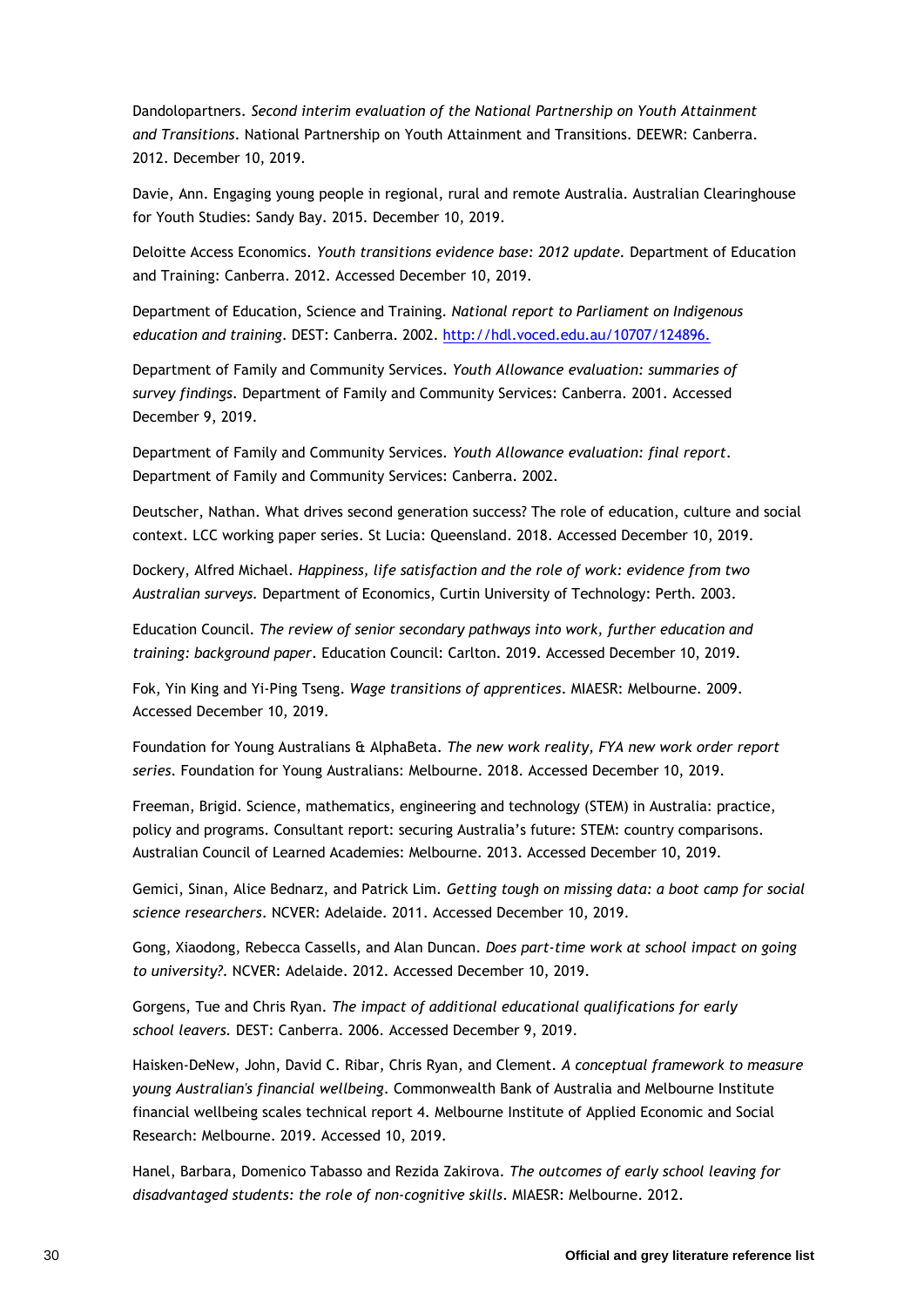Harvey-Beavis, Adrian and Lyn Robinson. Views and influences: tertiary education, secondary students and their advisers. Evaluations and Investigations Programme 00/08. Department of Education, Training and Youth Affairs: Canberra. 2000. Accessed December 9, 2019.

Herault, Nicolas, Weiping Kostenko, Gary Marks, and Rezida Zakirova. The effects of macroeconomic conditions on the education and employment outcomes of youth. Melbourne Institute working paper no. 2/10. MIAESR: Melbourne. 2010. Accessed December 9, 2019.

Herault, Nicolas, Weiping Kostenko, Gary Marks and Rezida Zakirova. *The education and employment outcomes of youth in school-to-work transition.* MIAESR: Melbourne. 2009.

Herault, Nicolas, Rezida Zakirova, and Hielke Buddelmeyer. *The effect of VET completion on the wages of young people.* NCVER: Adelaide. 2011. Accessed December 10, 2019.

Herault, Nicolas and Rezida Zakirova. Sheepskin effects in the returns to education: accounting for enrolment and completion effects. Melbourne Institute working paper 4/11. MIAESR: Melbourne. 2011. Accessed December 10, 2019.

Huq, Molla. *Education and occupational attainment of Australian youth*. Social Science Research Network: Rochester. 2014.

Innovative Research Universities. *The take up of tertiary education*. Innovative Research Universities: Bundoora, Victoria. 2018.

Jakubowski, Maciej. Analysis of the predictive power of PISA test items. OECD education working papers 87. OECD: Paris. 2013. Accessed December 10, 2019.

Jerrim, John, Anna Vignoles, and Ross Finnie. University access for disadvantaged children: a comparison across English speaking countries. DoQSS working paper 12-11. Department of Quantitative Social Science, Institute of Education. University of London: London. 2012. Accessed December 10, 2019.

Johnston, David, Wang-Sheng Lee, Chandra Shah, Michael A. Shields, and Jean Spinks. *Are neighbourhood characteristics important in predicting the post-school destinations of young Australians?.* National Vocational Education and Training Research Program research report. NCVERa; Adelaide. 2014.

Jones, Roger. *Geographic location changes in the transition from school to work*. MCEECDYA: Carlton South. 2000. Accessed December 9, 2019.

Karmel, Tom and Patrick Lim. *Socioeconomic disadvantage and participation in tertiary education: preliminary thoughts*. NCVER occasional paper. NCVER: Adelaide. 2013.

Lamb, Stephen, Jen Jackson, Anne Walstab, and Shuyan Huo. *Educational opportunity in Australia 2015: who succeeds and who misses out. Mitchell Institute report*. Mitchell Institute at Victoria University: Melbourne. 2015. Accessed December 10, 2019.

Lamb, Stephen and Kate Mason. *How young people are faring '08: an update about the learning and work situation of young Australians, How young people are faring*. Foundation for Young Australians: Sydney. 2008. Accessed December 10, 2019.

Lattimore, Ralph and Australia Productivity Commission. *Men not at work: an analysis of men outside the labour force*. Productivity Commission staff working paper. Productivity Commission: Melbourne. 2007. Accessed December 9, 2019.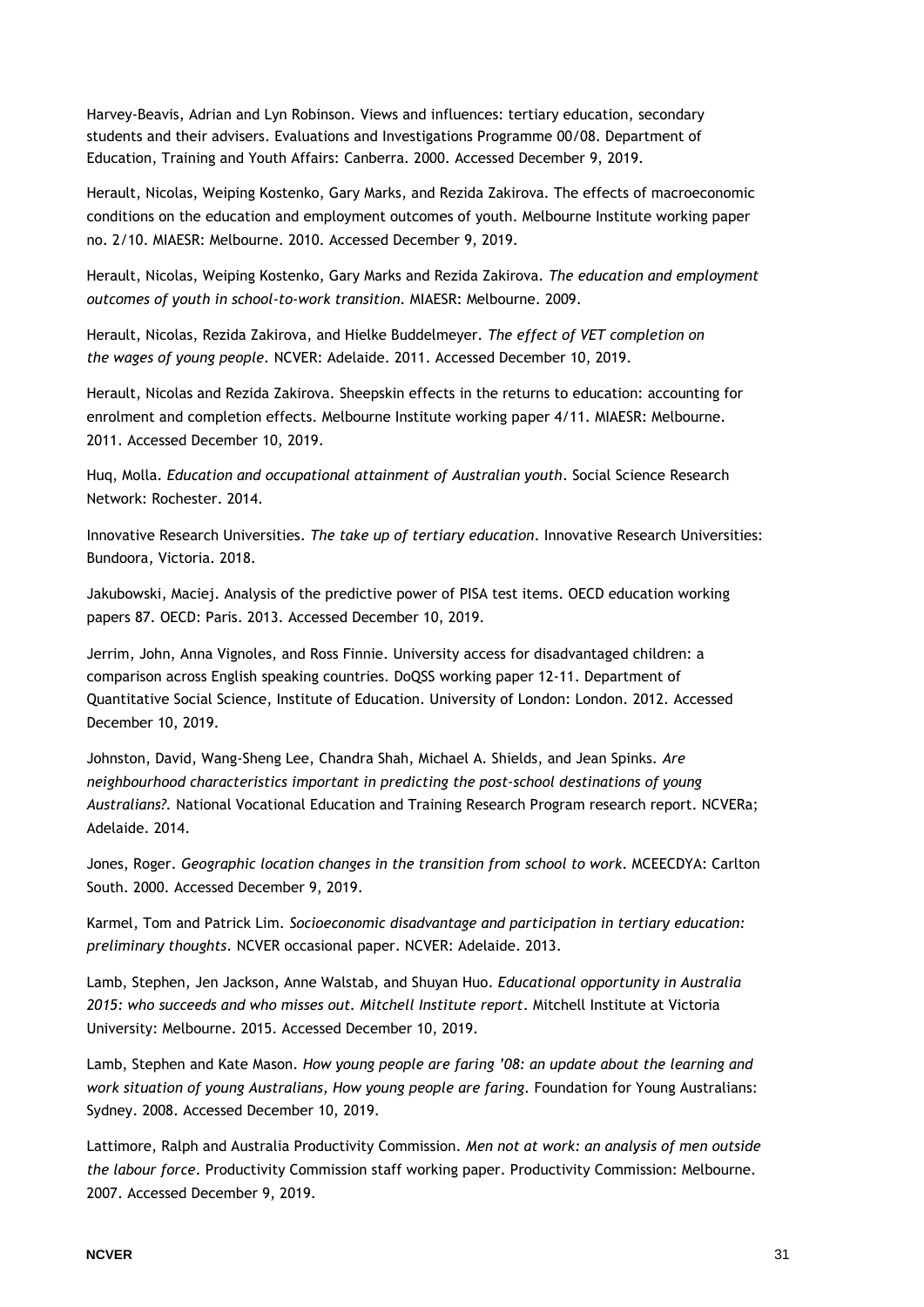Le, Anh. *Entry into university: are the children of immigrants disadvantaged?.* Discussion paper (University of Western Australia. Business School 9(1). Business School, University of Western Australia: Perth. 2009.

Lee, Wang-Sheng and Umut Oguzoglu. A*re youths on income support less happy?: evidence from Australia*. IZA discussion paper 2709. IZA: Bonn. 2007. Accessed December 9, 2019.

Leigh, Andrew and Chris Ryan. How and why has teacher quality changed in Australia?, CEPR discussion paper 534. Centre for Economic Policy Research. Australian National University: Canberra. 2006. Accessed December 9, 2019.

Leigh, Andrew and Chris Ryan. *Long-run trends in school productivity: evidence from Australia*. CEPR discussion paper. Centre for Economic Policy Research Canberra. 2009. Accessed December 10, 2019.

Lim, Patrick. *Gender pay gap in VET graduates: a review*. NCVER consultancy report. Department of the Prime Minister and Cabinet: Canberra. 2014.

Lim, Patrick and Sinan Gemici*. Measuring the socioeconomic status of Australian youth*. NCVER: Adelaide. 2011. Accessed December 10, 2019.

Lim, Patrick. *Do individual background characteristics influence tertiary completion rates?* NCSEHE: Perth. Accessed December 10, 2019.

Long, Michael. Workplace training: the experience of young Australian workers. CEET working paper 45. CEET: Clayton. 2002.

Mahuteau, Stephane, Tom Karmel, Kostas Mavromaras, and Rong Zhu. Educational outcomes of young Indigenous Australians. National Centre for Student Equity in Higher Education, Curtin University: Bentley. 2015. Accessed December 10, 2019.

Mahuteau, Stephane and Kostas Mavromaras. "An analysis of the impact of socio-economic disadvantage and school quality on the probability of school dropout". Education economics 22(4): 389-411. 2014. Accessed November 15, 2019.

McMillan, Julie. Student retention: current evidence and insights for improvement. Joining the dots research briefing 1(6). Australian Council for Educational Research: Camberwell. 2011. Accessed December 10, 2019.

Moschion, Julie, Cain Polidano, and Marco Castillo. "Does school-based vocational education and training payoff in the long-run?", Research insights, Melbourne Institute 3(19). Melbourne Institute: Melbourne. 2019. Accessed December 10, 2019.

Moschion, Julie, Cain Polidano, and Marco Castillo. *Vocational pathways and post-school transitions from VET delivered to school students.* Melbourne Institute: Melbourne. 2019. Accessed December 10, 2019.

Norton, Andrew and Beni Cakitaki. Mapping Australian higher education 2016. Grattan Institute report 2016-11. Grattan Institute: Carlton. 2016. [http://grattan.edu.au/report/mapping-australian](http://grattan.edu.au/report/mapping-australian-higher-education-2016/)[higher-education-2016/.](http://grattan.edu.au/report/mapping-australian-higher-education-2016/)

Norton, Andrew and Ittima Cherastidtham*. Dropping out: the benefits and costs of trying university*. Grattan Institute report 2018-07. Grattan Institute: Melbourne. 2018. Accessed December 10, 2019.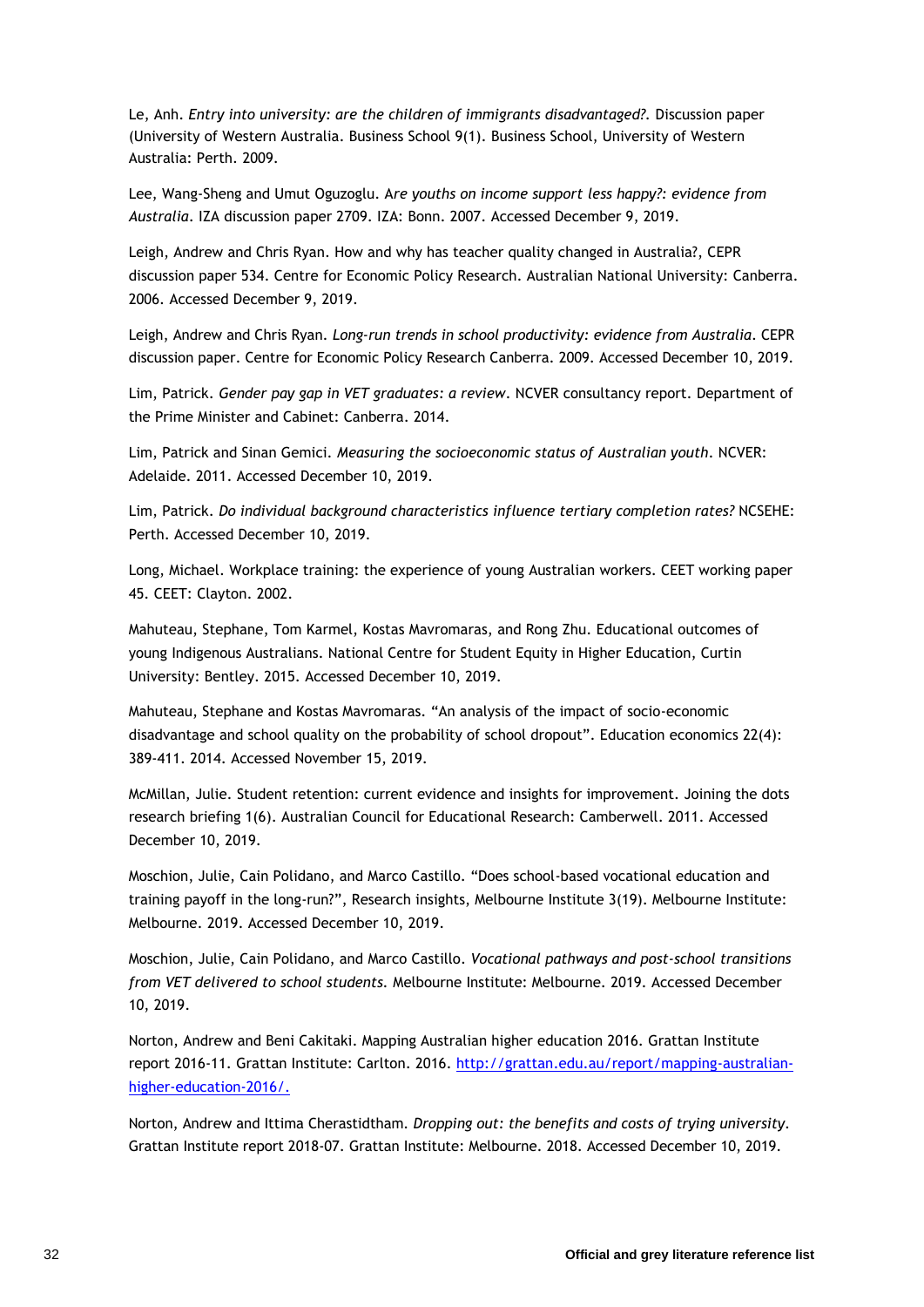Norton, Andrew, Itttima Cherastidtham, and Will Mackey. *Mapping Australian higher education*. Grattan Institute. 2018.

Norton, Andrew, Ittima Cherastidtham, and Will Mackey. *Risks and rewards: when is vocational education a good alternative to higher education?*. Grattan Institute, Melbourne. 2019. Accessed December 10, 2019.

Norton, Andrew and Ittima Cherastidtham. *Mapping Australian higher education 2014-15.* Grattan Institute report. Grattan Institute: Carlton. 2014. Accessed December 10, 2019.

O'Connell, Megan, Sandra Milligan, and Tom Bentley. *Beyond ATAR: a proposal for change*. Koshland Innovation Fund: Melbourne. 2019. Accessed December 10, 2019.

Oliver, Damian. *Lower-level qualifications as a stepping stone for young people*. NCVER occasional paper. NCVER: Adelaide. 2012. Accessed December 10, 2019.

Organisation for Economic Co-operation and Development. *Jobs for youth (Des emplois pour les jeunes).* OECD: Paris. 2009.

Organisation for Economic Co-operation and Development*. Investing in youth: Australia, OECD action plan for youth.* OECD: Paris. 2016. [https://read.oecd-ilibrary.org/social-issues-migration](https://read.oecd-ilibrary.org/social-issues-migration-health/investing-in-youth-australia_9789264257498-en#page1.)[health/investing-in-youth-australia\\_9789264257498-en#page1.](https://read.oecd-ilibrary.org/social-issues-migration-health/investing-in-youth-australia_9789264257498-en#page1.)

Organisation for Economic Co-operation and Development. *Equity in education: breaking down barriers to social mobility*. Programme for International Student Assessment. OECD: Paris. 2018.

Osborne, Kristen and Michelle Circelli*. From school to VET: choices, experiences and outcomes*. NCVER: Adelaide. 2018. Accessed December 10, 2019.

Parasnis, Jaai and Jemma Swan. Differences in educational attainment by country of origin: evidence from Australia. Department of Economics discussion paper 5(17). Department of Economics, Monash University: Melbourne. 2017. Accessed December 10, 2019.

Pech, J, McNevin, A, and Nelms, L. 2009, Young people with poor labour force attachment: a survey of concepts, data and previous research. Research report 11(9). Australian Fair Pay Commission: Melbourne. 2009. Accessed December 10, 2019.

Polidano, Cain, Barbara Hanel, Hielke Buddelmeyer. Explaining the SES school completion gap. Melbourne Institute working paper 16(12). Melbourne Institute of Applied Economic and Social Research: Melbourne. 2012. Accessed December 10, 2019.

Polidano, Cain and Chris Ryan. What happens to students with low reading proficiency at 15?: evidence from Australia. Melbourne Institute working paper 33(16). Melbourne Institute of Applied Economic and Social Research: Melbourne. 2016. Accessed December 10, 2019.

Polidano, Cain, Domenico Tabasso and Yi-Ping Tseng. "A second chance at education for early school leavers." Education economics 23 (3): 358-375. 2012. Accessed December 10, 2019.

Polidano, Cain and Domenico Tabasso. "Making it real: the benefits of workplace learning in uppersecondary vocational education and training courses." Economics of education review 42: 130-146. 2014. Accessed December 10, 2019.

Polidano, Cain and Rezida Zakirova. *Outcomes from combining work and tertiary study*. NCVER: Adelaide. 2011. Accessed December 10, 2019.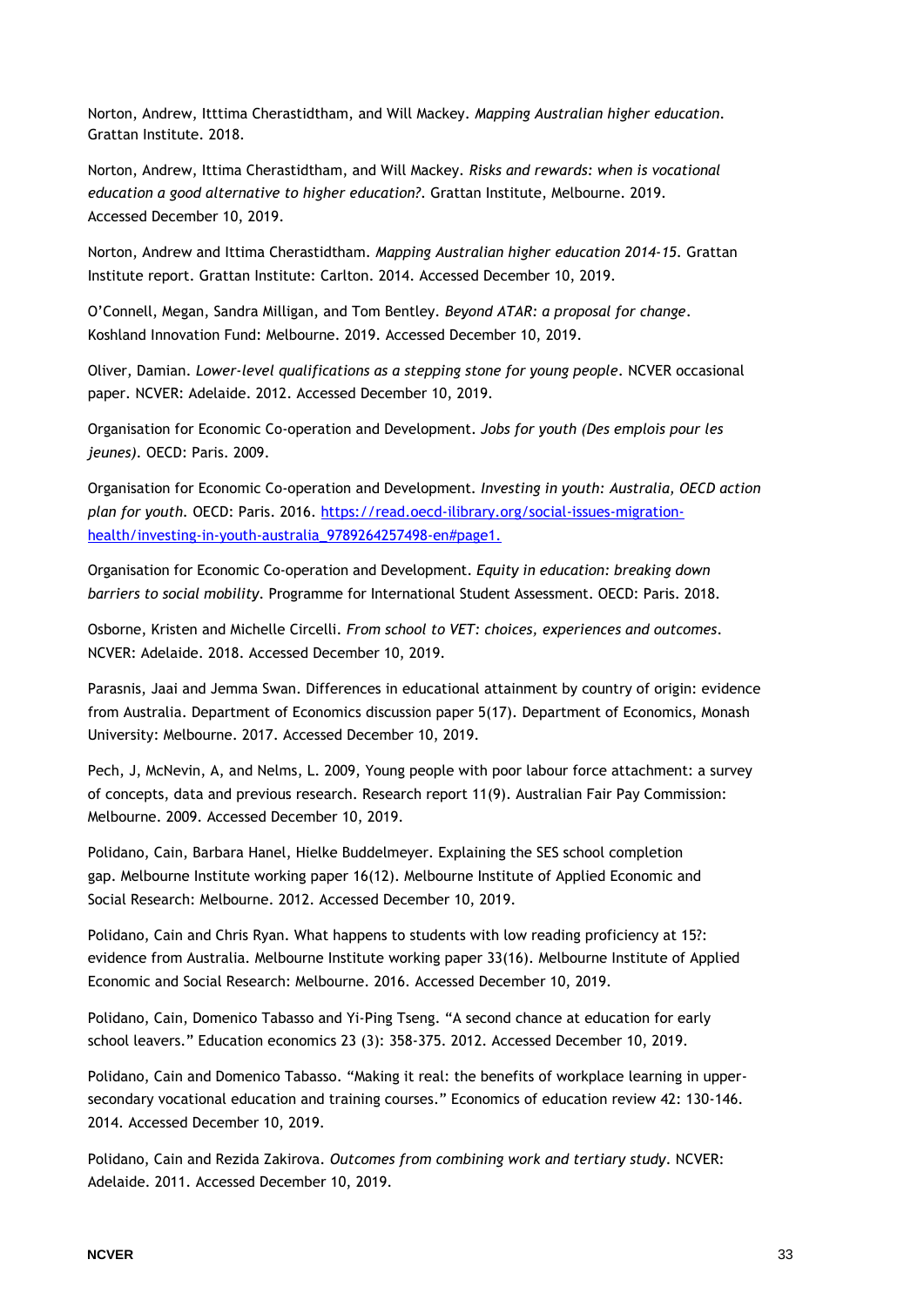Productivity Commission. *Impacts of COAG reforms: business regulation and VET*. Productivity Commission research report. Productivity Commission: Melbourne. 2012

Productivity Commission. *The demand driven university system: a mixed report card*. Productivity Commission research paper June 2019. Productivity Commission, Canberra. 2019.

Ranasinghe, Rasika, Emerick Chew, Genevieve Knight, and Gitta Siekmann. *School-to-work pathways*. NCVER: Adelaide. 2019.

Redmond, Gerry, Melissa Wong, Bruce Bradbury, and Ilan Katz*. Intergenerational mobility: new evidence from the Longitudinal Surveys of Australian Youth*. National Vocational Education and Training Research Program research report. NCVER, Adelaide. 2014. Accessed December 10, 2019.

Robinson, Lyn and Stephen. *How young people are faring*. Foundation for Young Australians: Melbourne. 2012. Accessed December 10, 2019.

Rothman, Sheldon, Chandra Shah, Catherine Underwood, Julie McMillan, Justin Brown, and Phillip McKenzie. *National report on social equity in VET 2013*. NVEAC: Melbourne. 2013. Accessed December 10, 2019.

Rowe, Francisco, Jonathan Corcoran, and Martin Bell. Changing post-school pathways and outcomes: Melbourne and regional students. QCPR technical report 6. Queensland Centre for Population Research, University of Queensland: Brisbane. 2014. Accessed December 10, 2019.

Rowe, Francisco, Jonathan Corcoran, and Martin Bell. Labour market outcomes and educational and occupational pathways of young movers starting off in regional Victoria. QCPR technical report 4. Queensland Centre for Population Research, University of Queensland: Brisbane. 2014. Accessed December 10, 2019.

Rowe, Francisco, Jonathan Corcoran, and Martin Bell. Labour market outcomes and main educational and occupational pathways of young Victorians. QCPR technical report 3. Queensland Centre for Population Research, University of Queensland: Brisbane. 2014.

Ryan, Chris and Louise Watson. Factors affecting Year 12 retention across Australian states and territories in the 1990s. CEPR discussion paper 467. Centre for Economic Policy Research: Canberra. 2003. Accessed December 9, 2019.

Ryan, Chris. *The impact of early schooling on subsequent literacy and numeracy performance: estimates from a policy induced 'natural' experiment*. CEPR discussion paper: Canberra. 2004.

Ryan, Chris. *Private school 'effects' on student achievement in Australian schoo*ls. Melbourne. 2014.

Ryan, Chris and Louise Watson. *The drift to private schools in Australia: Understanding its features*. CEPR discussion paper: Canberra. Accessed December 9, 2019.

Semo, Ronnie and Tom Karmel. *Social capital and youth transitions: do young people's networks improve their participation in education and training*?. NCVER: Adelaide. 2011.

Sikora, Joanna. *Single-sex schools and science engagement*. National Vocational Education and Training Research Program occasional paper. NCVER: Adelaide. 2013. Accessed December 10, 2019.

Sikora, Joanna. *Gendered pathways into the post-secondary study of science*. National Vocational Education and Training Research Program occasional paper. NCVER: Adelaide. 2014. Accessed December 14, 2019.